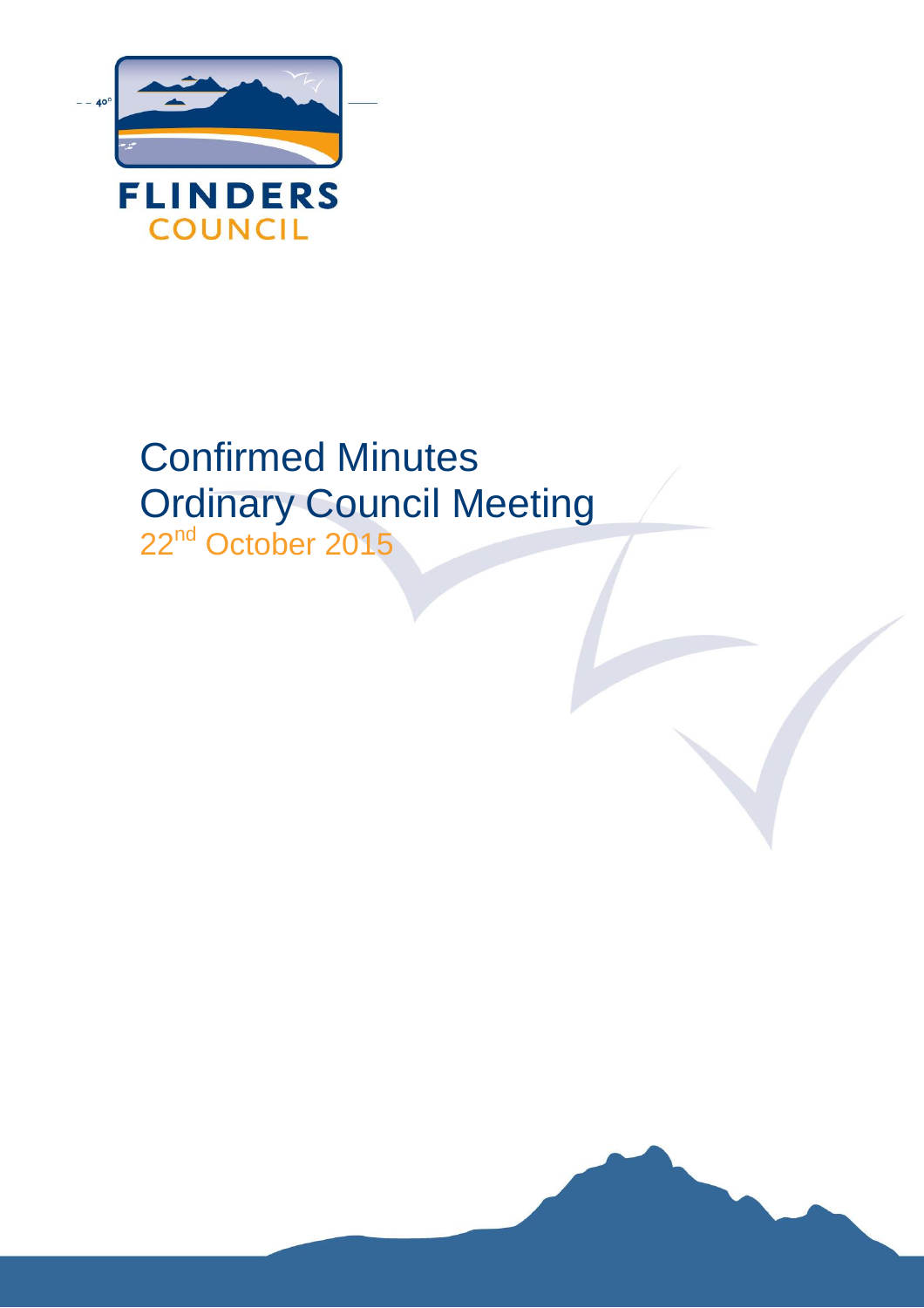# **FLINDERS COUNCIL ORDINARY MEETING**

# **CONFIRMED MINUTES**

| DATE:              | Thursday 22 <sup>nd</sup> October 2015                   |
|--------------------|----------------------------------------------------------|
| <b>VENUE:</b>      | <b>Furneaux Arts and Entertainment Centre, Whitemark</b> |
| <b>COMMENCING:</b> | 1.00 pm                                                  |

## PRESENT

Mayor Carol Cox Deputy Mayor Marc Cobham Cr Peter Rhodes Cr Ken Stockton Cr David Williams Cr Gerald Willis

# APOLOGIES

Cr Chris Rhodes

#### STAFF IN ATTENDANCE

| Raoul Harper  | - General Manager                                       | $1.00 - 2.31$ pm |
|---------------|---------------------------------------------------------|------------------|
| James Ireland | - Consultant Planner (West Tamar Council) 1.00 - 1.13pm |                  |
| Jacci Viney   | - Development Services Coordinator                      | $1.00 - 1.13$ pm |
| Vicki Warden  | - Executive Officer                                     | $1.00 - 2.31$ pm |

# CONFIRMATION OF MINUTES

276.10.2015 Moved: Cr K Stockton Seconded: Cr P Rhodes That the Minutes from the Ordinary Council Meeting and the Closed Council Meeting held on the 24<sup>th</sup> September 2015 be confirmed.

# CARRIED UNANIMOUSLY (6-0)

For: Mayor Carol Cox; Deputy Mayor Marc Cobham; Cr Peter Rhodes; Cr Ken Stockton; Cr David Williams and Cr Gerald Willis.

## PUBLIC QUESTION TIME

#### Question 1: Doreen Lovegrove

Can Council do anything about the remains of the pine plantations at North East River, and I believe it is the same at Lady Barron, because pines are coming back and the danger is it may be happening in the surrounding bush?

## Mayor's Response

The question was taken on notice.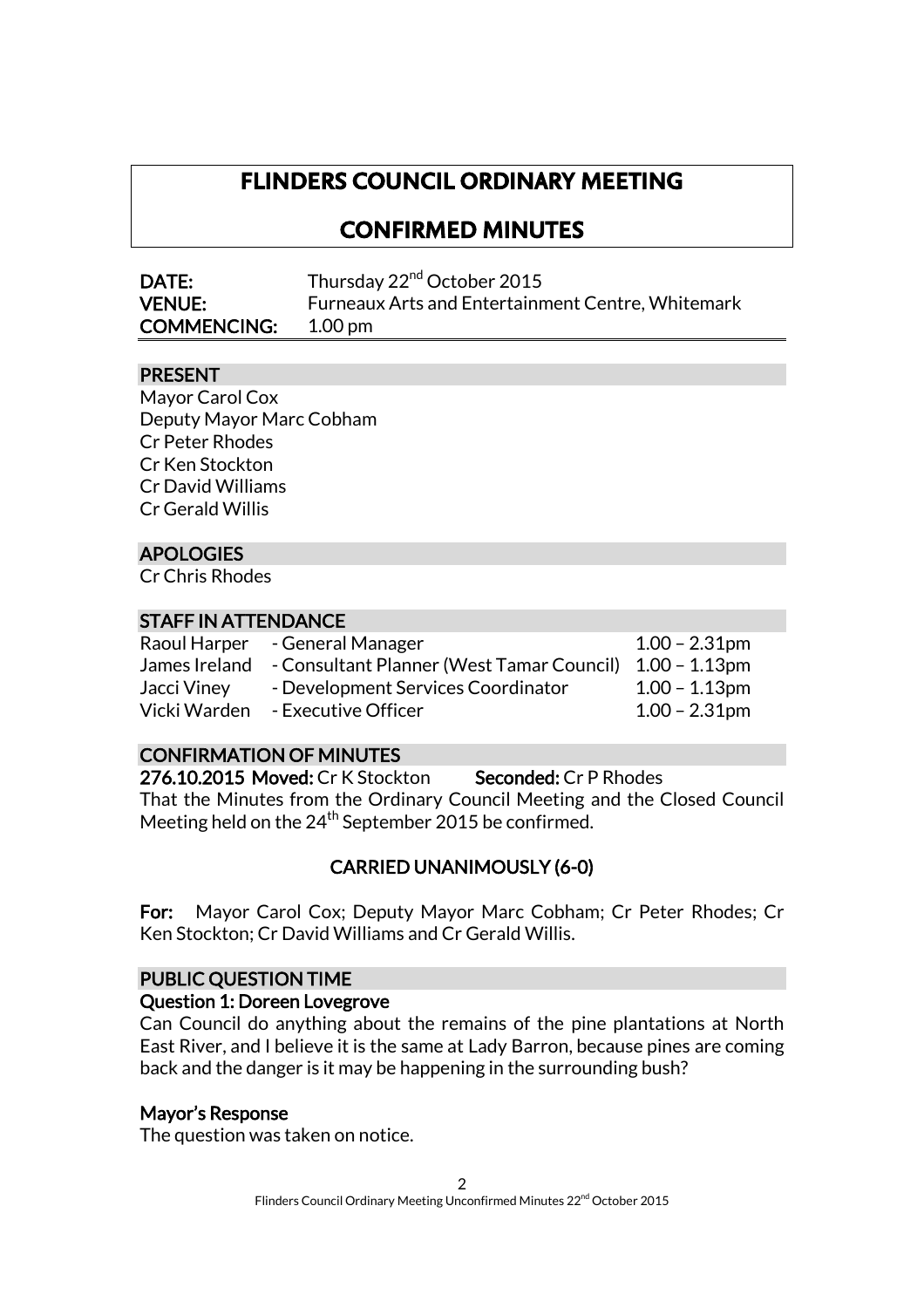#### Question 2: Michael Grimshaw

I wish to ask a question on the report on shipping containers from the Furneaux Group Shipping Special Committee Meeting. The inflammatory insinuation that the shipping company is damaging Flinders Council owned containers as opposed to the dry containers owned by them is erroneous and whoever wrote the accusations should apologise. The fact the dry containers are subjected to a weekly maintenance schedule yet the Flinders Council owned containers have no maintenance and are constructed with light structure is Council's problem. Furthermore, if Council maintained a good working relationship with the company they would know that Furneaux Freight has purchased two chiller containers to maintain the excellent service to our Community. It can also be said that their doors are always open to discuss ways they can help Flinders Council to maintain their own equipment. Could Council correct the record and open dialogue with Furneaux Freight on refrigerator boxes for the future?

#### Mayor's Response

The Mayor gave a commitment to contact Furneaux Freight and re-open this discussion with them.

# LATE AGENDA ITEMS

Nil

#### DECLARATION OF PECUNIARY INTEREST Nil

LEAVE OF ABSENCE Nil

#### **PETITIONS**

Nil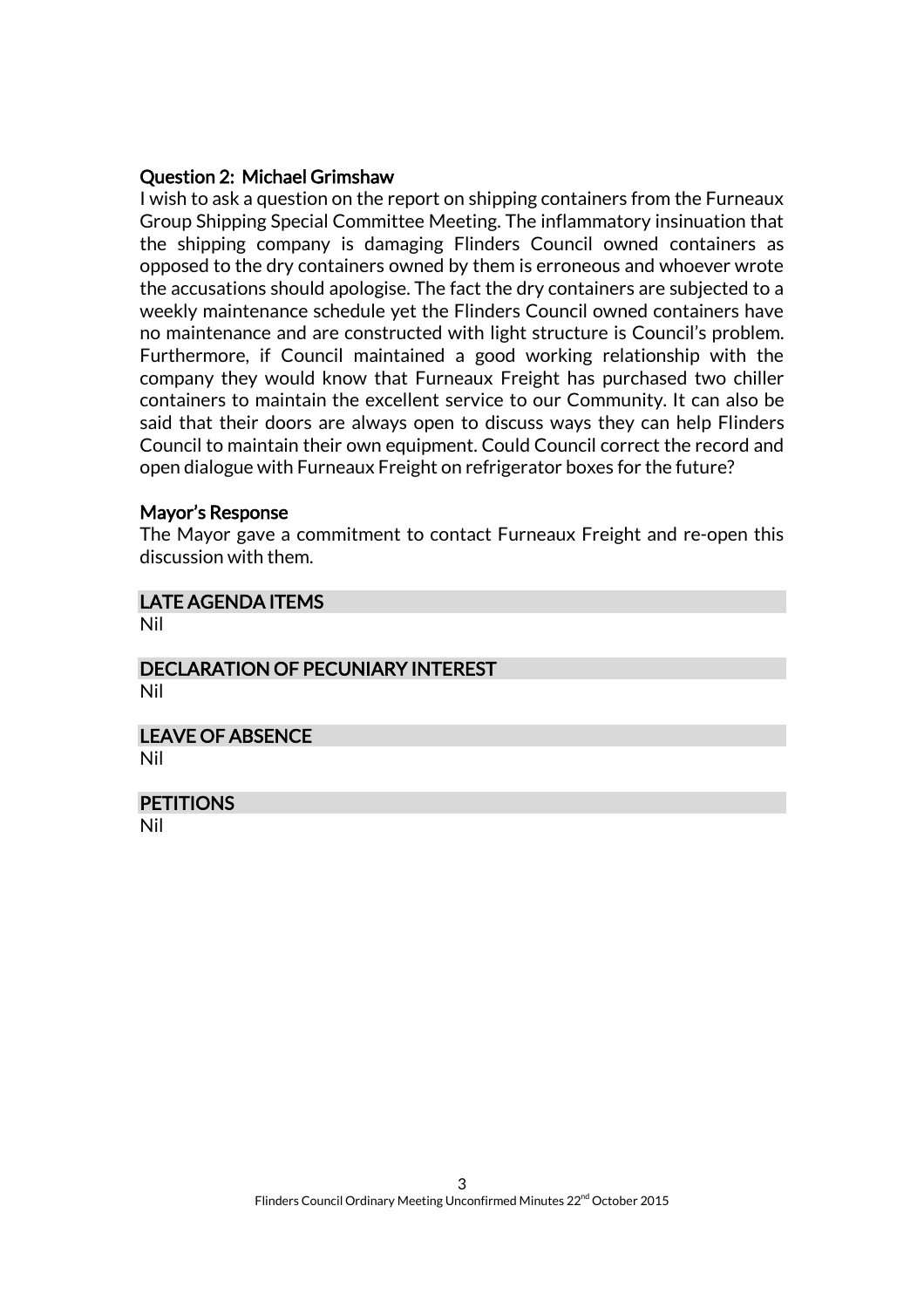# **WORKSHOPS & INFORMATION FORUMS File No: COU/0205**

## Council Workshop held on 8<sup>th</sup> October 2015

Council held a Workshop on the following subjects:

- Item 1 LGAT Policy and Procedure Suite
- Item 2 Drugs & Alcohol Policy
- Item 3 Employee Recruitment Policy
- Item 4 Communication between Councillors and Council Officers **Policy**
- Item 5 Code of Tender and Contracts Policy
- Item 6 Resource Sharing update
- Item 7 Airport update and staffing discussion
- Item 8 Date Change November workshop and Council meeting
- Item 9 Whitemark Foreshore erosion area
- Item 10 Six monthly Planning Report to Councillors (discussion deferred)
- Item 11 Values and conduct policy/statement (discussion deferred)

Additional item discussed: Banking

#### Councillors Present:

Mayor Carol Cox, Deputy Mayor Marc Cobham, Cr Chris Rhodes, Cr Peter Rhodes, Cr Ken Stockton, Cr David Williams and Cr Gerald Willis.

#### Staff and Consultants Present:

Raoul Harper (General Manager), Lauren Moraitis (Service Coordinator) (Item 1 only) and Sophie Pitchford (Corporate Services Manager) (Item 5 only).

As workshops and information sessions are for information and discussion purposes only, no decisions are made or foreshadowed at these proceedings.

#### VOTING REQUIREMENTS:

Simple Majority

#### RECOMMENDATION:

That the Council Workshop held on  $8^{\text{th}}$  October 2015 be noted.

#### DECISION:

277.10.2015 Moved: Deputy Mayor M Cobham Seconded: Cr D Williams That the Council Workshop held on  $8^{\text{th}}$  October 2015 be noted. CARRIED UNANIMOUSLY (6-0)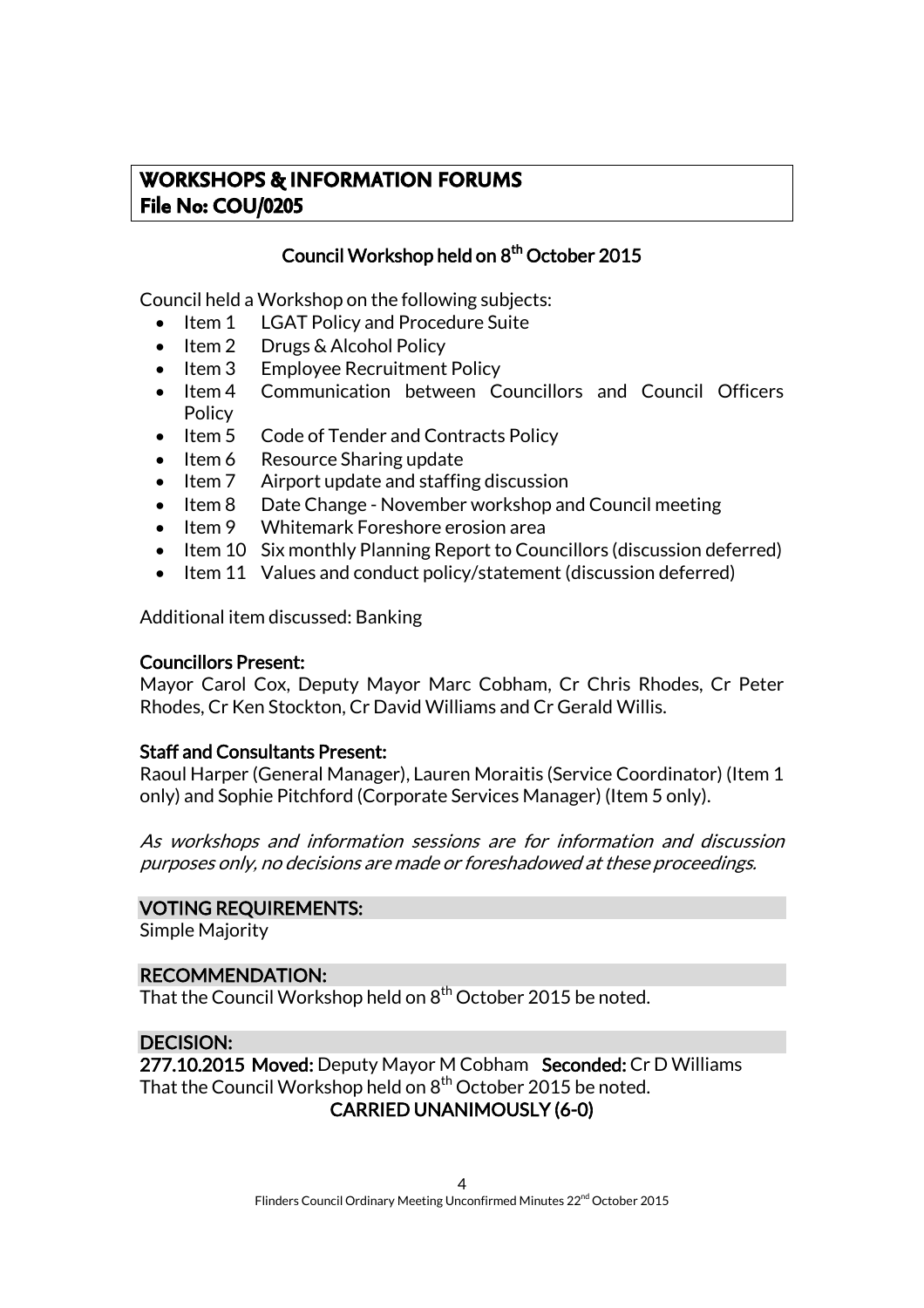For: Mayor Carol Cox; Deputy Mayor Marc Cobham; Cr Peter Rhodes; Cr Ken Stockton; Cr David Williams and Cr Gerald Willis.

#### PUBLIC MEETINGS

Nil

#### COUNCILLORS' QUESTIONS ON NOTICE Nil

#### COUNCILLORS' QUESTIONS WITHOUT NOTICE Question 1: Cr Peter Rhodes

On behalf of private landowners on Cape Barren Island, could Council please provide an update on the current waste management arrangements for the Island and the progress to date in achieving effective outcomes?

#### Mayor's Response

The question was taken on notice.

#### PUBLICATIONS/REPORTS TABLED FOR COUNCIL INFORMATION Nil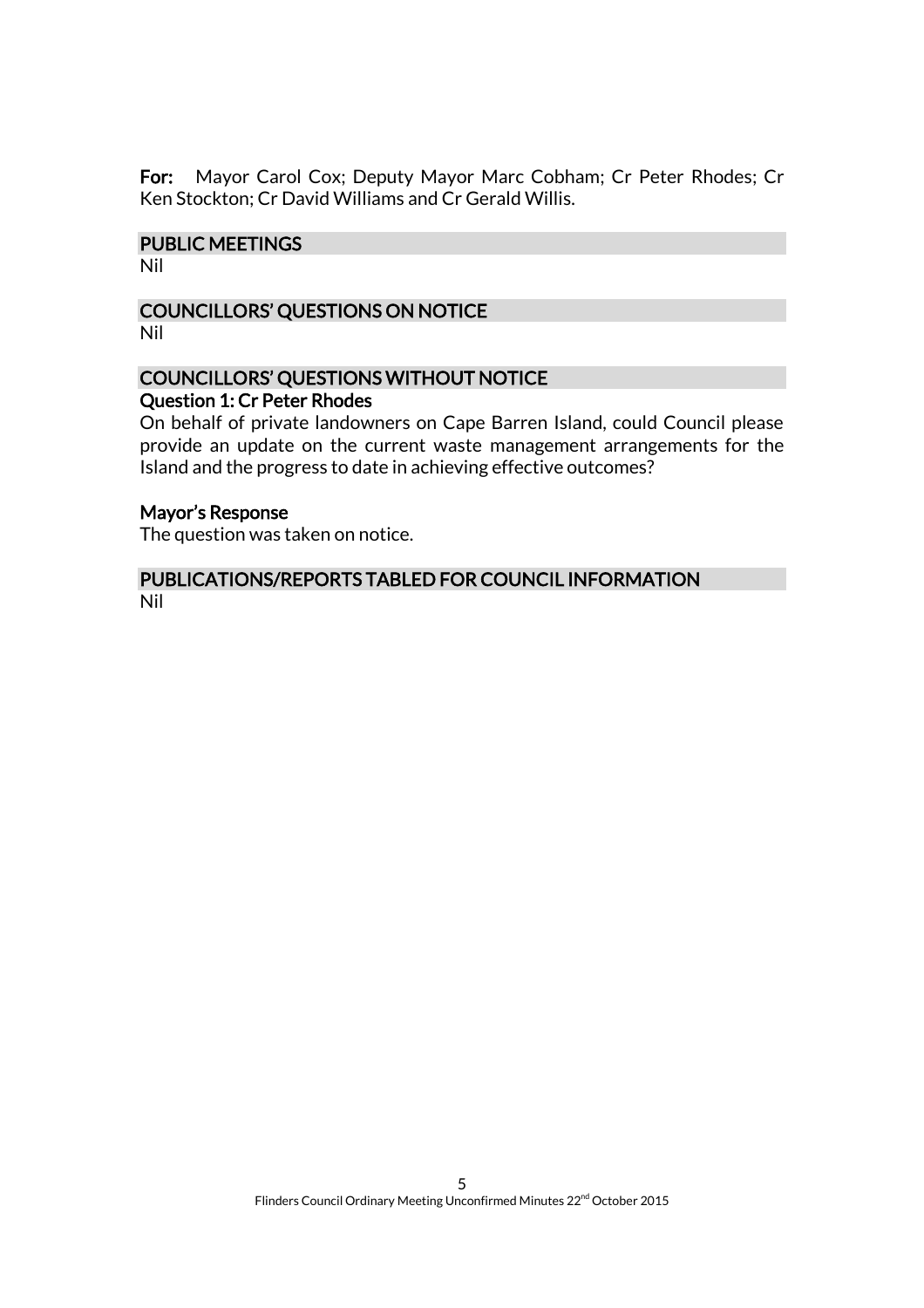## **REPORTS TO BE RECEIVED**

#### General Manager Performance Review Committee File No: PER/1500

**Annexure 1:** General Manager Performance Review Committee 7th October 2015 Confirmed Minutes (For Elected Members Only)

#### OFFICER'S REPORT (Raoul Harper, General Manager):

The confirmed minutes of the General Manager Performance Review Committee meeting held 7<sup>th</sup> October 2015 have been provided for consideration. The minutes outline what the committee has been working on to date and can now be received by Council.

#### OFFICER'S RECOMMENDATION

That the confirmed minutes of the General Manager Performance Review Committee meeting held  $7^{\text{th}}$  October 2015 be accepted.

#### DECISION:

278.10.2015 Moved: Cr P Rhodes Seconded: Deputy Mayor M Cobham That the confirmed minutes of the General Manager Performance Review Committee meeting held  $7^{\text{th}}$  October 2015 be accepted.

## CARRIED UNANIMOUSLY (6-0)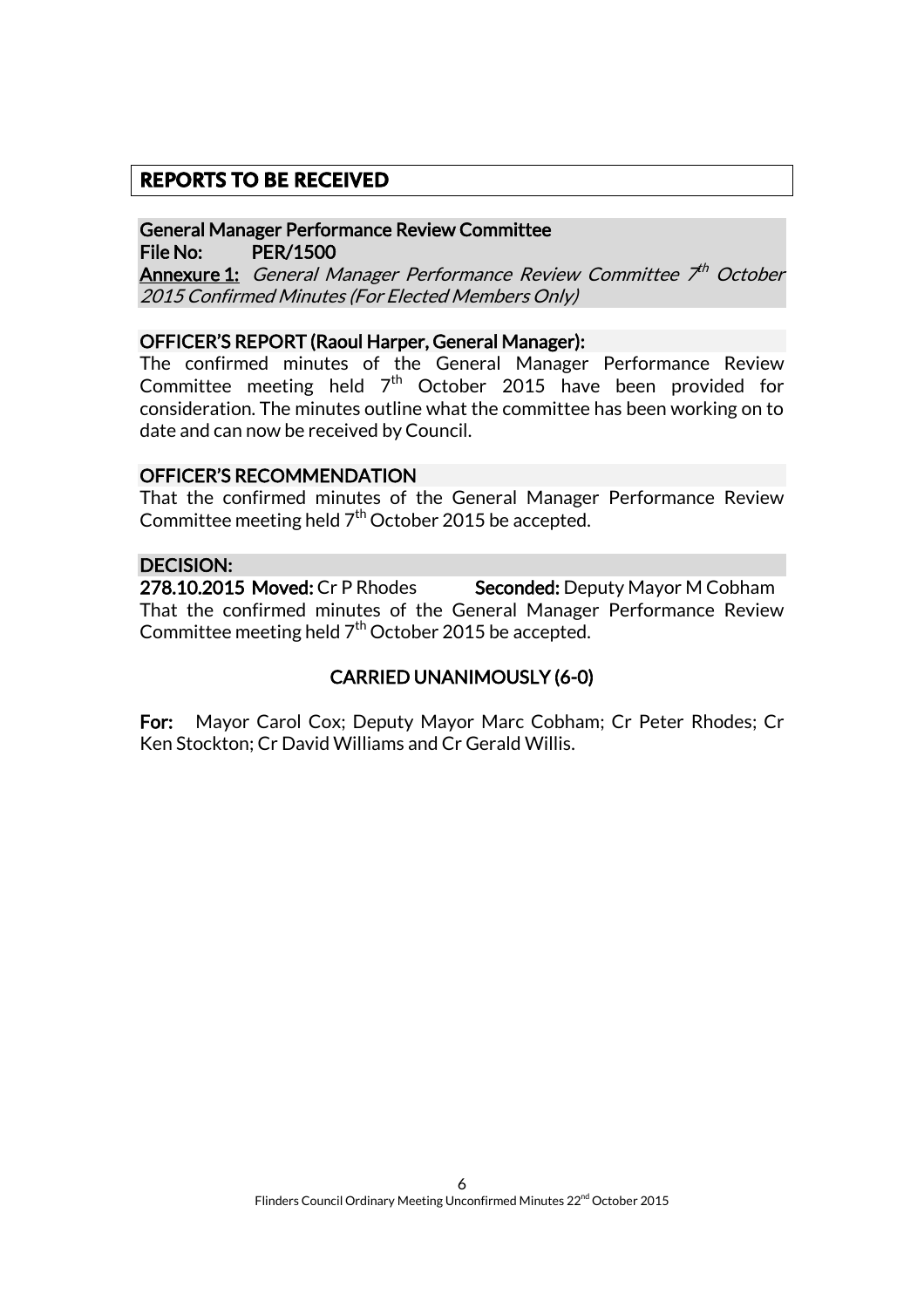# Furneaux Group Aviation Special Committee

File No: COM/0104 **Annexure 2:** Furneaux Group Aviation Special Committee 29th September 2015 Unconfirmed Minutes

## OFFICER'S REPORT (Raoul Harper, General Manager):

The unconfirmed minutes of the Furneaux Group Aviation Special Committee meeting held 29<sup>th</sup> September 2015 have been provided for consideration. The minutes outline what the committee has been working on to date and can now be noted by Council.

## OFFICER'S RECOMMENDATION:

That the unconfirmed minutes of the Furneaux Group Aviation Special Committee meeting held 29<sup>th</sup> September 2015 be noted.

## DECISION:

279.10.2015 Moved: Deputy Mayor M Cobham Seconded: Cr G Willis That the unconfirmed minutes of the Furneaux Group Aviation Special Committee meeting held 29<sup>th</sup> September 2015 be noted.

# CARRIED UNANIMOUSLY (6-0)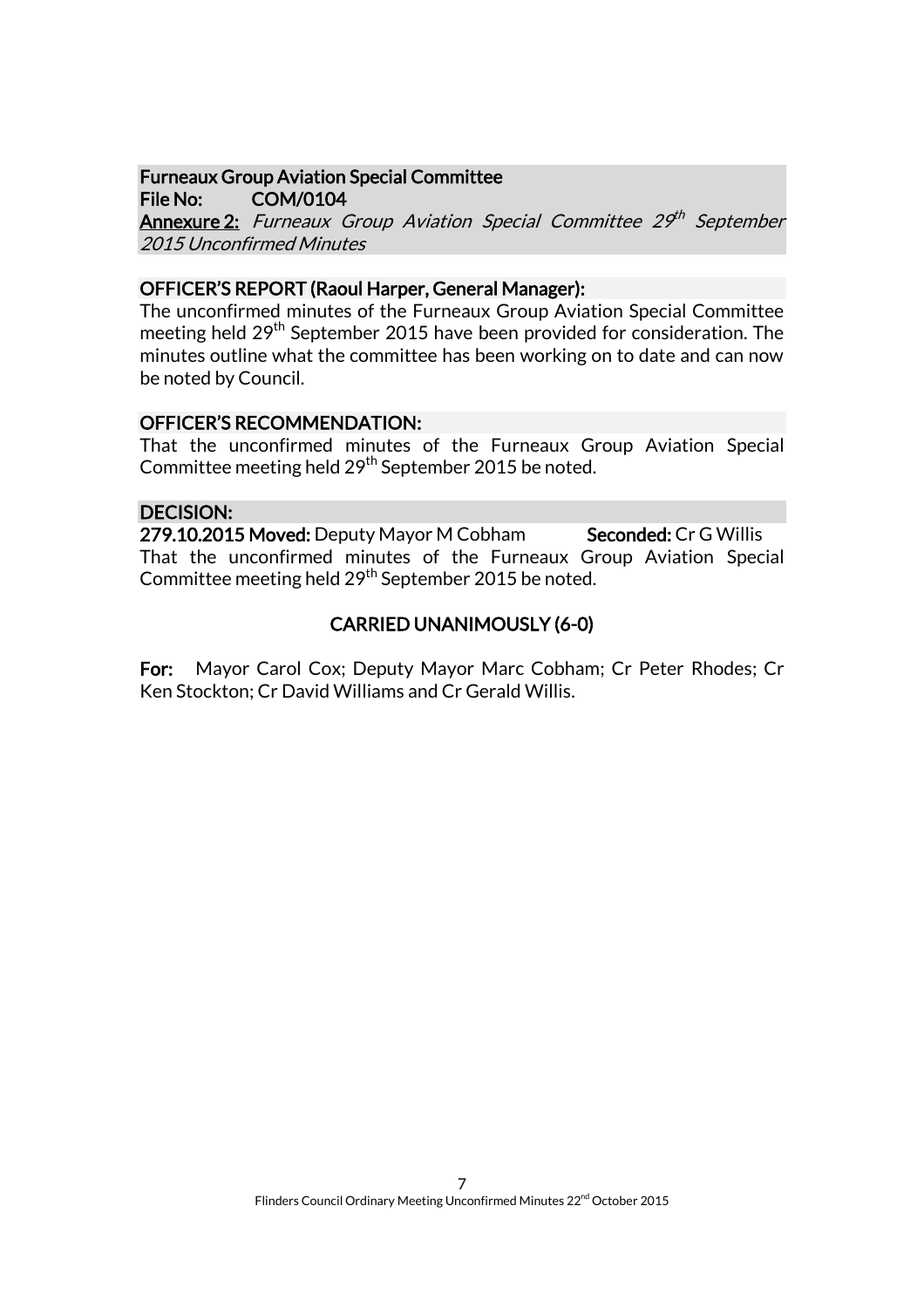#### Furneaux Group Shipping Special Committee File No: COM/0403

**Annexure 3:** Furneaux Group Shipping Special Committee 29th September 2015 Unconfirmed Minutes

## OFFICER'S REPORT (Raoul Harper, General Manager):

The unconfirmed minutes of the Furneaux Group Shipping Special Committee meeting held 29<sup>th</sup> September 2015 have been provided for consideration. The minutes outline what the committee has been working on to date and can now be noted by Council.

#### OFFICER'S RECOMMENDATION:

That the unconfirmed minutes of the Furneaux Group Shipping Special Committee meeting held 29<sup>th</sup> September 2015 be noted.

#### DECISION:

280.10.2015 Moved: Cr G Willis Seconded: Cr K Stockton That the unconfirmed minutes of the Furneaux Group Shipping Special Committee meeting held 29<sup>th</sup> September 2015 be noted.

# CARRIED UNANIMOUSLY (6-0)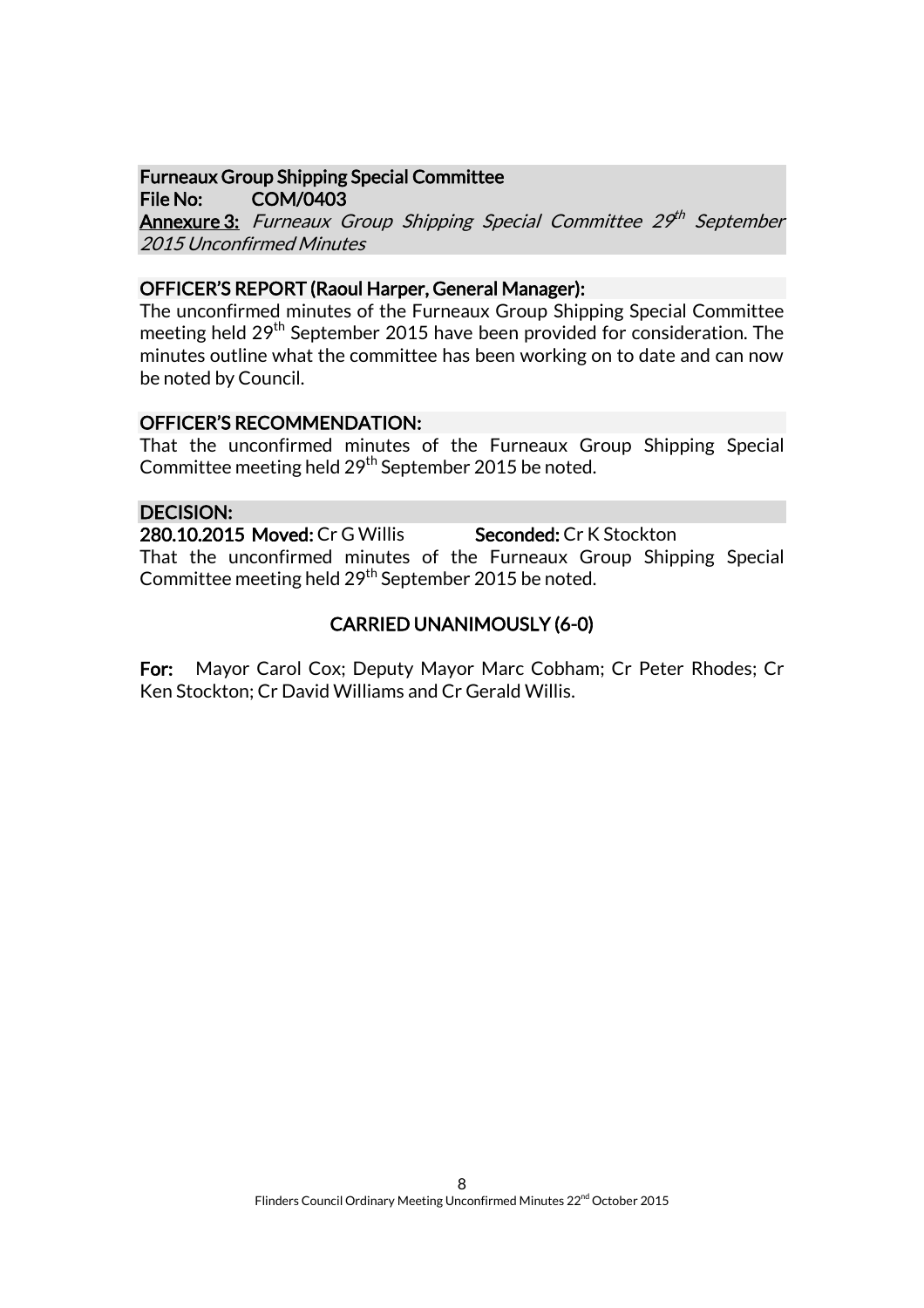## Flinders Council Audit Panel

File No: Annexure 4: Flinders Council Audit Panel 6<sup>th</sup> October 2015 Unconfirmed **Minutes** 

#### OFFICER'S REPORT (Raoul Harper, General Manager):

The unconfirmed minutes of the Flinders Council Audit Panel meeting held  $\boldsymbol{6}^{\text{th}}$ October 2015 have been provided for consideration. The minutes outline what the committee has been working on to date and can now be noted by Council.

#### OFFICER'S RECOMMENDATION:

That the unconfirmed minutes of the Flinders Council Audit Panel meeting held  $6^{\text{th}}$  October 2015 be noted.

#### DECISION:

281.10.2015 Moved: Cr K Stockton Seconded: Deputy Mayor M Cobham That the unconfirmed minutes of the Flinders Council Audit Panel meeting held  $6^{\text{th}}$  October 2015 be noted.

## CARRIED UNANIMOUSLY (6-0)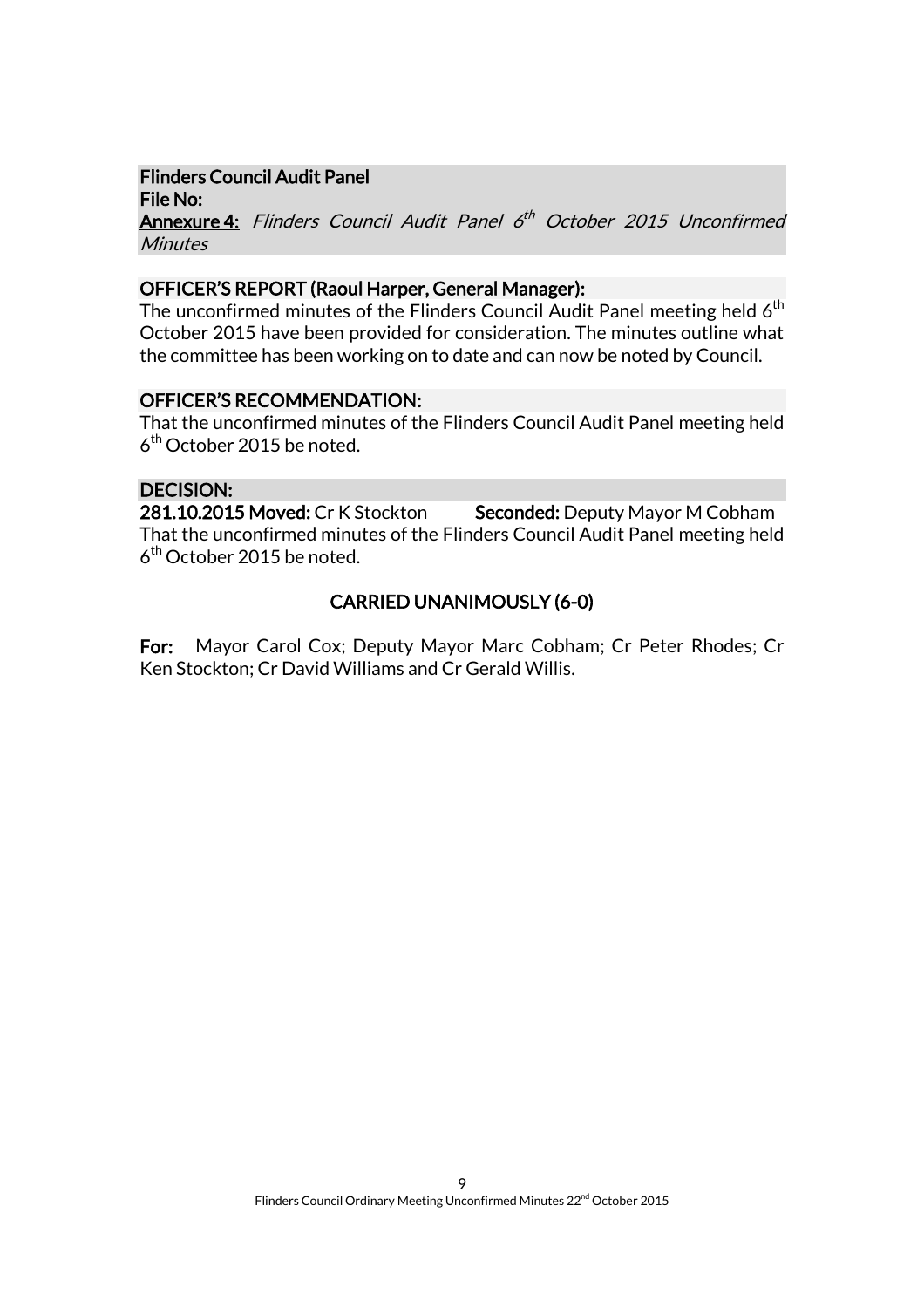# **COUNCILLORS' REPORTS**

#### Deputy Mayor's Monthly Report<br>File No: COU/0600 COU/0600

## ACTIVITIES:

| <b>DATE</b>     | <b>ITEM</b>                                                             |  |
|-----------------|-------------------------------------------------------------------------|--|
| 16/09/15        | Discussion with several community members re island Banking<br>services |  |
| 17/09/15        | Phone call re tourism infrastructure from a community<br>member         |  |
| 17/09/15        | Discussion on Badger Corner boat ramp site with a community<br>member   |  |
| 23/09/15        | Meeting with Emita Hall Special Committee member                        |  |
| 24/09/15        | <b>Council Meeting</b>                                                  |  |
| 29/09/15        | <b>Furneaux Group Shipping Special Committee meeting</b>                |  |
| 30/09/15        | On-site briefing re Quoin tourism development with staff                |  |
|                 | /Councillors                                                            |  |
| $01 - 02/10/15$ | Off island                                                              |  |
| 8/10/15         | Council workshop                                                        |  |
| 13/10/15        | Meeting re island banking services                                      |  |

# DECISION:

282.10.2015 Moved: Cr P Rhodes Seconded: Deputy Mayor M Cobham That the Deputy Mayor's report be received.

# CARRIED UNANIMOUSLY (6-0)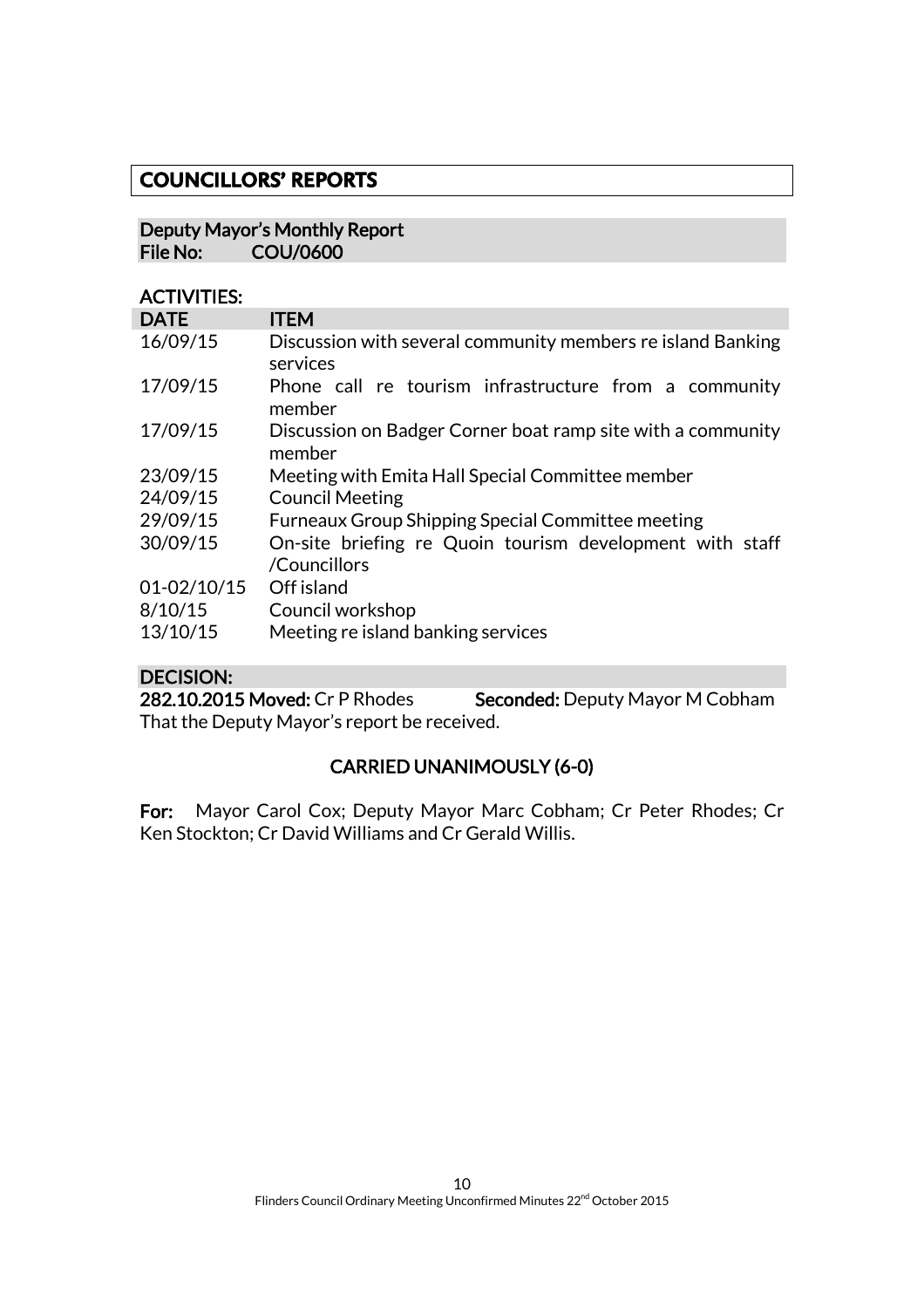# **MAYOR'S REPORT:**

| <b>ACTION</b>            | Inf |
|--------------------------|-----|
| <b>PROPONENT</b>         | Ma  |
| <b>FILE REFERENCE</b>    | CC  |
| <b>ASSOCIATED PAPERS</b> | Nil |

nformation Aayor C Cox  $C<sub>1</sub>$ OU/0600

#### REPORT:

#### APPOINTMENTS:

| 17/09/15 | Met with Councillors                                       |
|----------|------------------------------------------------------------|
| 22/09/15 | Flinders Island District High School athletics carnival    |
| 24/09/15 | <b>Council Meeting</b>                                     |
| 26/09/15 | Football - Flinders vs Bridport                            |
| 29/09/15 | <b>Furneaux Group Aviation Special Committee Meeting</b>   |
| 29/09/15 | General Manager Performance Review Committee met with      |
|          | the General Manager                                        |
| 29/09/15 | <b>Furneaux Group Shipping Special Committee Meeting</b>   |
| 30/09/15 | Organised planning visit to the proposed Quoin Development |
|          | site                                                       |
| 02/10/15 | Little Big Islands Art Project pop-up exhibition           |
| 07/10/15 | General Manager Performance Review Committee Meeting       |
| 08/10/15 | <b>Council Workshop</b>                                    |
| 12/10/15 | General Managers Performance Review Committee Meeting      |
| 12/10/15 | <b>Furneaux Community Health Special Committee Meeting</b> |
| 12/10/15 | Councillors Meeting with local Westpac representatives     |
| 15/10/15 | Meeting with Telstra representative                        |

## Football:

Congratulations to the Flinders Yakkafats on giving the spectators a sound win in the first intrastate match to be held on the island in many years. Commiserations to the Bridport players, and on behalf of the Flinders Community, a huge thank you for taking up the challenge to come to our Island. Thank you Logan and Brett for putting in the hard yards to make it happen and may there be many more matches to follow.

#### Little Big Islands Art Project:

Congratulations to the organisers for presenting such diverse and interesting art activities during the school holidays. The combination of Flinders Island Aboriginal Association Inc., Scotch College and Council working together enabled a unique and interesting range of art styles to be experienced by the participants. The pop-up exhibition of the art works revealed the wide range of interests of the participants and the resulting large posters will become a community talking point when displayed on the showgrounds fence. Thank you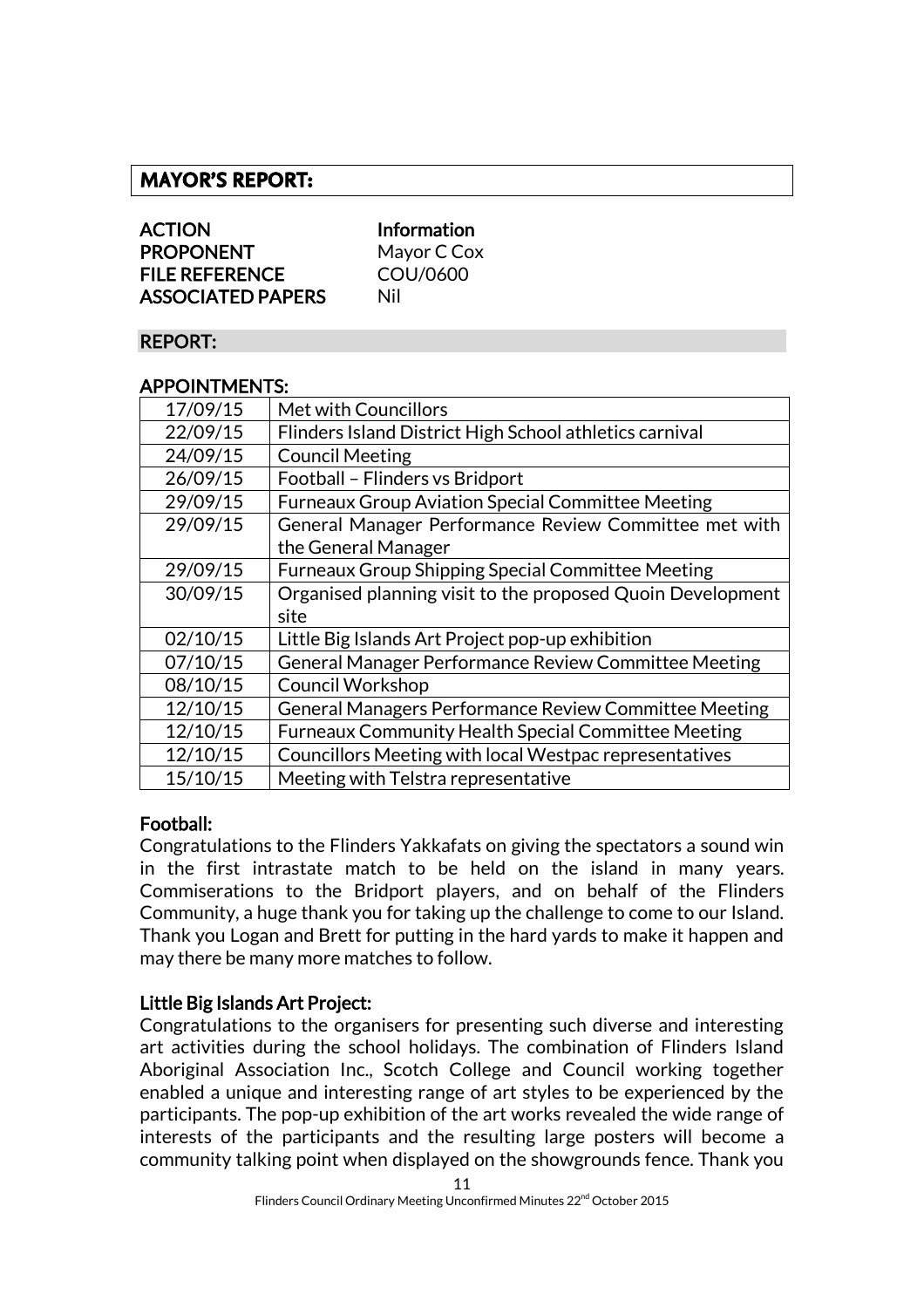to all who combined with Council to make this and the other school holiday activities interesting and achievable.

#### Westpac:

At the time of writing Westpac is advising that the Instore Agency at Whitemark will close in March of 2016 and that a decision will be made by the end of October 2015 as to the future of Westpac Banking Services on the Island. It is my understanding that Westpac is closing all its Instore Agencies Australia wide and under pressure from Council and the Community is considering whether it will continue a service to Flinders other than through the arrangements it has already made with Australia Post. I have been lobbying Westpac for some months, indicating both the need and the opportunities that exist in providing a banking service for a vibrant small remote community.

Councillors have met with the local Instore operators and broadly discussed the situation. Council is adamant that the island needs a face to face banking service to support local business, residents and visitors and encourage investment and will do all that is possible to achieve this end result.

| <b>DATE</b>        | <b>WHO</b>                    | <b>SUBJECT</b>                            |
|--------------------|-------------------------------|-------------------------------------------|
| 16.09.15           | <b>K</b> Rowlings             | Westpac                                   |
| 15.09.15           | <b>Tas Audit Office</b>       | Final Management Report - Audit of        |
|                    |                               | Financial Report for 2015/16 year         |
| $17\,\mathrm{\AA}$ | C Agostinelli, Local          | Advice of Planning Workshop on the        |
| 21.09.15 &         | <b>Government Association</b> | 28 <sup>th</sup> November                 |
| 15.10.15           | of Tasmania (LGAT)            |                                           |
| $17\,\mathrm{\AA}$ | P Hodgen, CEO                 | Invite to participate in key stakeholder  |
| 18.09.15           | Launceston Airport            | survey                                    |
| 18.09.15           | F Madigan, LGAT               | Letter to the Editor of the Examiner      |
| $18\&$             | <b>Integrity Commission</b>   | Gifts & benefits resources for public     |
| 22.09.15           |                               | authorities                               |
| 18.09.15           | D Le Merchant, Northern       | Background information for China          |
|                    | Tasmania Development          | Delegation visit to Northern Tasmania     |
|                    | (NTD)                         |                                           |
| 18 <sub>6</sub>    | <b>NTD</b>                    | 2015 Annual General Meeting               |
| 22.09.15           |                               | documentation                             |
| 18.09.15           | <b>J&amp;L Clifford</b>       | Information on the closure of Westpac     |
|                    |                               | <b>Instore Agencies</b>                   |
| 20.09.15           | V Teichmann                   | Thank you for acknowledgement of          |
|                    |                               | queries                                   |
| $20\,\mathrm{\AA}$ | Spirit of ANZAC               | Invitation to the Launch of the Spirit of |
| 21.09.15           | Experience                    | <b>Anzac Centenary Experience</b>         |
| 22.09.15           | K Stephenson, LGAT            | <b>Education Ambassadors meeting</b>      |

# CORRESPONDENCE IN: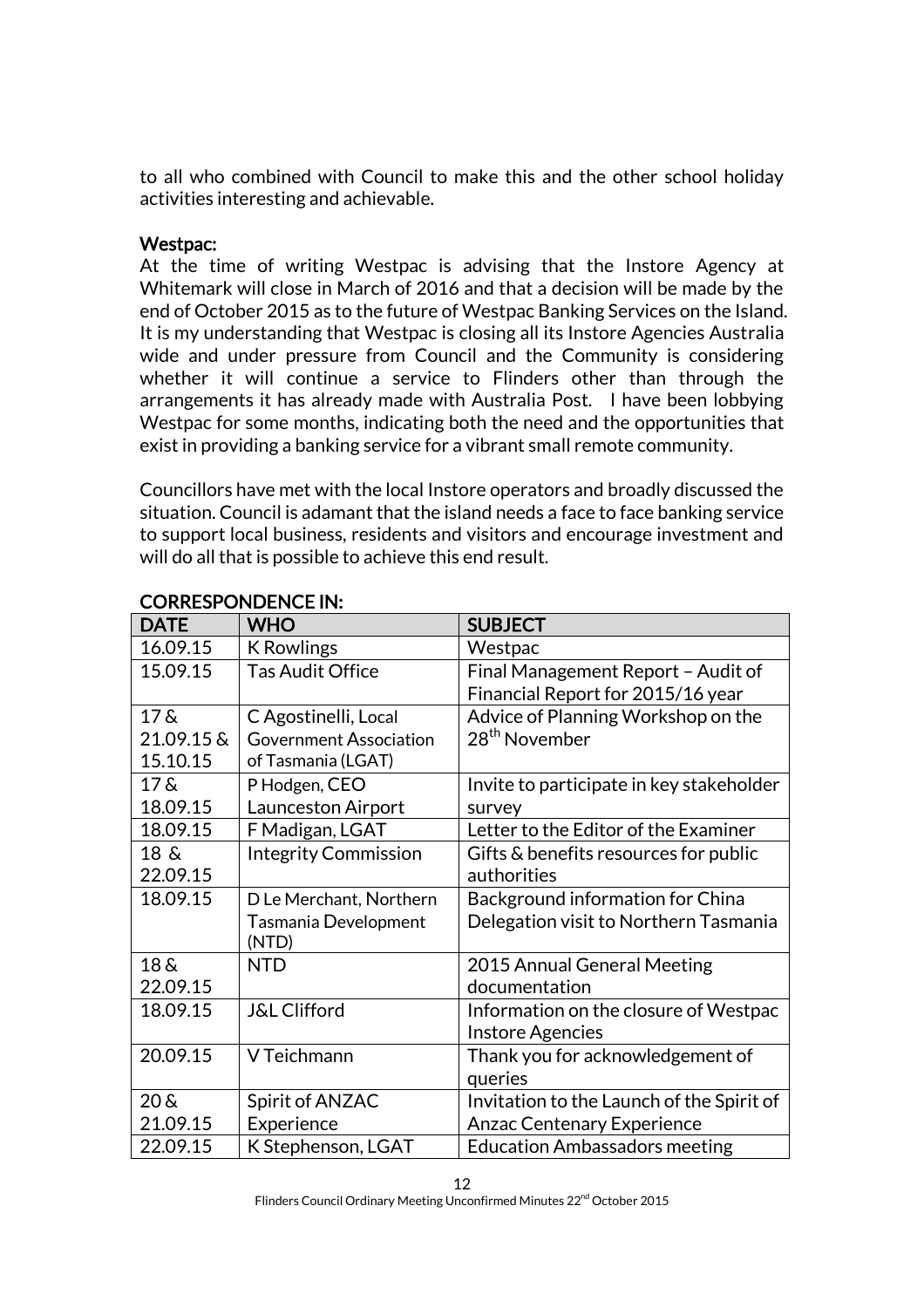| 23.09.15                    | I Bayly                                                                      | Advice of making representation to<br>the Quoin Development Application                           |
|-----------------------------|------------------------------------------------------------------------------|---------------------------------------------------------------------------------------------------|
| 23.09.15                    | <b>TasWater</b>                                                              | Release of Annual Report 2014-15                                                                  |
| 25.09.15                    | Minister for Planning,<br>Peter Gutwein MP                                   | Land Use Planning and Approvals<br><b>Amendment Bill to Parliament</b>                            |
| 24.09.15                    | Department of<br>Infrastructure &<br>Regional Development                    | State of Regional Australia Report<br>released                                                    |
| 28 <sub>6</sub><br>30.09.15 | <b>Biosecurity Tasmania</b>                                                  | Biosecurity Advisory - myrtle rust &<br>blueberry rust                                            |
| 28.09.15                    | Tasmania Young<br><b>Achiever Awards</b>                                     | 2015 Launch                                                                                       |
| 28.09.15                    | <b>Natural Resource</b><br>Management (NRM)<br>North                         | Northern exposure - Winter 2014                                                                   |
| 29.09.15                    | <b>B</b> Grutzner                                                            | Notice of Representation to the Quoin<br><b>Development Application</b>                           |
| 30.09.15                    | Tasmania Police                                                              | Invitation to Graduation Ceremony                                                                 |
| 01.10.15                    | <b>NRM North</b>                                                             | Response re letter published in the<br>Examiner                                                   |
| 01.10.15                    | F Madigan, LGAT                                                              | Mayor's professional development<br>day                                                           |
| 01.10.15                    | S McDonald, NBN                                                              | Lift off for first NBN satellite                                                                  |
| 01.10.15                    | Australian Fire &<br><b>Emergency Services</b><br><b>Authorities Council</b> | AFAC News Sept 2015                                                                               |
| 01.10.15                    | <b>Director of Events</b><br>Tasmania                                        | <b>Tasmanian Government Events</b><br>Strategy 2015-2020                                          |
| 01.10.15                    | <b>Biosecurity Tasmania</b>                                                  | Our Biosecurity Futures - Plant<br><b>Biosecurity Forum 2015</b>                                  |
| 02.10.15                    | Break O'Day Council                                                          | Support for Northern Campus of<br><b>UTAS</b>                                                     |
| 03.10.15                    | D Grutzner                                                                   | 4 <sup>th</sup> World Homeshare Congress -<br>Preview                                             |
| 05.10.15                    | O Tilbury, Festival<br>Director                                              | Tasmanian Breath of Fresh Air (BOFA)                                                              |
| 05.10.15                    | <b>TasWater</b>                                                              | <b>Tasmanian Water Industry News</b>                                                              |
| 06.10.15                    | Human Rights Week<br>organising team                                         | Invitation to Launch of Human Rights<br>week                                                      |
| 06.10.15                    | <b>Tasmanian Young</b><br><b>Achiever Awards</b>                             | 2015/16 Nominations Open                                                                          |
| 07.10.15                    | <b>Tasmanian Electoral</b><br>Commission                                     | <b>Result of Southern Electoral District</b><br>election for LGAT General<br>Management Committee |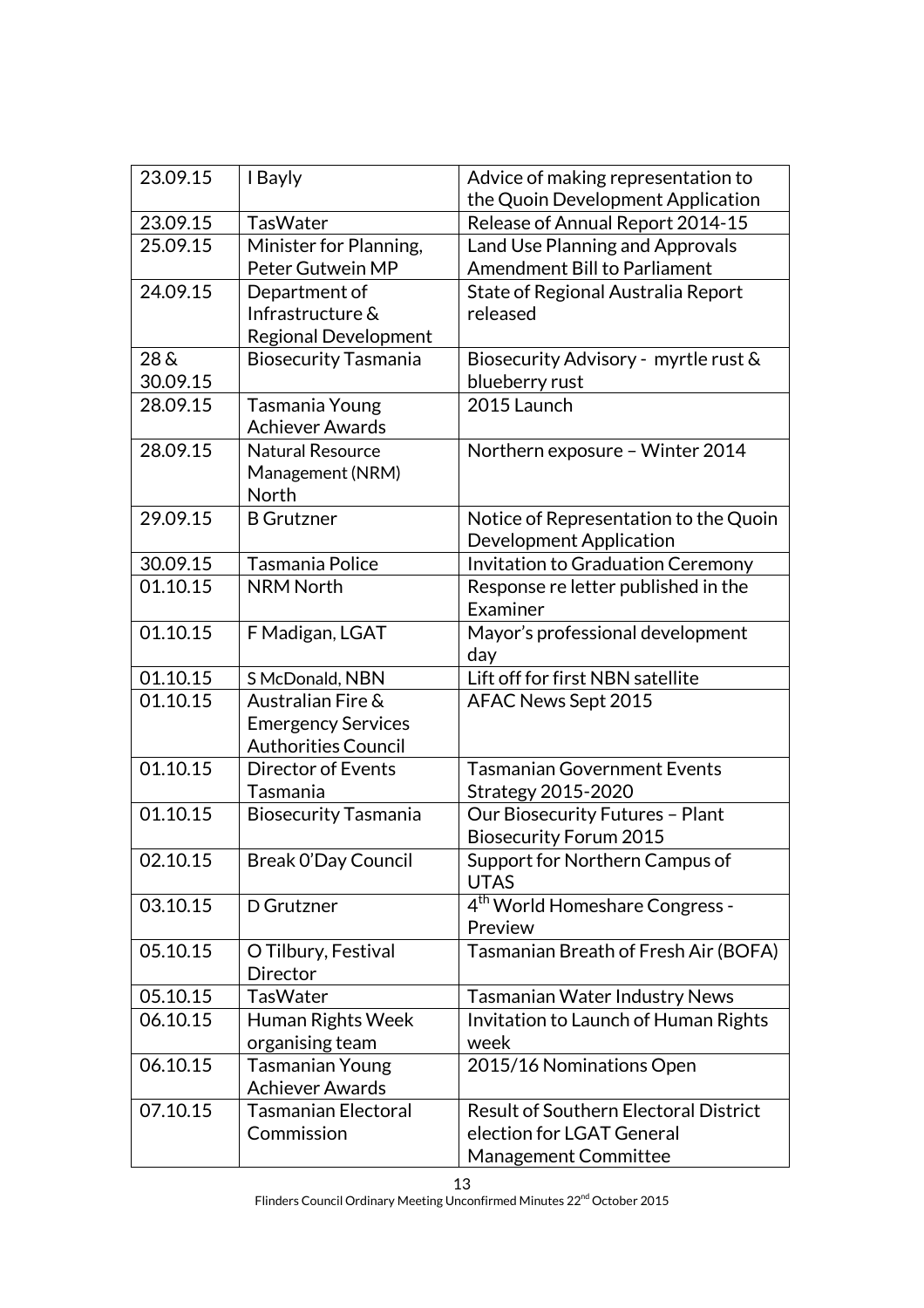| 07.10.15 | N Martin                      | Ferry and Bass Strait shipping         |
|----------|-------------------------------|----------------------------------------|
| 07.10.15 | Her Excellency                | Invitation to mark the Official Launch |
|          | Professor the                 | of Education Ambassadors Tasmania      |
|          | Honourable Kate               | 11/11/15                               |
|          | Warner, The Governor          |                                        |
|          | of Tasmania                   |                                        |
| 08.10.15 | <b>Flinders Island Show</b>   | Invitation to Show Day Lunch           |
|          | Society                       |                                        |
| 09.10.15 | <b>Australian Local</b>       | <b>ALGA News</b>                       |
|          | <b>Government Association</b> |                                        |
|          | (ALGA)                        |                                        |
| 09.10.15 | K Hall                        | Radio for all Australians              |
| 09.10.15 | <b>B</b> Worsely              | Query on 50 year time capsule          |
| 13.10.15 | The National Australia Day    | Invite to the 2016 Tasmanian           |
|          | Council & the Tasmanian       | <b>Australian of the Year Awards</b>   |
|          | Government                    | presentations on 30/10/15              |
| 14.10.15 | TasWater                      | Notice of General Meeting on           |
|          |                               | 12/11/15 & documents                   |

## CORRESPONDENCE OUT:

| <b>DATE</b> | <b>WHO</b>                  | <b>SUBJECT</b>                         |
|-------------|-----------------------------|----------------------------------------|
| 17.09.15    | P Hodgen, CEO               | Query re extent of stakeholder survey  |
|             | <b>Stakeholder Survey</b>   |                                        |
| 18.09.15    | C Fenner                    | Thank you for submission on the Draft  |
|             |                             | Strategic Plan                         |
| 18.90.15    | D Droog                     | Thank you for submission on the Draft  |
|             |                             | Strategic Plan                         |
| 18.09.15    | D Lovegrove                 | Thank you for submission on the Draft  |
|             |                             | Strategic Plan                         |
| 18.09.15    | K Rowlings, Westpac         | Re instore proposed closure            |
| 22.09.15    | <b>Tourism Operator</b>     | Support letter for grant application   |
| 22.09.15    | <b>NTD</b>                  | Re Annual Report for 2014/15           |
| 28.09.15    | I Bayly                     | Re notification of representation to   |
|             |                             | Development Application                |
| 30.09.15    | Tasmania Police             | Re Attendance at Graduation            |
|             |                             | Ceremony                               |
| 01.10.15    | <b>J</b> McDonnell          | Re Hydro Tasmania - King Island        |
|             |                             | Workshop                               |
| 07.10.15    | N Martin                    | Re ferry and Bass Strait shipping      |
| 11.10.15    | K Johnston, Mayor           | Congratulations on election to General |
|             | <b>Glenorchy Council</b>    | Management Committee of LGAT           |
| 08.10.11    | <b>Flinders Island Show</b> | Acceptance of invitation for lunch     |
|             | Society                     |                                        |
| 09.10.15    | C Agnostelli, LGAT          | Re Planning Course and possibility of  |

14 Flinders Council Ordinary Meeting Unconfirmed Minutes 22<sup>nd</sup> October 2015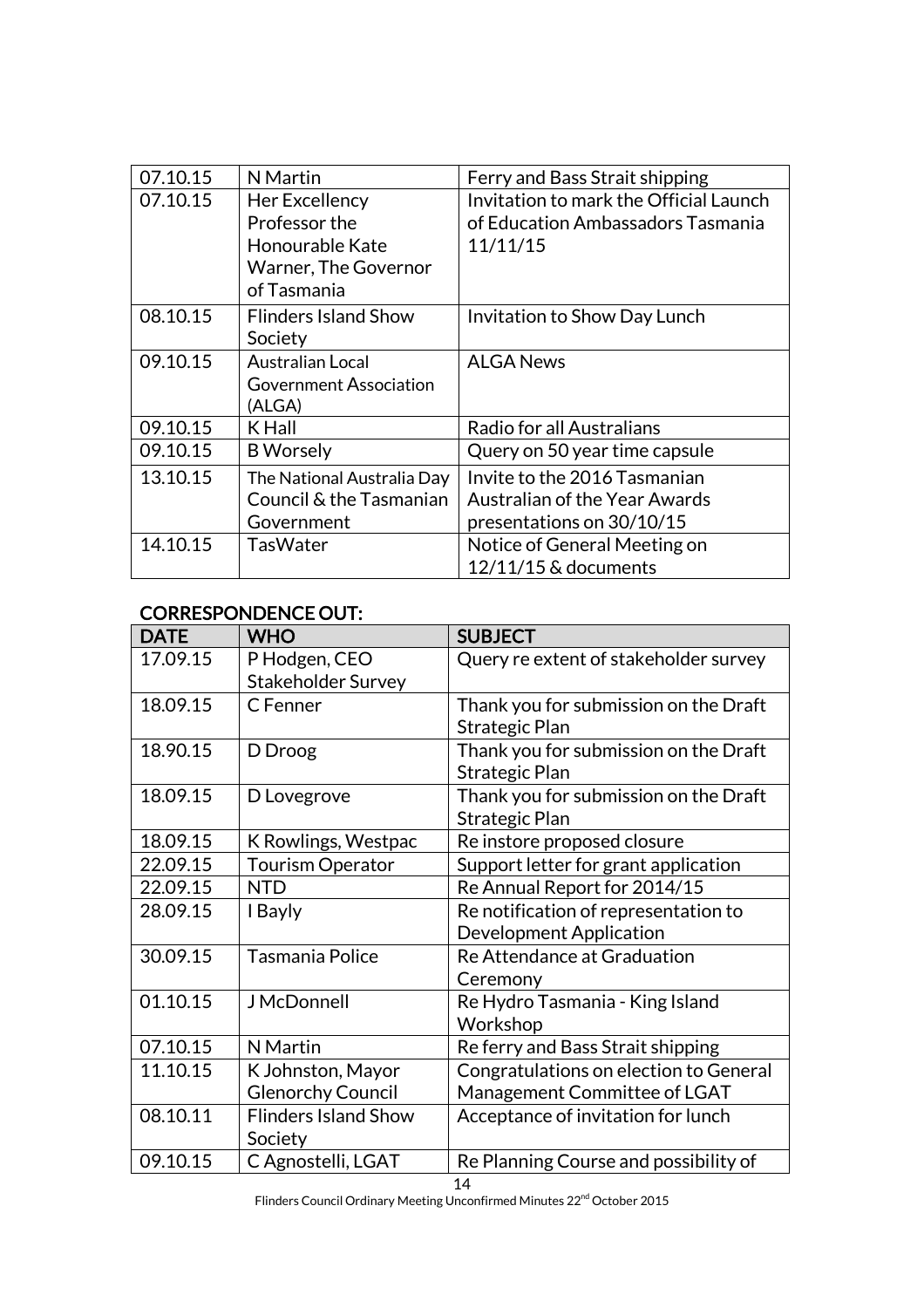|          |                  | holding one on Flinders   |
|----------|------------------|---------------------------|
| 13.10.15 | <b>B</b> Worsely | Re Time Capsule and other |
| 13.10.15 | V Tiechmann      | Re Rates queries          |

#### VOTING REQUIREMENTS:

Simple Majority

#### RECOMMENDATION:

That the Mayor's report be received.

## DECISION:

283.10.2015 Moved: Deputy Mayor M Cobham Seconded: Cr P Rhodes That the Mayor's report be received.

# CARRIED UNANIMOUSLY (6-0)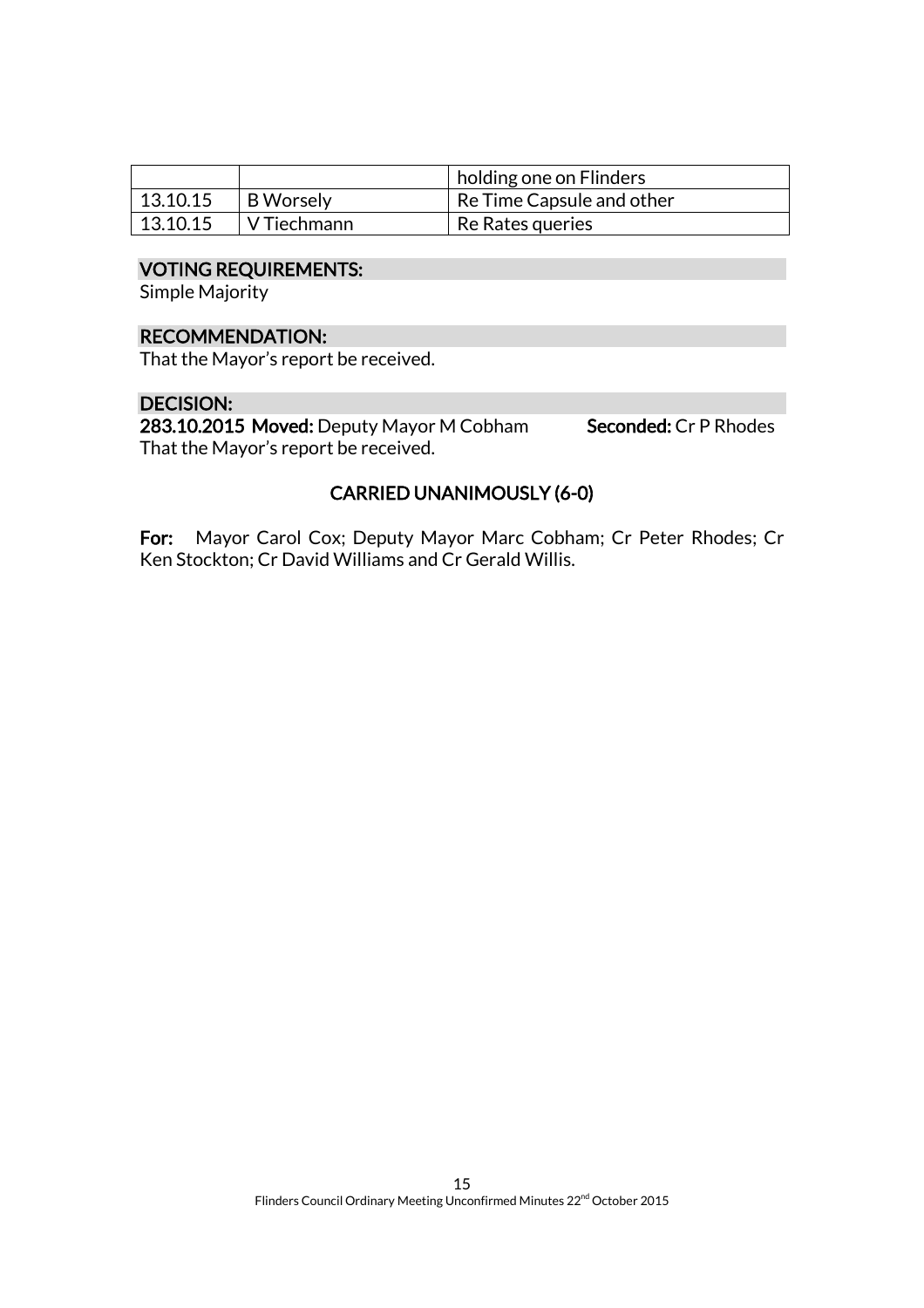# **A. DEVELOPMENT SERVICES AND PLANNING APPLICATIONS**

At 1.06pm, Mayor Carol Cox announced that pursuant to Section 25 of the Local Government (Meeting Procedures) Regulations 2015, the Council will now act as a Planning Authority under the Land Use Planning and Approvals Act 1993.

| Item A1: | Development Application - (J. & T. Youl) |
|----------|------------------------------------------|
|----------|------------------------------------------|

| <b>ACTION</b>            | Decision                                           |
|--------------------------|----------------------------------------------------|
| <b>PROPONENT</b>         | J. & T. Youl                                       |
| <b>OFFICER</b>           | James Ireland (Consultant Town Planner)            |
| <b>APPROVED BY</b>       | Karin Van Straten (Senior Consultant Town Planner) |
| <b>FILE REFERENCE</b>    | DA2015/030                                         |
| <b>ASSOCIATED PAPERS</b> | Annexure 5: Cover and all Sites                    |
|                          | Annexure 6: Owners house                           |
|                          | Annexure 7: Bunkhouse refurb                       |
|                          | Annexure 8: Sheds                                  |
|                          | Annexure 9: Staff Accommodation                    |
|                          | Annexure 10: Villa 2                               |
|                          | Annexure 11: Villa 3a + 3b 2xbeds                  |
|                          | Annexure 12: Villa 4                               |
|                          | Annexure 13: Villa 5                               |
|                          | Annexure 14: Villa 6                               |
|                          | Annexure 15: Villa 7                               |
|                          | Annexure 16: Wellness centre floor plan            |
|                          | <i>Annexure 17: Wellness Centre Elevations</i>     |
|                          | Annexure 18: Wellness centre MODEL                 |
|                          | Annexure 19: Civil & Hydraulic Report              |
|                          | Annexure 20: Development application summary       |
|                          | sheet                                              |
|                          | Annexure 21: Ecological Assessment                 |
|                          | Annexure 22: ECOtas Statement                      |
|                          | Annexure 23: Aboriginal Heritage Assessment        |
|                          | Annexure 24: Coastal Vulnerability Assessment      |
|                          | Annexure 25: Bushfire Assessment                   |
|                          | Annexure 26: Development Application Support       |
|                          | Report                                             |
|                          | Annexure 27: Quoin Titles                          |
|                          | <i>Annexure 28: Reps 1-10</i>                      |
|                          | Annexure 29: Reps 11-20                            |
|                          | Annexure 30: Reps 21-30                            |
|                          | Annexure 31: Reps 31-40                            |
|                          | Annexure 32: Reps 41-50                            |
|                          | Annexure 33: Reps 51-55                            |

Flinders Council Ordinary Meeting Unconfirmed Minutes 22<sup>nd</sup> October 2015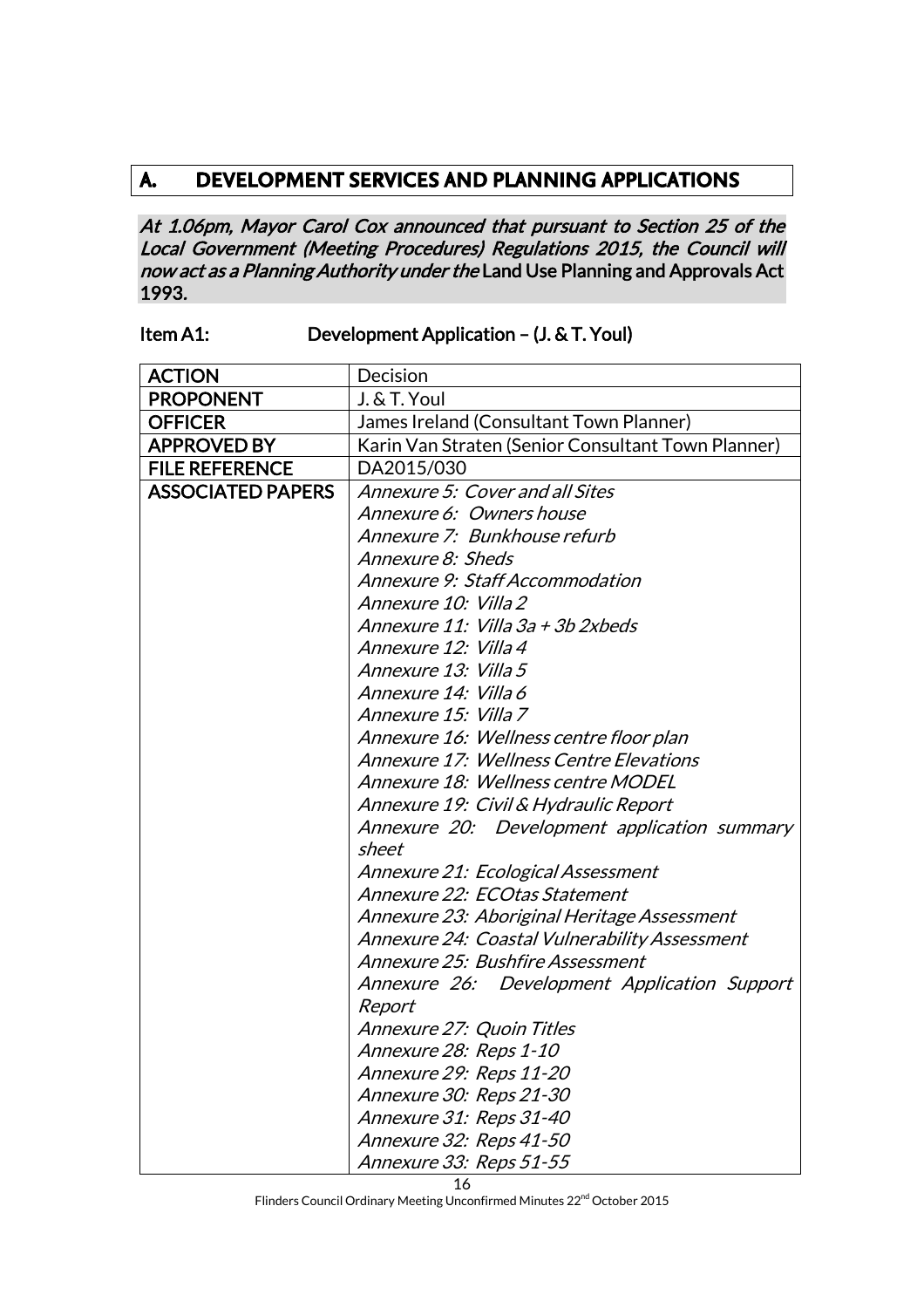| Proposal:         | Tourist Operation - 27 Single and 2 double holiday cabins;<br>Wellness Centre with dining Area; Staff Accommodation;<br>Owner's House; Two Sheds; Passive Recreation (walking<br>tracks) in the Rural Zone and within Visually Sensitive<br>Special Area. Vary Northern boundary setback |
|-------------------|------------------------------------------------------------------------------------------------------------------------------------------------------------------------------------------------------------------------------------------------------------------------------------------|
| Location:         | 'Quoin' 3951 Palana Road and 322 Killiecrankie Road<br>(CT:242997/1, 170037/1-8, 170038/1&2, 30983/1,<br>116032/2 and 112854/1), Killiecrankie                                                                                                                                           |
| Applicant:        | J. & T. Youl                                                                                                                                                                                                                                                                             |
| Zoning:           | <b>Rural Zone</b>                                                                                                                                                                                                                                                                        |
| Special<br>Areas: | <b>Visually Sensitive Area</b>                                                                                                                                                                                                                                                           |
| Representations:  | Forty nine. 20 were in support of and 29 were against the<br>proposal (Note: 54 were initially lodged but five were<br>withdrawn after changes were made to the application and<br>it was re-notified)                                                                                   |

# INTRODUCTION:

#### Subject Site

The subject site is the 'Quoin' pastoral property which comprises fourteen titles totaling 904 ha of land between the Killiecrankie township, Killiecrankie Bay, Mount Killiecrankie and Palana Road. The land runs down from high points in the north and the centre of the site to sea level at the coastal reserve on Killiecrankie Bay. Killiecrankie Creek runs across the very south western corner of the site. The property is partly pasture and partly vegetated. The current land use is cattle grazing (approx. 200 head) and the property is farmed by the owners who live on property – the house and a number of outbuildings and dams are located in the north east part and accessed from Palana Road. A second access is available over a road reserve from the south (Killiecrankie Road). To the west and north is the Killiecrankie Nature Reserve Area. To the south west and east across Palana Road are more pastoral properties and to the south is the Killiecrankie Airstrip.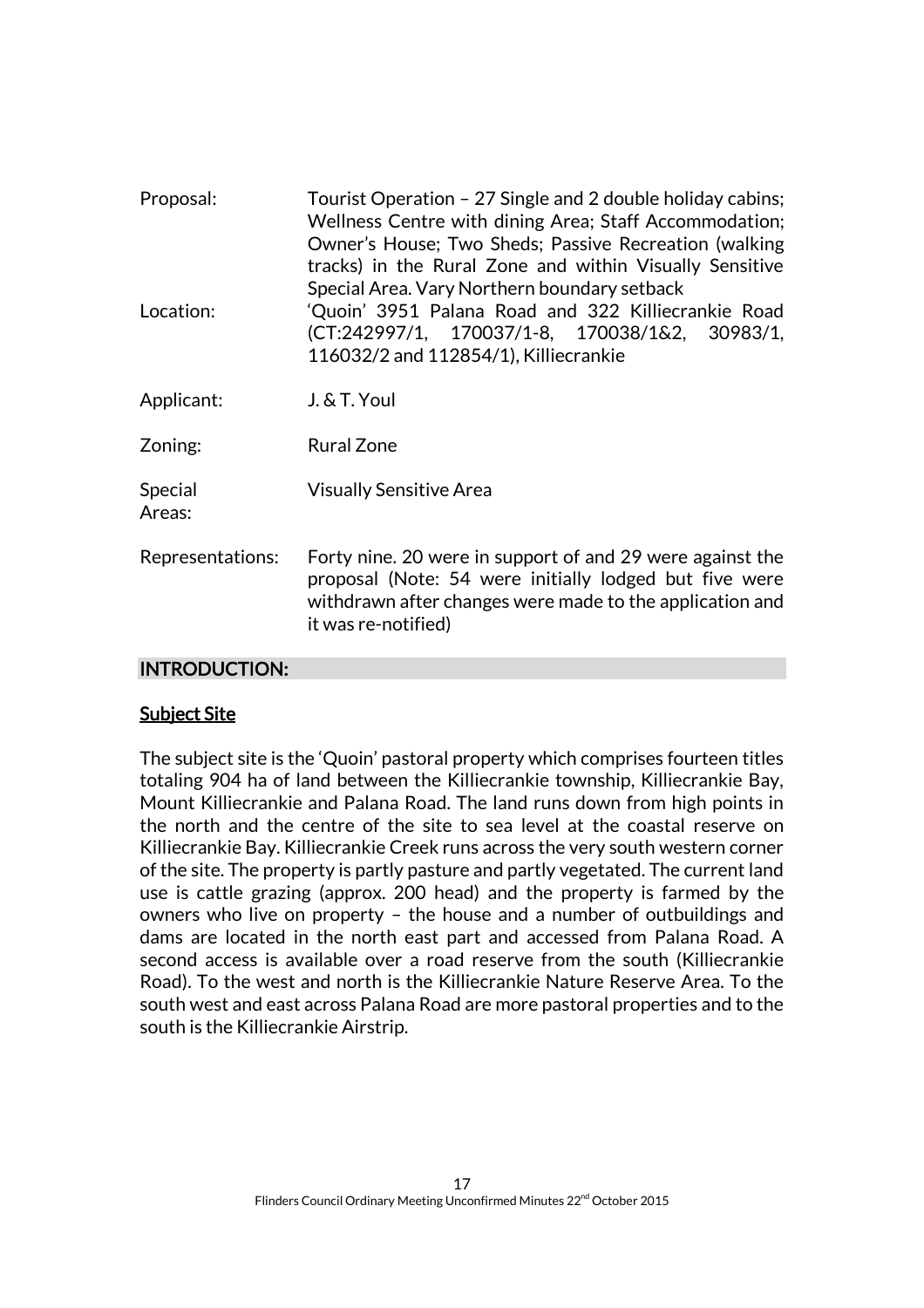

# **Zoning**

The subject property is located within the Rural Zone, pursuant to the *Flinders* Planning Scheme 2000 (hereafter, the planning scheme).

# Special Areas

A large part of the site is affected by the visually sensitive special area, including the site of most of the proposal (see map below).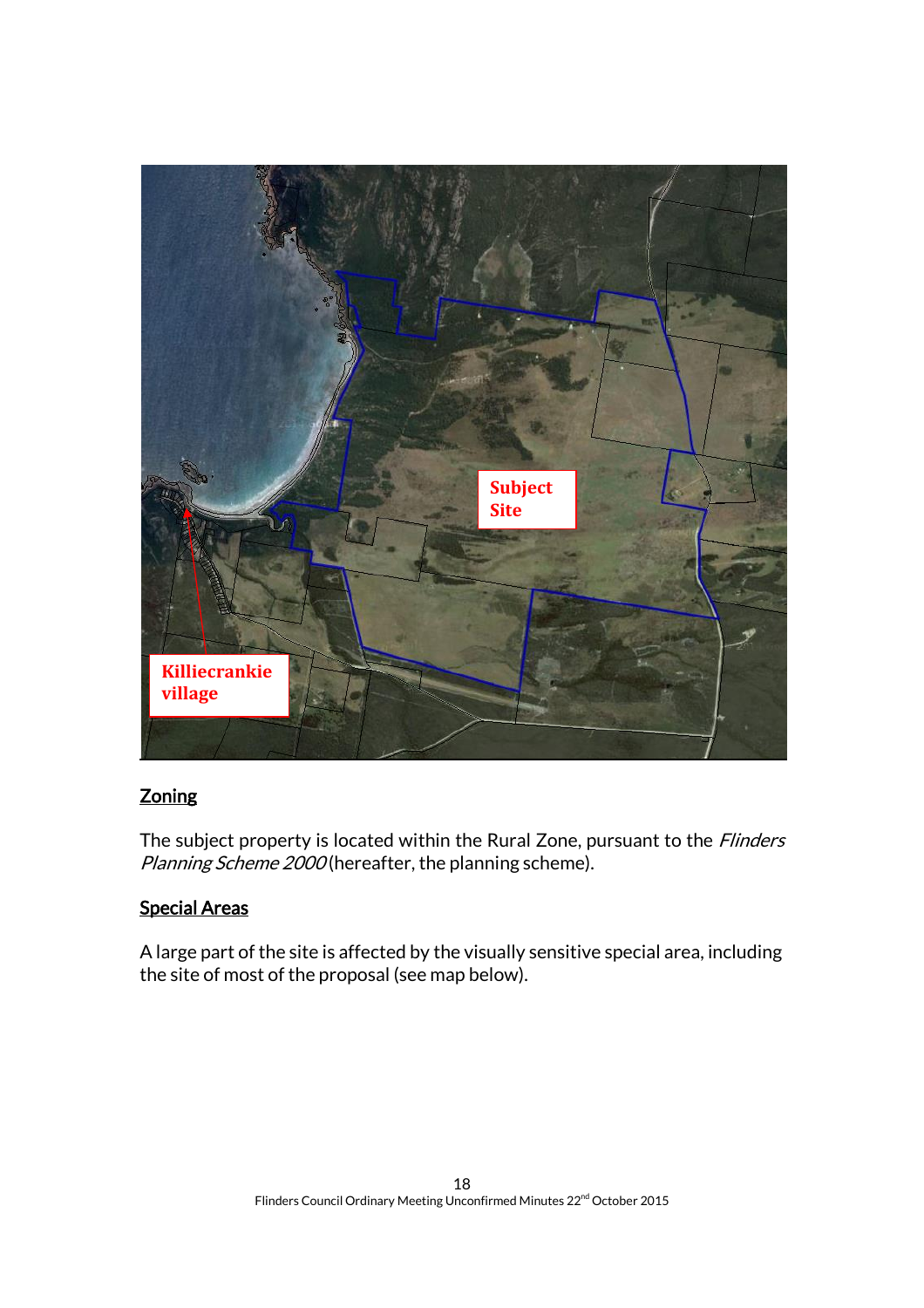

# **Statutory Timeframes**

Date Received: 30/7/15 Request for further information: 20/8/15 Information received: 25/8/15 Advertised: 26/8/15 Closing date for representations: 9/9/15 Re-advertised: 16/9/15 Closing date for representations: 30/9/15 Extension of time granted: 9/9/15 Extension of time expires: 22/10/15 Decision due: 22/10/15

#### OFFICER'S REPORT:

#### The Proposal

The proposal can be described in three parts based on their location in the western, central and eastern parts of the site: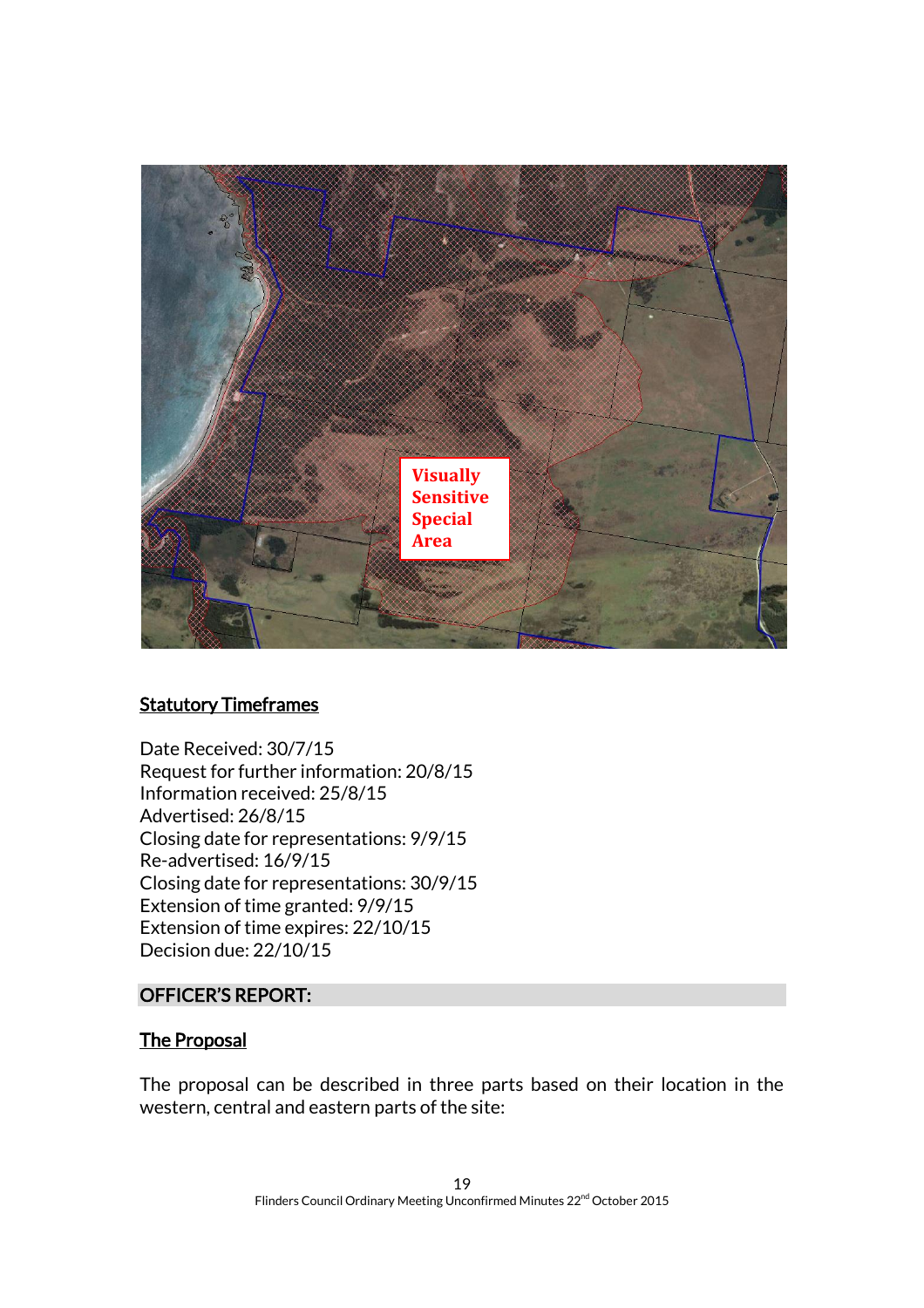#### Western part - the primary location for the tourist operation:

#### Wellness Centre

The central focus of the proposal is the 479 $\mathrm{m}^2$  central building that will provide reception, dining, lounge and wellness facilities including a spa, sauna, plunge pool and two treatment rooms. There is also change rooms/toilets and back office areas. It is located 60.42m back from the boundary with the coastal reserve, between villa sites four and five (see below). The layout comprises a central skillion roofed, timber clad wedge containing the dining area/bar with two small pods off to each side of it containing the wellness facilities, all oriented towards the ocean view. These are linked by a crescent shaped corridor which runs behind them, with the remaining facilities behind this. A central spine walkway runs perpendicular to the crescent walkway from the entry. The forty space car park is located adjacent to the wellness centre.

#### The Villas

The 29 villas are arranged in six groups (known as villa sites 2 to 7) of between two and ten on tracks off the main route through the site. They are described in more detail below. Please note: Areas refer to floor area + decking area.

#### Villa Site 2

Comprises 10 one bedroom one bathroom 68.5m<sup>2</sup> + 33m<sup>2</sup> (decking) villas of similar gable roof design. They are raised on stilts to varying heights depending on the topography. The maximum height is 7.99m.

#### Villa Site 3

Comprises two two bedroom two bathroom villas of different design. The 139 $\mathrm{m}^2$  + 45 $\mathrm{m}^2$  Villa 3a is arranged in a long, low (4.7 $\mathrm{m}$  high) gabion and timber flat roofed box. The 68 $\mathrm{m}^2$  + 104 $\mathrm{m}^2$  Villa 3b is arranged in a more triangular, Colorbond clad skillion roofed box, 7.12m high.

#### Villa Site 4

Comprises four one bedroom one bathroom 63 $\mathrm{m}^2$  + 18 $\mathrm{m}^2$  villas of similar design, located to the north of the central building. Skillion roofed Colorbond and timber boxes with a maximum height of 6.32m.

#### Villa Site 5

Comprises four one bedroom one bathroom 77 $m^2$  + 36 $m^2$  villas of similar design, located to the south of the central building and closest to the coast (minimum setback from high water mark 100m and to the property boundary 20.37m). Arranged in a long render and wood clad flat roofed box with ocean views from the living areas.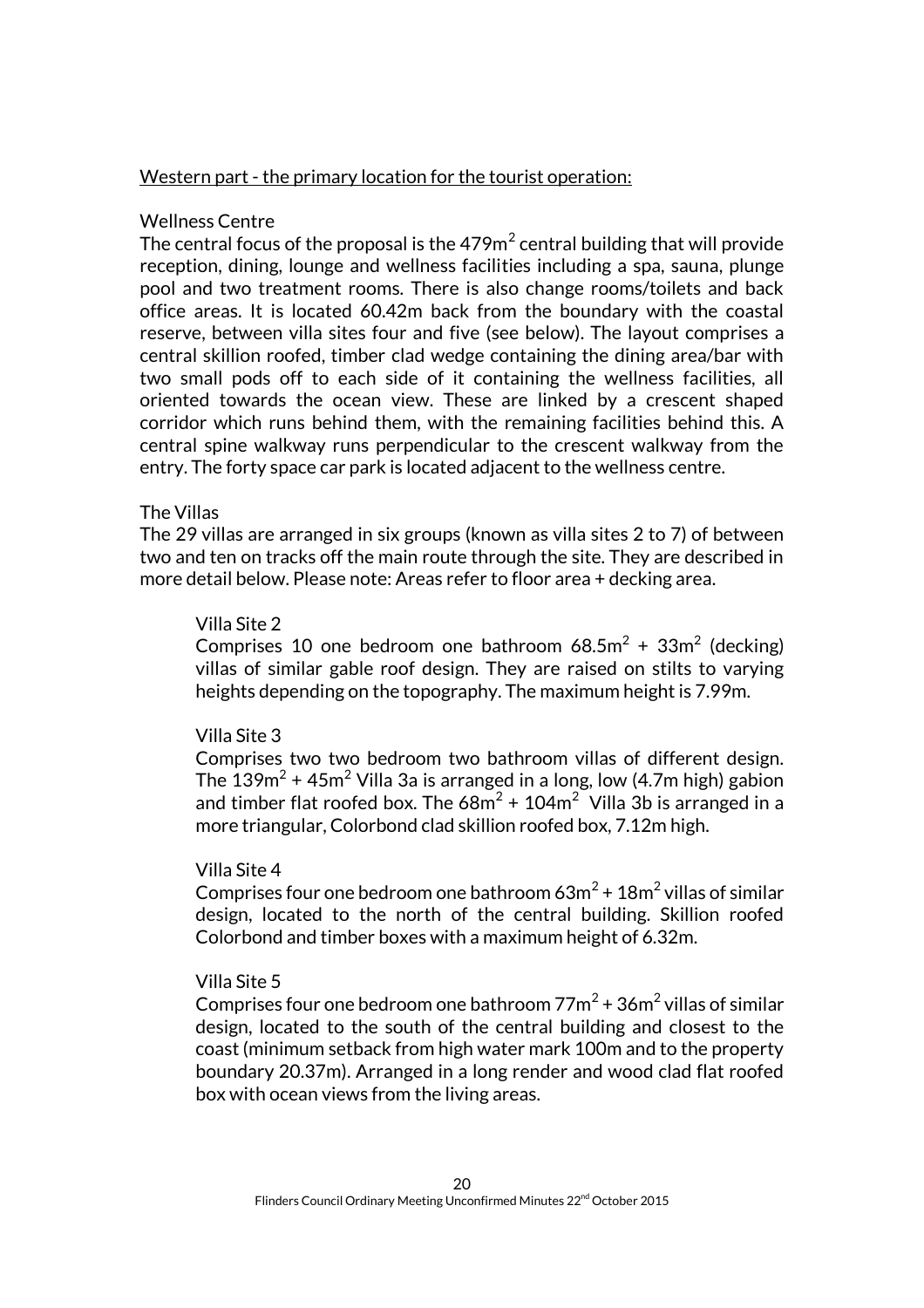#### Villa Site 6

Comprises five one bedroom one bathroom 73 $m^2$  + 48 $m^2$  villas of similar design in the northernmost part of the site set out with greater separation than the other villa sites. Arranged in a wedge open to the view with render, steel and wood cladding. Maximum height 4.73m.

#### Villa Site 7

Comprises four one bedroom one bathroom 57 $m^2$  + 10 $m^2$  villas of similar design in the most inland villa site. Arranged in long gabion and timber skillion roofed boxes with a maximum height of 6.55m.

#### Central Part

Comprises an owners' house and two manager's houses along with a maintenance shed. The four bedroom, single storey owners house is located close to the central high point on the site. Its floor area is 326m $^2$  with 106m $^2$  of decking arranged as an 'H' shape. The two  $161\text{m}^2$  +  $64\text{m}^2$  three bedroom manager's houses have a similar floor plan. They are single storey with a maximum height of 5.69m.

To the north of these will be a new  $624m^2$  maintenance shed with a 30.48m by 14.48m enclosed area (height 4.96m) and a 6m deep open area along the long (north) side.

#### Eastern Part

Comprises the use of the existing house and bunkhouse for staff accommodation and will also involve refurbishment of the bunkhouse, limited to minor external changes, internal re-arrangement and new decking. To the north of these will be a new  $109\mathsf{m}^2$  storage/horse shed with a  $12\mathsf{m}$  by 6 $\mathsf{m}$ enclosed area (height 4.18m) and a 3.075m deep open area along the long (eastern) side.

#### General

#### Access and Parking

Primary access is from Killiecrankie Road to the south, over a road reserve 20.12m wide. Secondary access will be via the existing 'Quoin Road' and will serve the continuing farming operation, along with staff movements. The loop created allows better evacuation in a bushfire. In the east and central parts parking will be provided either within or directly adjacent to the buildings. In the main west part, a 40 space car park is provided adjacent to the central building. It is envisaged that guests with cars will park here.

#### Water and Wastewater

As there is no mains water available, water will be collected from the roofs of the buildings and stored in tanks. The servicing report submitted with the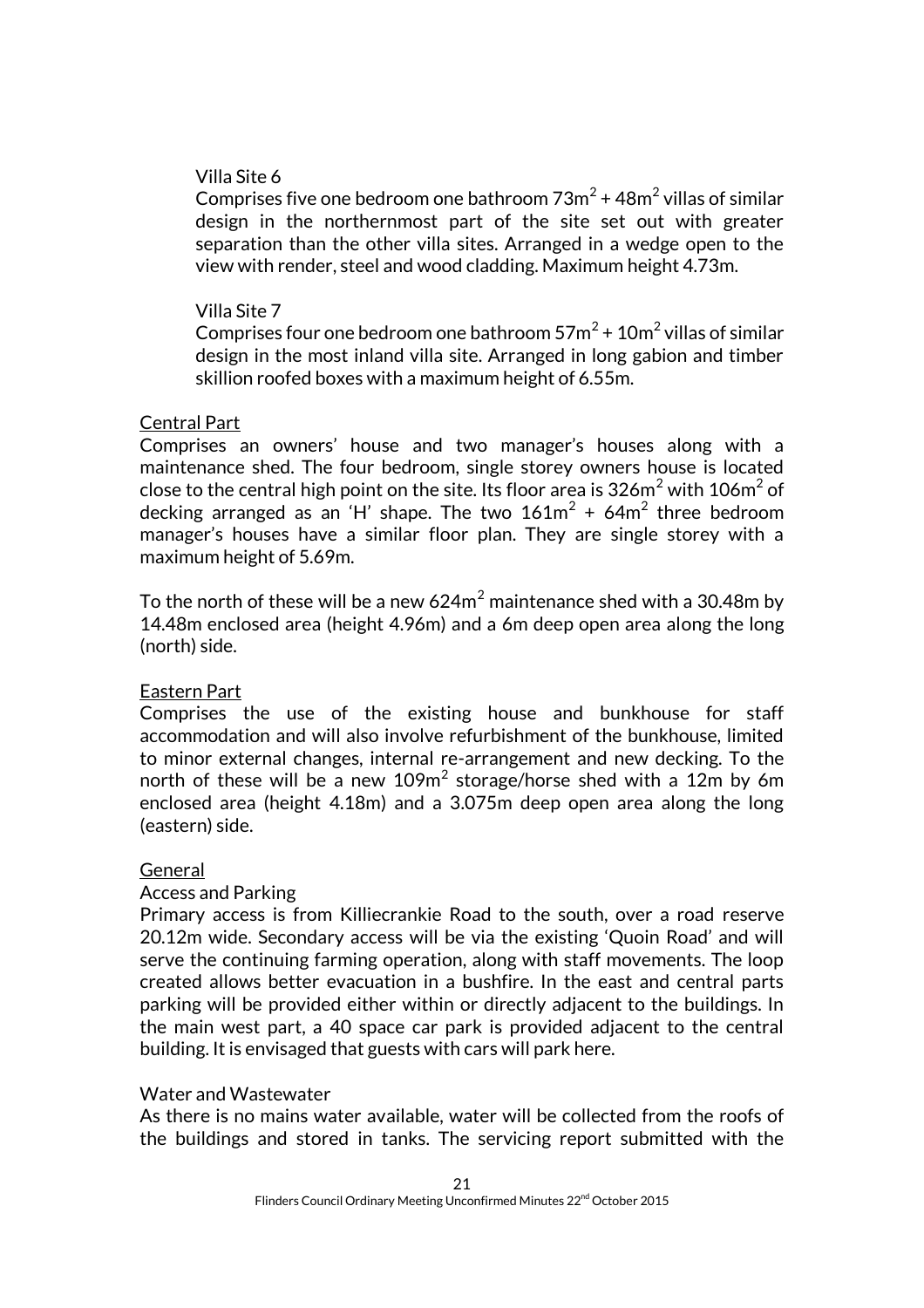application outlines how this will operate and concludes that the system will have sufficient capacity, although there is dam water available for emergencies. The proposal will also use on-site waste water treatment. The wellness centre and each villa site will have its own septic tanks and absorption trenches.

#### **Staging**

It is understood that it is proposed to stage the development as follows, although this will be subject of a permit condition requiring the submission of a staging plan to the satisfaction of Council:

#### Stage 1

Bunkhouse refurbishment, construction of the maintenance shed, horse shed and infrastructure works (site works, power, roads, water, sewer).

#### Stage 2

Construction of 12 villas (all villas at Sites 3 and 6, five of the villas at Site 2).

Stage 3 Wellness Centre

#### Stage 4

The balance of the proposal either in one complete stage or various separate stages.

## Assessment Against the Planning Scheme

The Flinders Island planning scheme is organised into seven parts. Assessment is required under the following parts:

- Part  $1$  Scheme Intent  $(1.3)$
- Part  $2$  Scheme Intent (2.2)
- Part 3 Consideration of Applications for Planning Permits (3.10)
- Part 6 Use and Development Principles
- Part  $7$  Special Areas

# Parts 1 and 2 – Scheme Intent

This part of the planning scheme only applies: "where any question arises as to the interpretation or effect of any part of this Scheme the objectives should be referred to in order to provide the basic intent."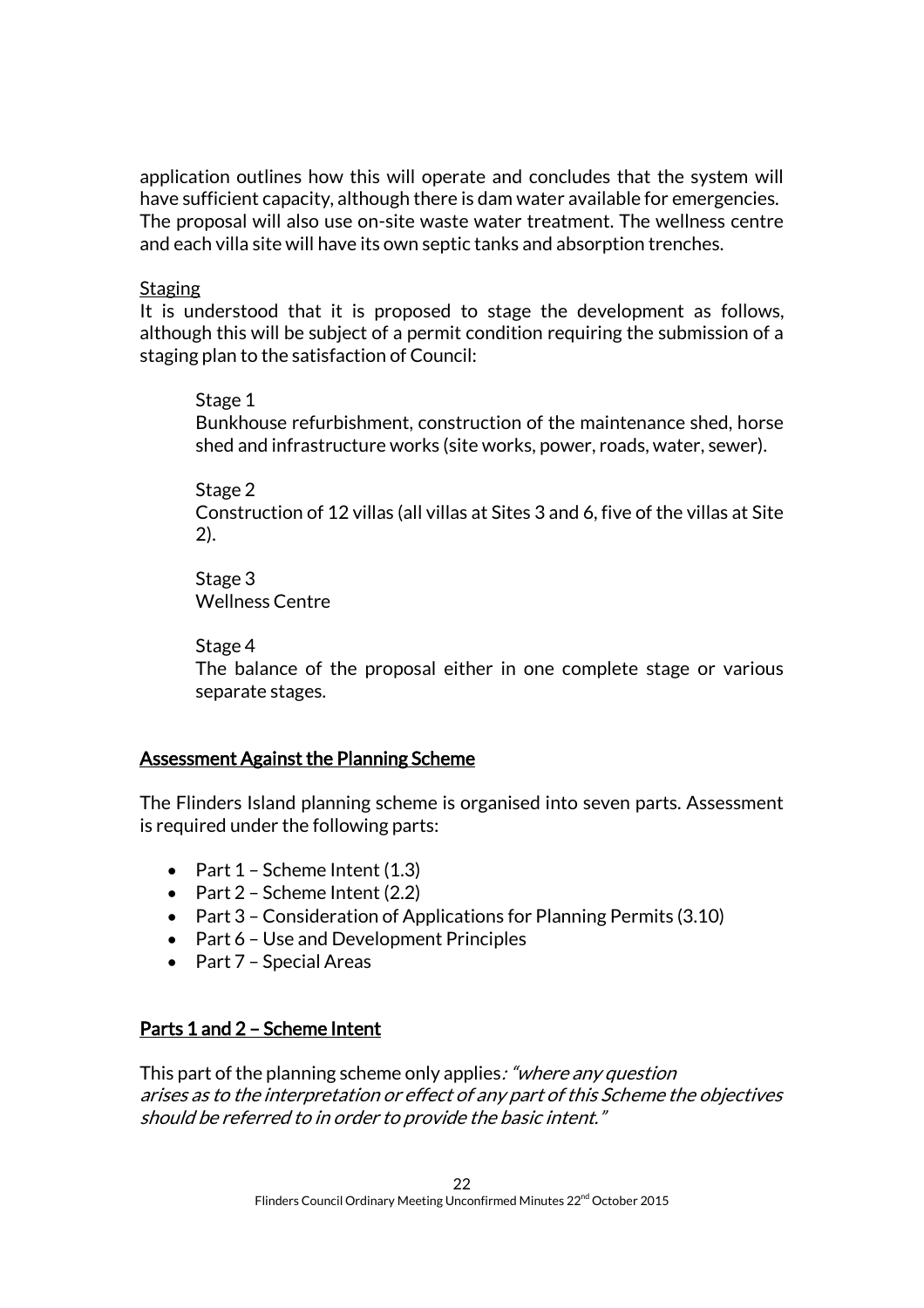COMMENT: This assessment of the proposal against the rest of the planning scheme does not raise any questions of interpretation. It is not necessary to apply this clause.

Part 3 – Consideration of Applications for Planning Permits (3.10)

Council shall take into consideration the following:

1. the objectives, the intent of the zone, use and development principles, any development plan affecting the land and any relevant development standards or other relevant requirements of the Scheme;

An assessment is provided below. Note that there is no applicable development plan:

## 5.8.1 Zone Intent

- (a) The Rural Zone on Flinders Island is intended to maintain the existing rural character of the island which is typified by a pattern of areas of open farmland, typically with shelter belts of remnant vegetation, interspersed with irregular areas of native vegetation and substantial unspoiled landform. On other islands within the Planning Area the zone is intended to preserve the existing character which displays minimal signs of European occupation.
- (b) Use and development in the Rural Zone is intended to accommodate agricultural uses and development predominantly, with some compatible non-agricultural uses and development in appropriate circumstances, including tourist operation and rural industries. Forest plantations may be appropriate where they do not adversely affect the character of an area or detract from important views.

COMMENT: The subject site is characterised in part by *'open farmland'* and in part by 'irregular areas of native vegetation and substantial unspoiled landform'. Only the horse shed and the change of use of the bunkhouse are within the farmland area and these maintain this character.

The remainder of the site (an area of approximately 125ha) is characterised by 'irregular areas of native vegetation and substantial unspoiled landform'. Maintaining this character does not require the prohibition of any and all development. It does require that development retains sufficient areas of native vegetation and unspoiled landform to maintain the character. The intent of the development is to capitalise on its natural setting and it therefore minimises the removal of native vegetation. The buildings sit within existing vegetation and are screened by it. Vegetation removal is limited to the proposed roads and parking area and areas slightly larger than the footprints of the villas and their servicing needs. This is possible becasue an evacuation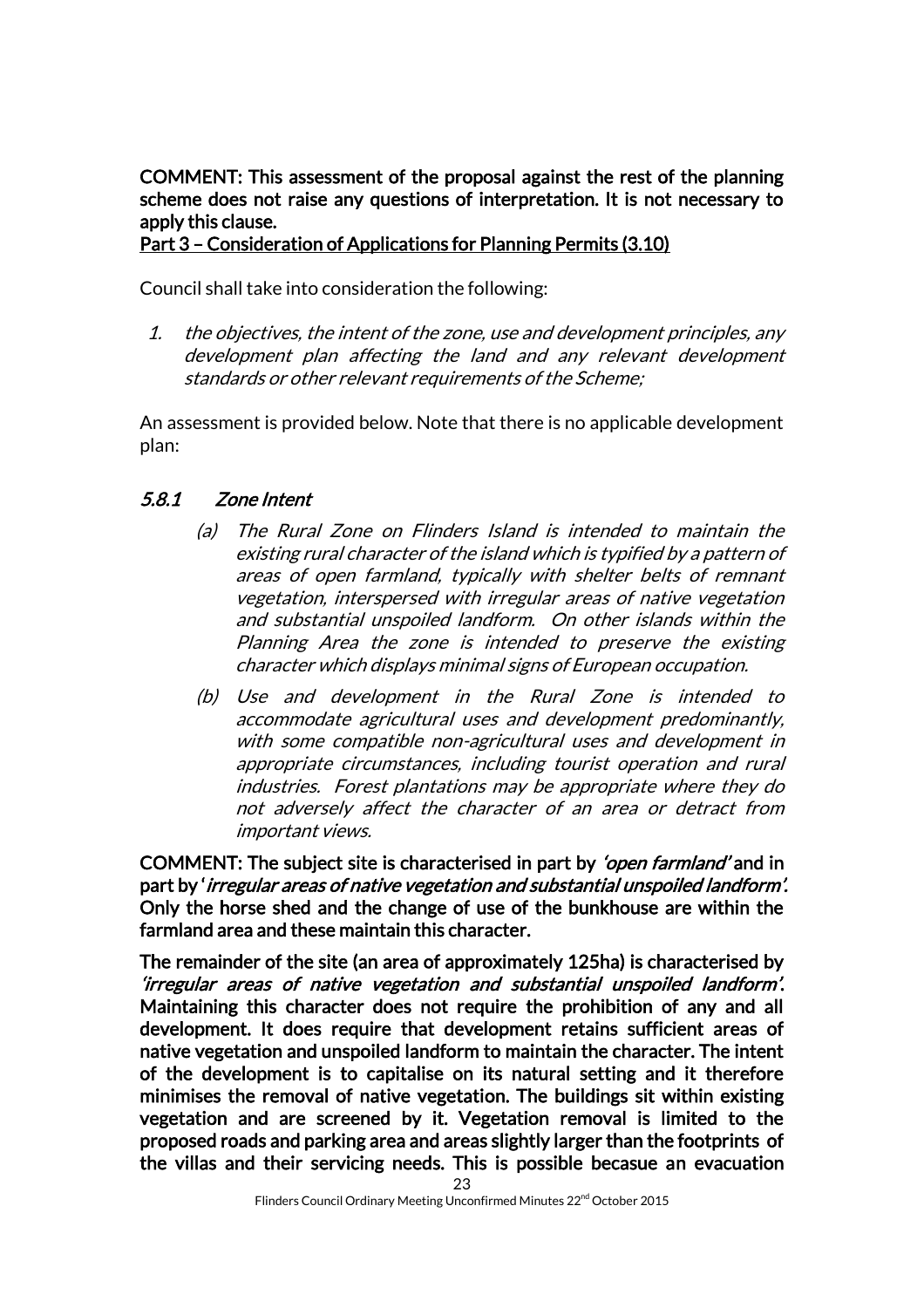rather than building protection approach to bushfire hazard management is proposed, which removes the need for bushfire hazard management areas to be cleared.

In relation to (b), tourist operation is listed as a compatible non-agricultural use that can be accommodated in appropriate circumstances. 'Appropriate circumstances' are not explicitly stated but are related to the impact on agricultural use. In order to use the site of the proposal for agriculture, wholesale clearance of native vegetation would be required. Primarily for environmental reasons, the use of this land for agriculture is not desirable. The proposal accommodates the existing agricultural use on the site whilst using the more sensitive parts of the site in a way that better provides for their environmental protection.

#### 5.8.2 Desired Zone Character and Zone Guidelines

- (a) The use or development of small existing rural lots for the purpose of residential living shall only be approved where such use or development is compatible with any existing or potential agricultural use of that land or surrounding lands.
- (b) Use or development should enhance the rural character of the zone. Buildings should be substantial distances from the road frontage and apart, unless inappropriate for operational or topographical reasons. Where land clearance is undertaken it should be visually sympathetic; important trees (or stands of trees) should be retained, important hilltop locations should not be cleared and location of trees and shrubs along fence lines, property boundaries, watercourses and at property entrances is encouraged. Buildings and structures for aquaculture should be sited with regard to the protection of coastal scenery and compatibility with recreational use of the coastline.
- (c) Land use or development and management practices shall be environmentally appropriate and shall avoid contamination or despoliation of the land, ground water, water courses, shore-lines, lagoons and marshes. Sand-dunes and coastal vegetation and ecologically important areas shall be protected from degradation.
- (d) Forestry activities in the zone shall be in accordance with the Forest Practices Code

COMMENT: Criteria (a) and (d) are not applicable. In relation to (b), and in addition to the discussion under the zone intent section, buildings are a substantial distance from road frontages. The horse shed is the closest at 585m from Palana Road and all other new buildings are more than 1.5km from any road frontage. There is a relatively large number of buildings proposed. Most are located in groups. This minimises the impact by maximizing the area that remains unspoiled whilst maintaining the character by avoiding one large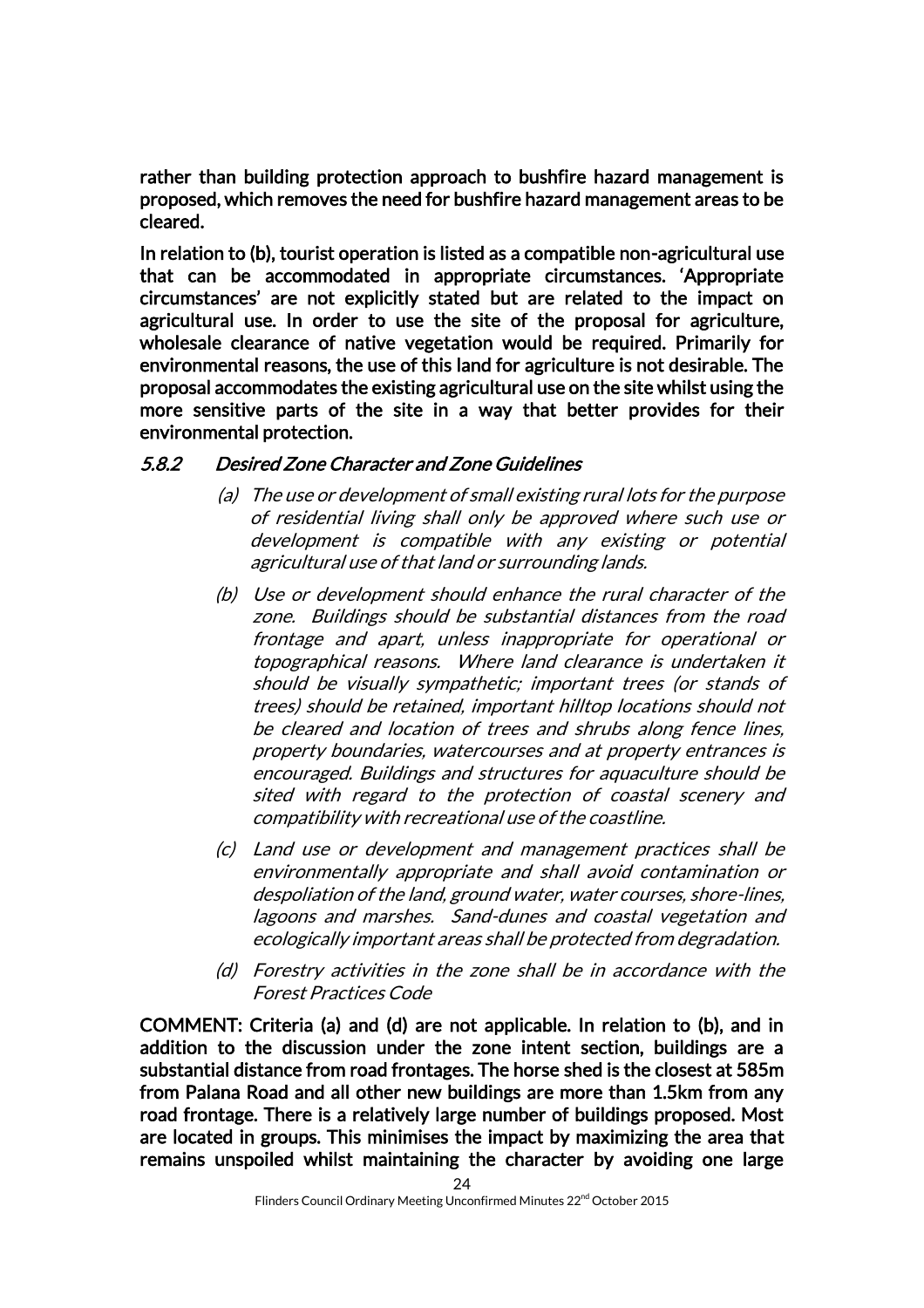building or site of buildings. This reflects topographical and operational considerations. The groups are separated from each other by 50 to 100m. Within each group the separation distance varies from 5.8m (villa site 4, four villas) to 75m (villa site 6). Land clearance is required. The intent of the development is to capitalise on its natural setting and it therefore minimises the removal of native vegetation. The buildings sit within existing vegetation and are screened by it. Vegetation removal is limited to the proposed roads and parking area and areas slightly larger than the footprints of the villas and their servicing needs. Building locations (and therefore areas of land clearance) are based on the Ecological Assessment that accompanied the application and are clear of fence lines, property boundaries, watercourses and the property entrances.

In relation to (c) the proposal is environmentally appropriate and is designed to avoid contamination and/or despoliation of the land. All buildings are located 110m or more from a shoreline or watercourse. Many smaller septic tanks serve the proposal, rather than one or two large ones. This maximizes their effectiveness and reduces any impact should there be a failure. Water supply will be via rainwater collection.

#### 5.8.4 Development Standards

- (a) The maximum height of buildings is 8.0 metres unless it can be satisfactorily demonstrated that a higher structure is required for operational, topographic or other justified purposes.
- (b) Habitable buildings should be sited and designed to achieve the best solar gain or orientation that the site can provide. Where such design or orientation is not feasible other energy efficient practices, such as insulation, heat pumps or double glazing, should be considered.
- (c) Buildings shall be setback a minimum distance of 20 metres from all boundaries.
- (d) Regardless of the foregoing minimum setbacks, buildings shall be set back not less than a horizontal distance of 100m from high water mark and 40 m from a perennial watercourse.
- (e) Council may relax the setback requirement of the above clause pursuant to the provisions of Clause 3.5 of this Scheme and after giving consideration to:
	- i. The particular size, shape, contours or slope of the land and the adjoining land;
	- ii. The adjoining land and uses and zones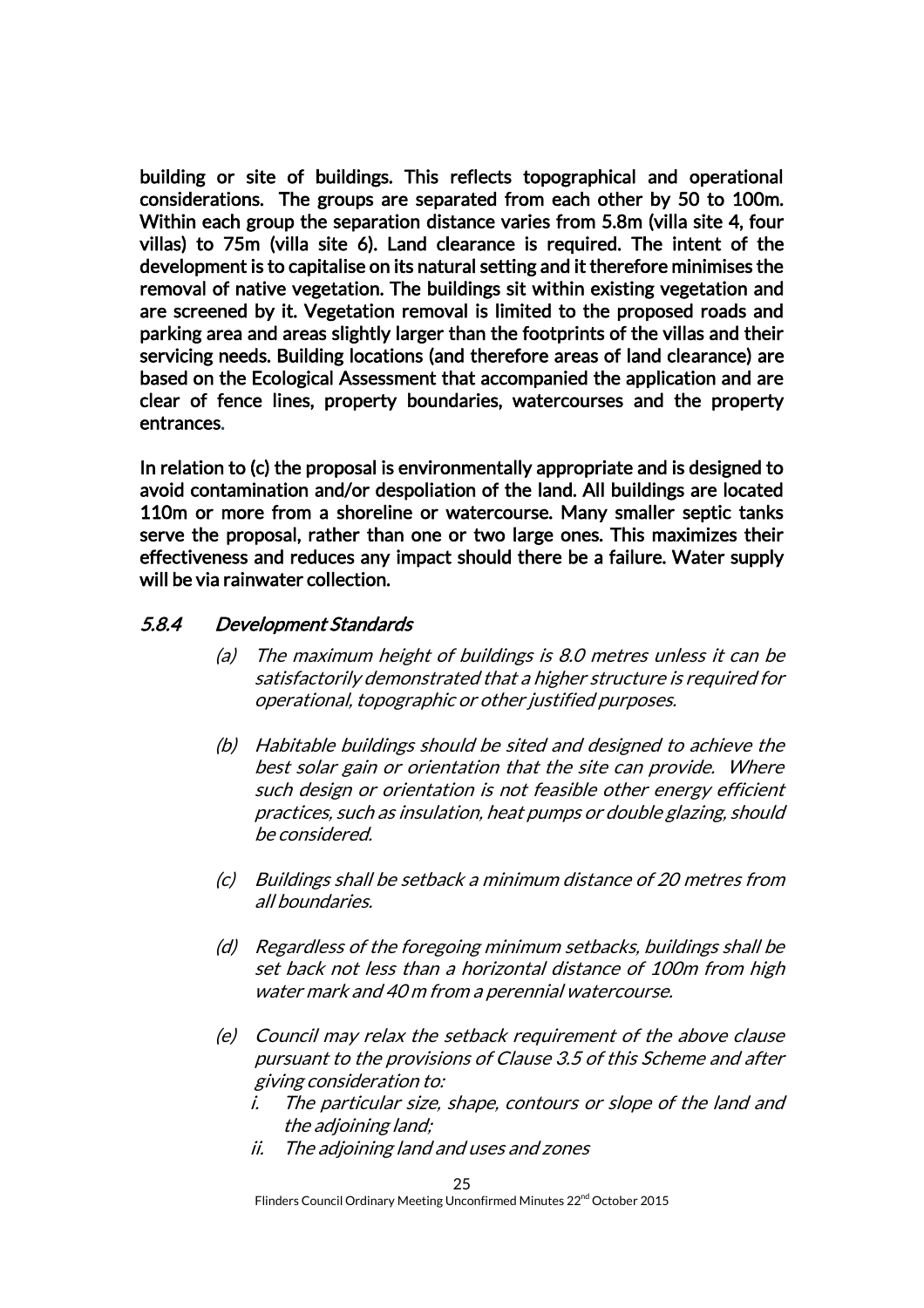- iii. The position of existing buildings and setbacks in the immediate area;
- iv. Consideration of any representations received as a result of the notification under Section 57 of the Act.
- (f) The external walls, roof, paving and other large surface areas of buildings shall be finished with non-reflective materials and colours that harmonise with the natural landscape or shall be substantially screened by landscaping.
- $(g)$  A house on any lot which contains only class 4, 5, 6 or 7 land is

discretionary and may only be approved if any existing or

potential development and use of agricultural land in the vicinity

is likely to receive no impact, or only minor impact from the

establishment of the residence taking into account:

- (a) The topography of the land;
- (b) The location of water catchments;
- (c) The location of neighbouring agricultural pursuits;
- (d) Buffers created by natural features;
- (e) Resource sustainability given the objective of the State Protection of Agricultural Land Policy.

## COMMENT: The proposal complies with (a), (b) and (d).

In relation to (c), the northern most villa (at villa site 6) is setback 12.48m from the northern boundary and the horse shed which is setback 5m from the northern boundary. Therefore criteria (e) applies. In relation to i), both the subject site and the land to the north are large lots. The villa is located on the basis of the site contours, to minimise its visual impact. The horse shed is located on the basis of operational considerations and is in the farm part of the site.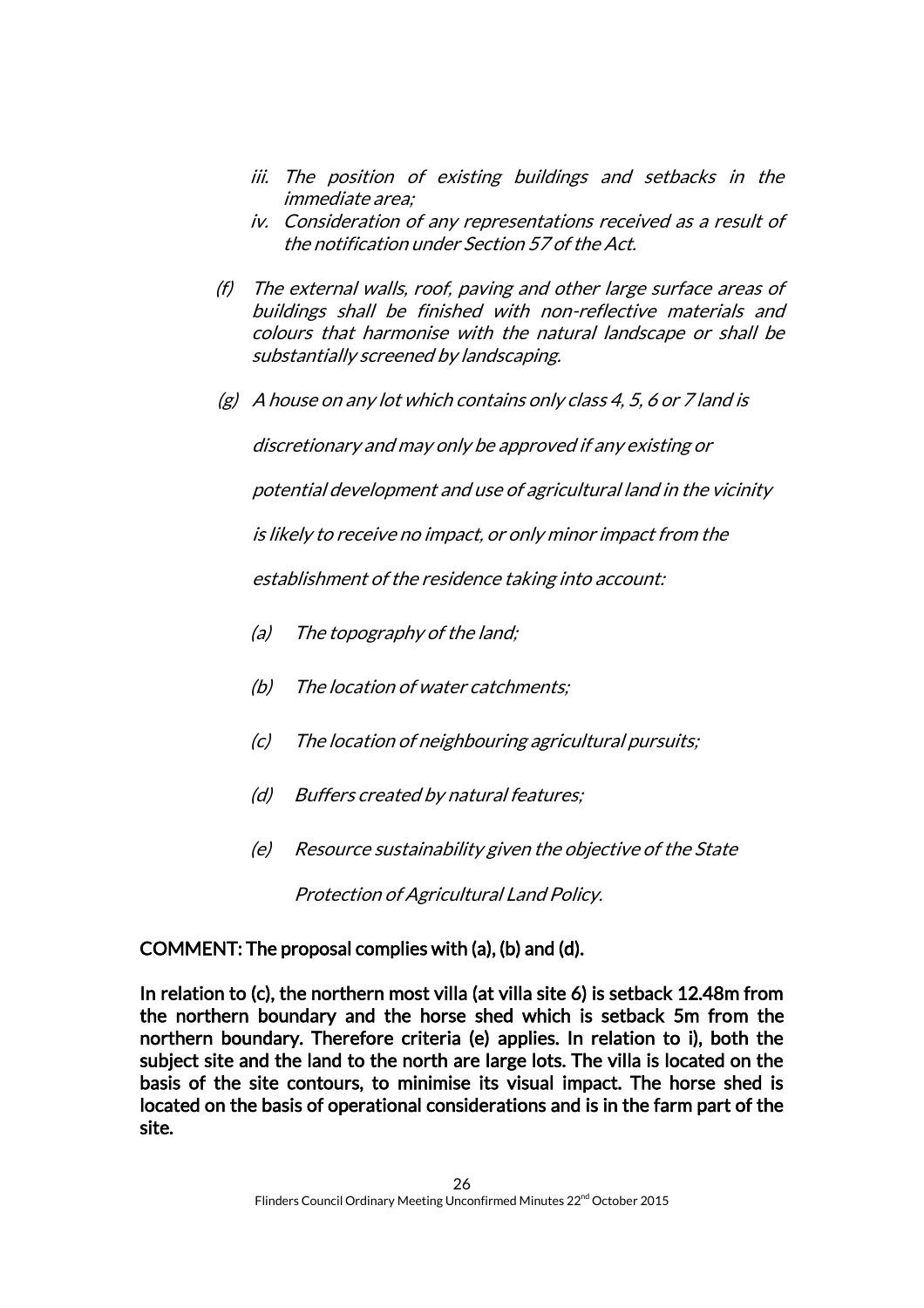In relation to ii), the adjoining land is the Killiecrankie Nature Recreation Area administered by the Parks and Wildlife Service. It is zoned environmental management and recreation. In relation to iii), there is no pattern of setbacks here. There are no existing buildings at villa site 6. The horse shed is located proximate to the existing dwelling and dressage arena. In relation to iv), no representations raised these setbacks as an issue.

In relation to (f), buildings are finished in non-reflective materials and are substantially screened by existing vegetation. Colours harmonise with the natural landscape and are predominantly natural and dark stained timber, rock gabions, dark grey Colorbond with smaller sections of black and dark grey texture-painted cladding. Glazed areas are predominantly oriented towards the sea and recessed to minimise reflections. A permit condition will require finishes, including glazing, to be non-reflective.

In relation to (g), the lot containing the owner's house is not wholly Class 4, 5, 6 or 7 so this clause does not apply.

2. any relevant proposals, reports or requirements of any public authorities;

## Not applicable. None were received by Council.

3. any representations received following public notification where required under the Act;

The application was initially notified from  $26^{\sf th}$  August to  $2^{\sf nd}$  September 2015. During this period it was discovered that there were discrepancies between the documents notified pursuant to the Act and the electronic copies distributed by Council. To avoid confusion, Council decided to re-notify the application from 16<sup>th</sup> September to 30<sup>th</sup> September 2015. The applicant made some minor amendments to the proposal, the main one being reducing the height of the villas at villa site 2. Other matters were clarified regarding planning controls and proposed uses. Representations lodged in either or both notification periods were accepted and considered.

A total of 54 representations were received. Five of these were subsequently withdrawn. Of the remaining 49, 20 were in support and 29 were against.

## Representations in support (20):

## The following made representations in support:

- Flinders Island Aboriginal Association Inc. (M. Roughey, CEO)
- Jackie Hetzel
- Flinders Island Travel Centre (L. MacGregor)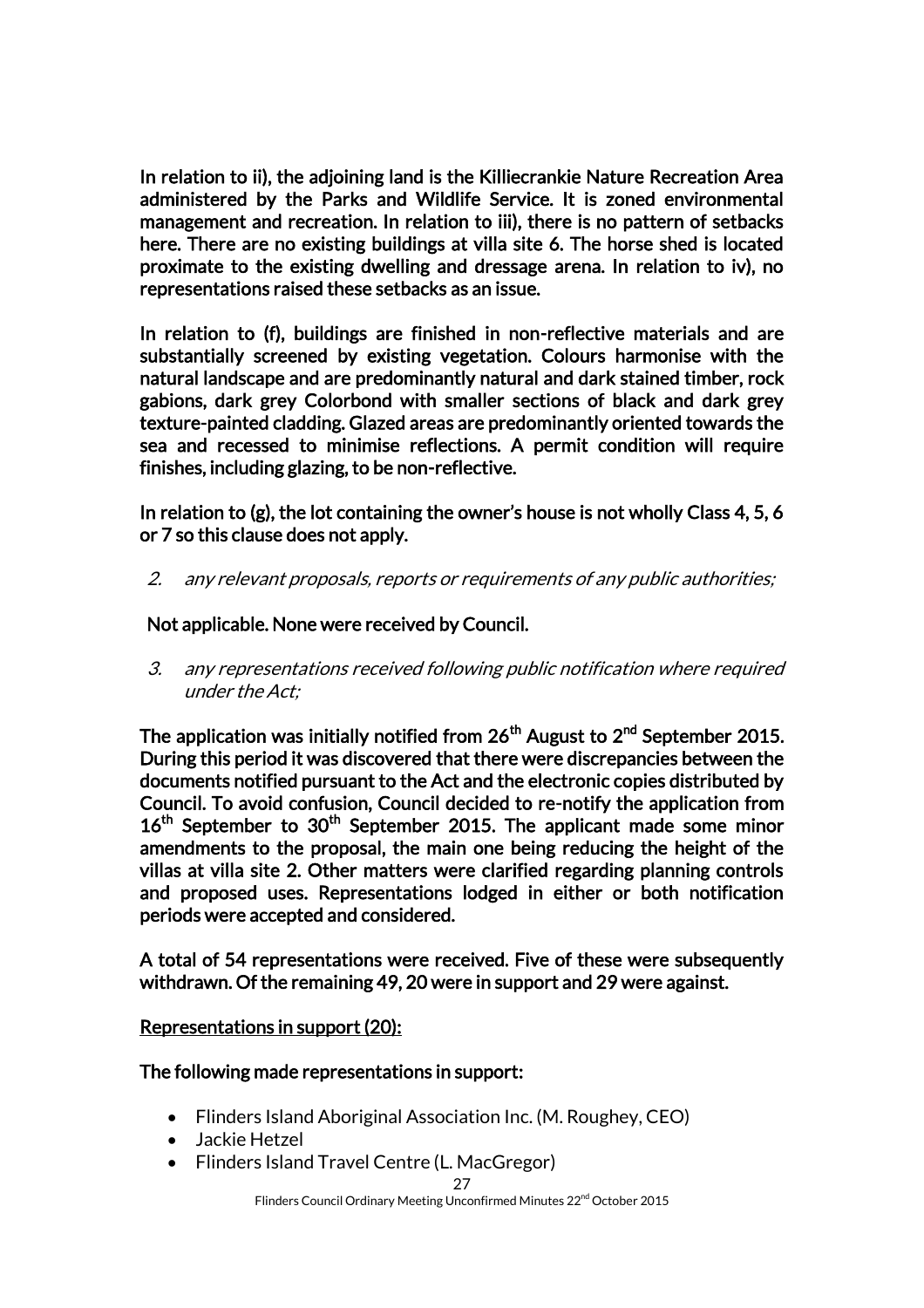- Jay Hetzel
- Amy Jones
- R. & M. Walker
- Flinders Island Car Rentals and Flinders Island Quad Bike Tours (J. & R. Nicholls)
- Flinders Island Meat (D. Madden)
- R. Wise
- M. Grimshaw
- Flinders Island Adventures (J. & L/ Luddington)
- D. Newton-Brown
- Tourism Northern Tasmania (J. McKee, Chairman)
- Sawyers Bay Shacks (C. Newton-Brown)
- Tourism Industry Council Tasmania (Luke Martin, CEO)
- Killara Pastoral Co. (A. Anderson)
- D. Lovegrove
- B. Grutzner
- D. & P. Conn
- THP Transport (M. Pitchford)

The key comments provided in support are summarised below:

## The application / proposal itself:

- The pre-application briefing and consultation was welcomed and open and honest answers to questions were provided.
- Consultation with the Aboriginal community was welcomed by the Flinders Island Aboriginal Association Inc.
- Exhaustive, professional and transparent application.
- Industry best practice application.
- Shows the applicants' commitment to the island and the community.
- Welcome the application being on private land, not public or Crown land.
- Visually sensitive design
- Little visual impact
- Design merit
- Minimal impact on residents of Killiecrankie
- Alignment with the Nature Based Tourism Market Feasibility Study of 2010
- Consistent with Council's Strategic Plan and current Draft Strategic Plan

# General benefits to the island

- Bring more people to our island to enjoy its natural resources
- Employment, especially for young people which will prevent the island becoming a 'retirement home'
- Beneficial economic spin-offs and benefits to local businesses
- Improving the socio-economic development of the island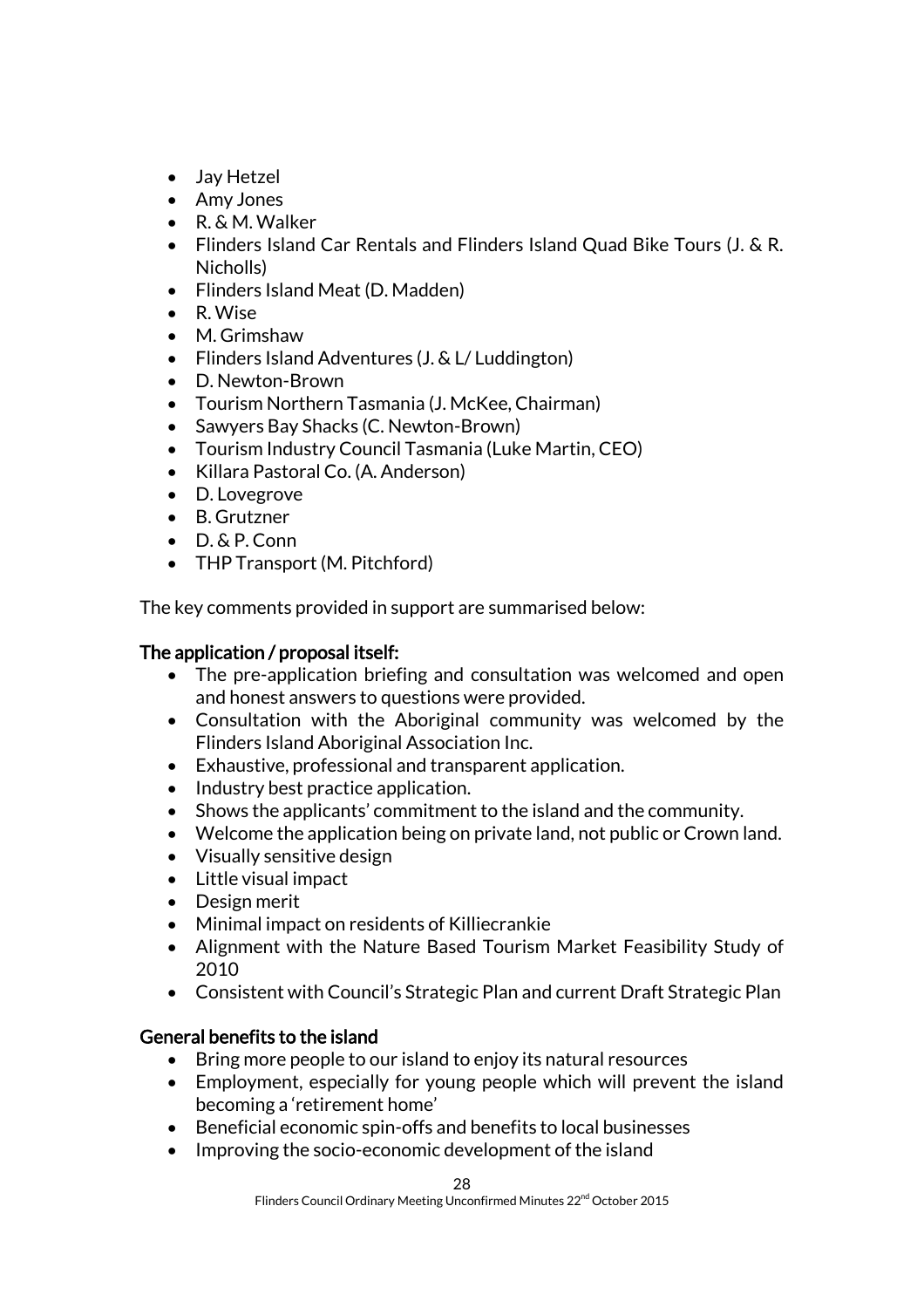- Private investment on the island (besides houses) has been minimal this changes that.
- $\bullet$  Each job will support 3-5 people.
- Opportunity for the developer to facilitate future community projects, e.g, walking tracks
- Contributes to a healthy and balanced future for the island

## Specific benefits to the island's tourism industry:

- Tourism the preferred route to economic independence for the island
- Low occupancy rates could be helped by the marketing done by/for this proposal.
- The premium, top of the range tourism offer fills a gap
- Larger tourist operation provides an 'anchor'
- Not enough coastal tourist accommodation which this will address

## Representations opposed (29):

A total of 24 people (or co-signing couples) made representations wholly or partly in opposition to the proposal. Of these 24, five made further or supplementary representations to the second notification period, making a total of 29 representations.

It should be noted that five representations in opposition were withdrawn upon the notification of the amended plans. They are not counted here, pursuant to the Act. One representor made a representation themselves and employed a consultant to make one on their behalf. They are counted together as one.

The following made representations against:

J. O'Dell J. Morton & S. Jane R. Hufton M. Pearse D. Harris S. Donati (plus supplementary representation in the second notification period) J. Jacques (plus supplementary representation in the second notification period) I. James B. & H. Ridgeway (part on their own behalf, part by GHD) B. Stubbs A. Rae B. Roberts J. Cazaly (plus supplementary representation in the second notification period)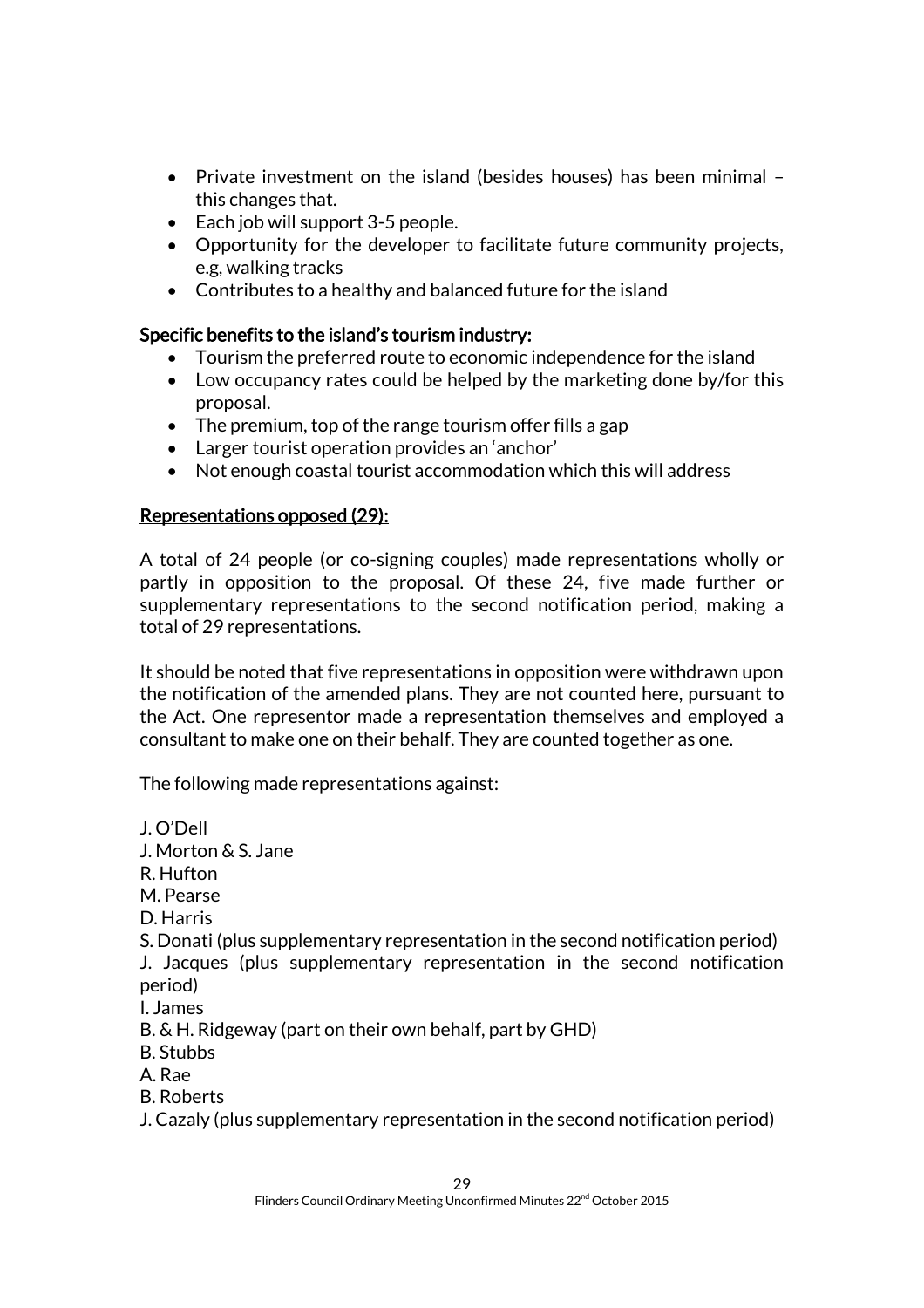B. Watson (plus supplementary representation in the second notification period)

A. Brown J. Whinray (plus supplementary representation in the second notification period) B. & M. Godbehere (plus supplementary representation in the second notification period) K. Hopkins I. Bayly D. Sullivan S. & D. Godbehere M. Roberts

P. Carnell

The key issues raised in the representations in opposition are summarised and addressed below:

#### Insufficient notification and/or consultation

The proposal was notified in accordance with S. 57 of the Land Use Planning and Approvals Act 1993. Council cannot vary this process. Any further consultation whether provided by the applicant or requested by the community is optional and not for consideration here.

## Discrepancies and deficiencies in the application material

There were discrepancies between the information in the initial statutory notification and the additional information provided by Council on CD/USB. Most of the representations were made during the first representation period and continue to stand for the second period, when these discrepancies were rectified.

In relation to the amount of information provided, the application contained the information necessary for Council to determine compliance with the planning scheme (pursuant to Clause 3.8 and 3.9). This is ultimately the Council's decision, not the representors'. Additional sight line diagrams, models and montages may have been more helpful. However, it was decided that they were not necessary to assessing the application. The plans and reports provided were sufficient.

#### Assessment should be made against the 'imminent' interim planning scheme

The interim planning scheme is not the current statutory planning scheme. The current, Flinders Planning Scheme 2000 is the current statutory planning scheme and the proposal can only and must only assessed against this. Request to delay consideration of the application until such a scheme applies are not possible under the statutory time lines. There is perhaps an unrealistic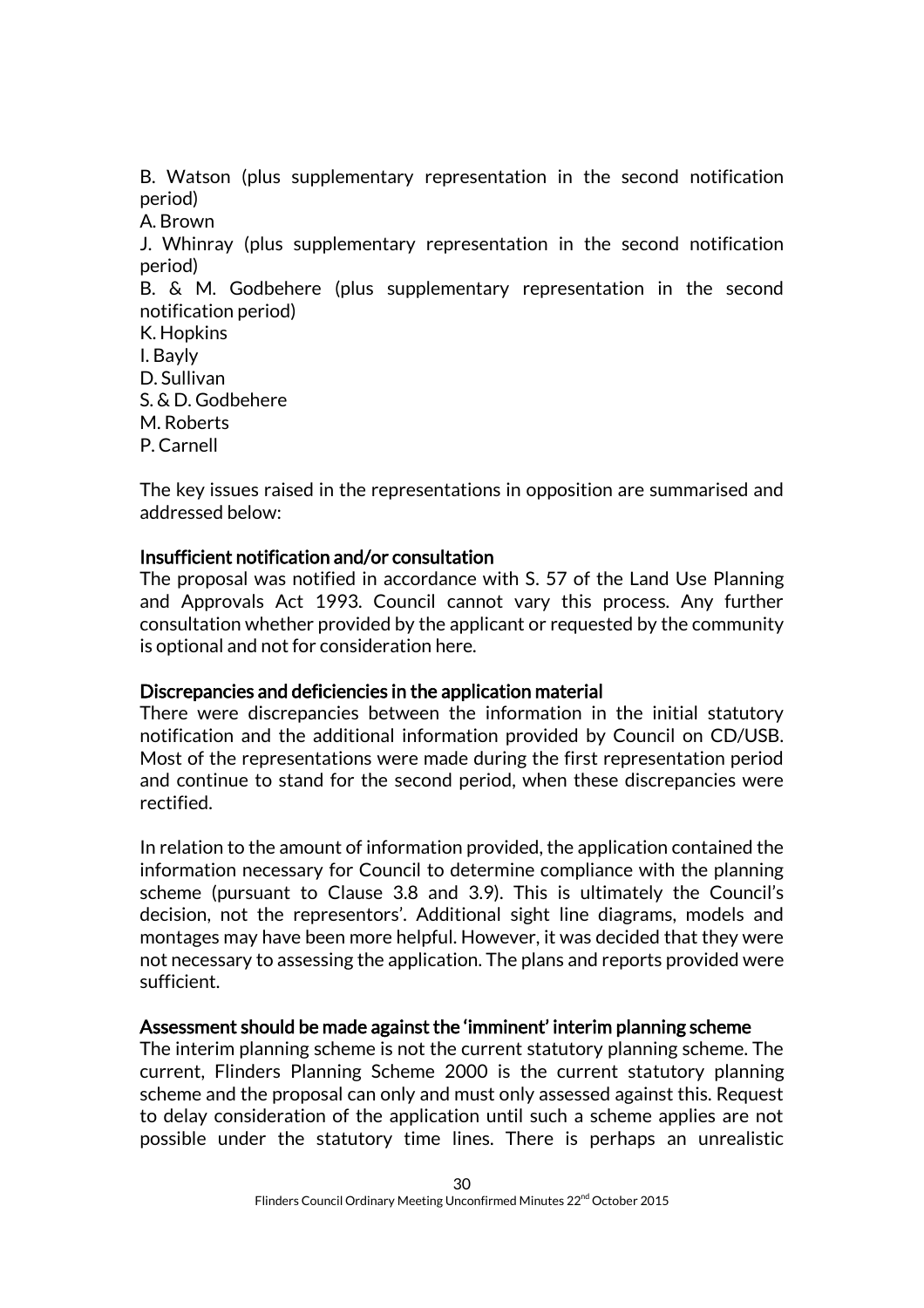expectation of when a new planning scheme will be adopted – the State Government's most recent estimate is 2017.

#### Inconsistency with the Planning Scheme

This covers many issues which are addressed throughout this report – its primary purpose is to assess the application against the provisions of the planning scheme.

One issue raised that isn't addressed elsewhere is the suggestion that the site should be rezoned to a commercial zone before this application is made. Tourist operation is a discretionary use in the rural zone, along with 37 other uses from a house to a hospital. An application for a discretionary use can be approved or refused based on assessment against the planning scheme. On this basis, the rural zone is an appropriate zoning and there is no requirement or need for the land to be rezoned. Furthermore, if it was rezoned, not only could a proposal like this still be approved, but a number of unintended consequences would arise – for example, in the commercial zone, a major shop, office or licensed establishment would *have* to be approved as they are permitted, not discretionary uses in the in the zone.

#### Inappropriate size / density

There is no explicit control in the planning scheme on the size and/or density of a tourist operation development in the rural zone. Whether the scale and or density are appropriate is an assessment made through the various consideration clauses in the planning scheme, addressed in this report. Some representations raised a three cabin limit on tourist operation uses in the planning scheme. This limit is in the rural residential zone but not in rural zone, in which the subject site is located.

#### Visual Impact / Impact on views

A comprehensive assessment against the provisions of the visually sensitive special area is made at Part 7 of this report. It is worth noting that there has been some understandable confusion about the location of the wellness centre on the site. In the initial public consultation material provided by the applicant to residents (aside from the planning process itself), the wellness centre was shown on a more prominent high point. On the basis of comments from residents, the planning application was lodged with the wellness centre in a less prominent location. This is the location shown on the application plans.

#### Environmental Impact, particularly on the dunes erosion etc. hooded plovers. Ecological assessment is flawed and superficial

The Ecological Assessment was submitted with the application and, as it will form part of the permit, all the recommendations it makes must be complied with. The report identified threatened flora and fauna on the site. Recommendations were made for the management of the habitat of the swift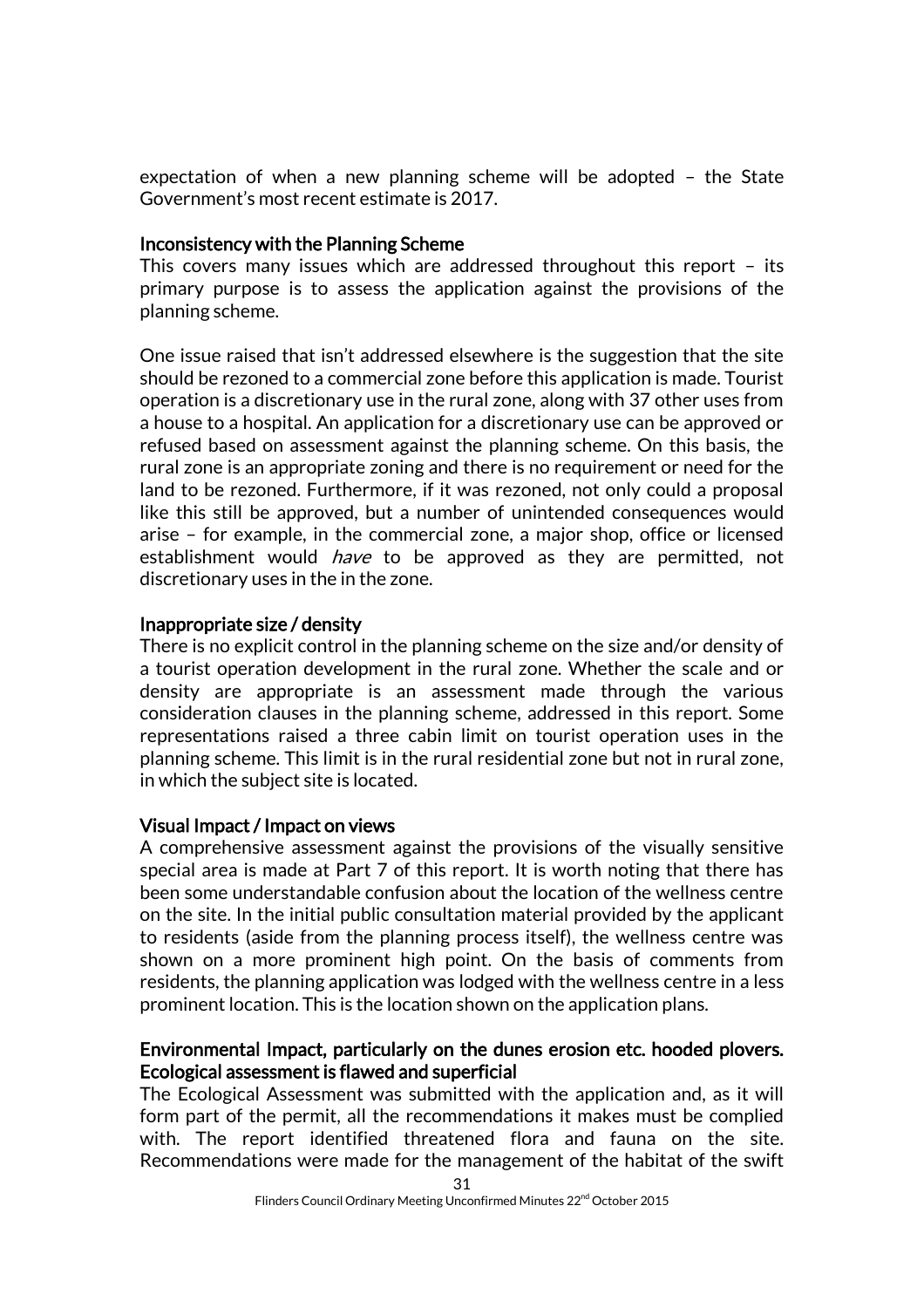parrot (eucalyptus globulus). The hooded plover was identified in the area between the proposal and the coast. Guests walking between the proposal and the beach and disturbing this area was identified as a potentially threatening process to be managed. The report suggested surveys of plovers and people using the route to the beach, signage and the fencing off of discovered nesting sites. In addition to this, it is suggested that access to the beach be restricted to set routes located to avoid nesting areas. This can be ensured via a permit condition.

#### Impact on neighbouring land as rural retreats

This is taken to be an impact on the amenity enjoyed by residents of the village, which is in the village zone. Amenity impacts include built form impacts such as overshadowing, overlooking and bulk or impacts associated with incompatible uses, such as high levels of traffic, noise or emissions. As the proposal is a minimum of 1.7km from the village, built form impacts cannot be considered to impact on the amenity of its residents. Insofar as visual impact is an amenity impact, it is assessed under Part 7 of this report. The proposal is not a use that is incompatible use with houses in the village. This is primarily due to the distance of the proposal from the village, 1.7km. The traffic generated will have little impact (20-30 vehicles will access the tourist operation, at a point on Killiecrankie Road 1.3km before the village boundary). Noise and other emissions from an eco-oriented, 'wellness retreat' style operation catering for 40-60 guests and 1.7km from the village will be negligible. Whether or not these 40-60 guests choose to walk on the beach is beyond the scope of this report.

#### Proposal is close to the minimum setback to the shoreline of 100m.

Notwithstanding the proposal is at least 110m from the shoreline, 100m is not the minimum, it is the minimum to not fall within the special area.

#### Does not comply with planning scheme Schedule 7 Bushfire

This only applies to subdivision and none is proposed. Notwithstanding this, a Bushfire Assessment was submitted with the application and the evacuation approach decided on (in the absence of statutory control in the planning process, this is the applicant's prerogative).

#### Wastewater and sewerage disposal

As part of the plumbing and special plumbing permit process, the proposal must be able to dispose of wastewater safely and effectively. At planning permit stage, an indication is required that this is possible. The servicing report specifies suggested septic systems that can do so.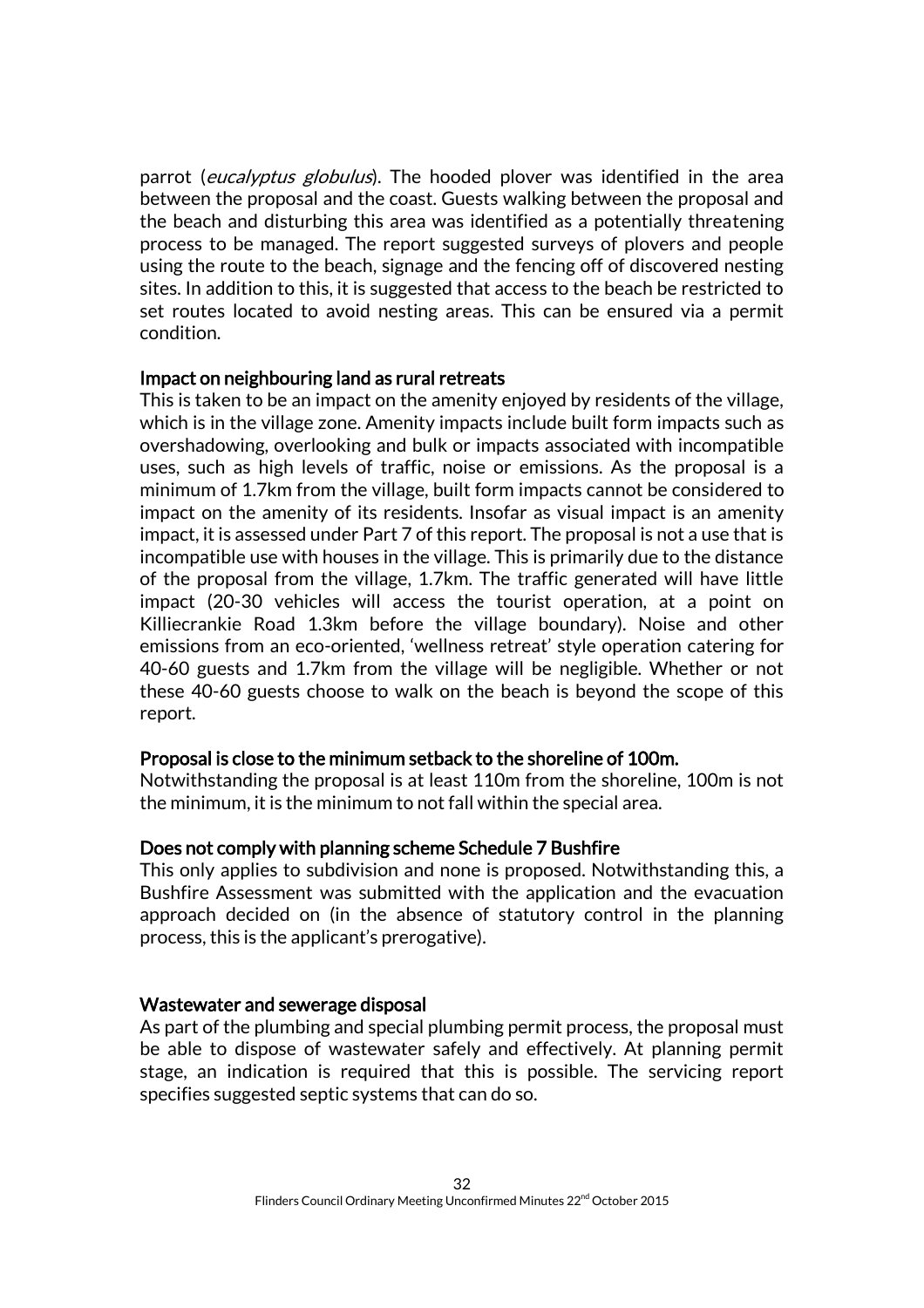#### Visibility of Water Tanks and Septic Tanks

The proposed water tanks have not been shown on the plans presumably as their location has not yet been finalised. One 23,650 litre tank is required for most of the villa sites (two for the 10 villas at site 2 and two by 14,100 litre tanks for villa site 6). A 20,000 litre tank is also proposed for each site for firefighting. There is no need or proposal for tanks for the plunge pools. As a guide, a standard 23,650 litre tank has a height of 2.67m and a diameter of 3.67m. Tanks will be considerably lower than the buildings and will be screened by existing vegetation. A permit condition will require that a plan showing the location of the tanks, along with their dimensions and colour is provided to the satisfaction of Council.

Septic tanks are underground, so they won't be visible. Vegetation needs to be cleared to construct absorption trenches. Their dimensions are subject to a special plumbing permit, but as a guide two 1.5m by 20m trenches are suggested in the servicing report for most of the villa sites.

#### Servicing report shows septic tanks off the subject site.

This is correct, and an error in the report. All parts of the proposal must be within the subject site. Permit conditions 2) and 3) ensure this. Final design of the wastewater system in the special plumbing permit process will have to address this.

## Rainwater harvesting is based on assumptions.

As the proposal has not yet been built, this has to be the case. The rainfall assumptions are based on the best available Bureau of Meteorology data.

## Staging

Details of the staging were not provided with the application. There is normally no requirement to stage a development. However, as it was described in the application as a staged development and the applicants do intend to stage it, details were requested. Details of the staging now form a permit condition.

## Recreation Uses

Passive recreation is proposed. In this application this is limited to the Flinders Trail walking track which already passes through the subject site. Activities such as quad bikes, motorbikes and jet skis are not proposed and do not fit under the passive recreation definition.

#### Restaurant and bar seem to the main focus of the wellness centre.

The dining area and bar are an integral and subservient part of the proposed tourist operation use of the site, pursuant to clause 3.7.1 of the planning scheme.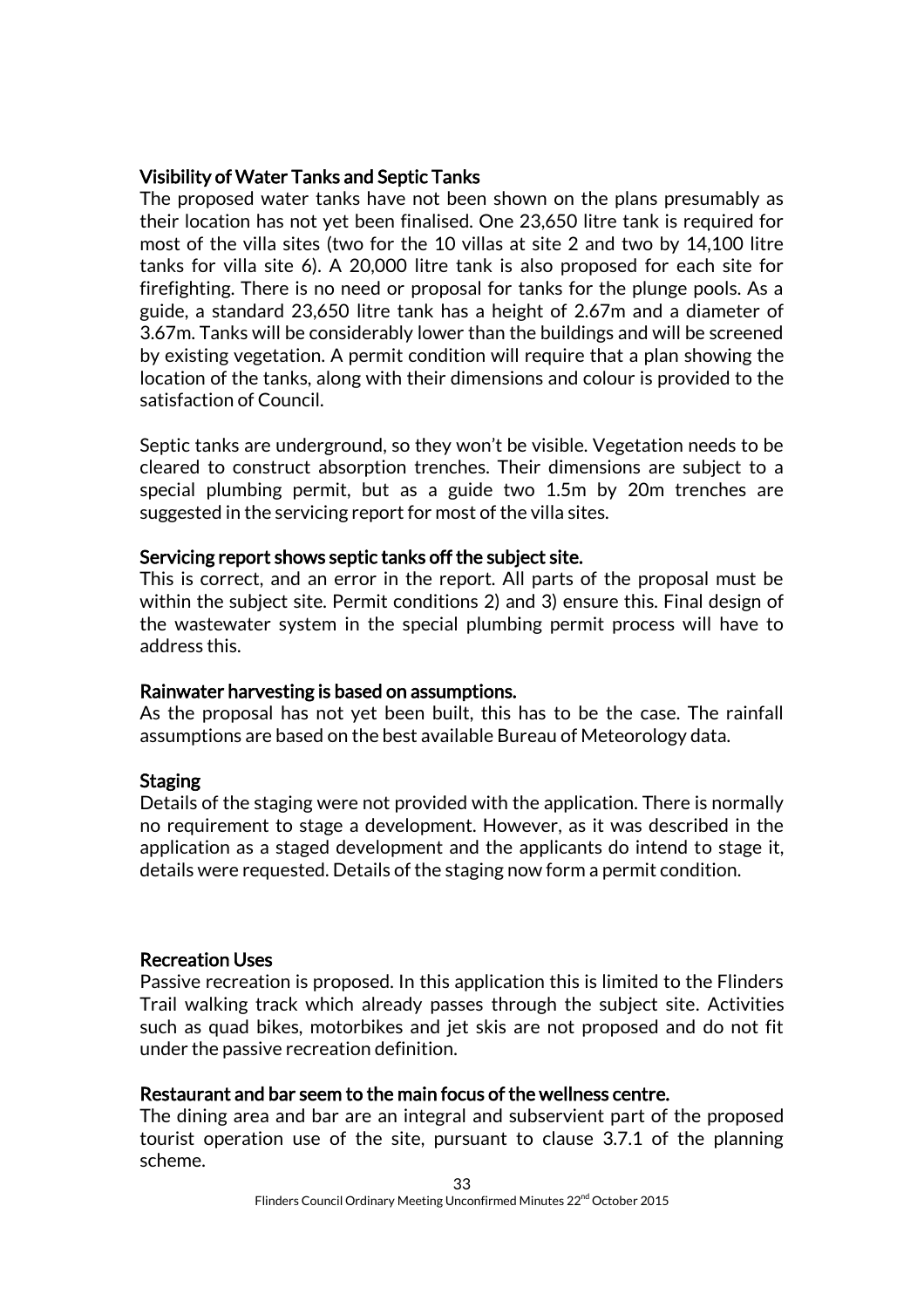## Is it possible to move the wellness centre to be 500m from the coast to reduce its impact?

Council must make a decision on the application before it. Such a change to the proposal would constitute a significant change and would require a new application.

#### DA implies coastal part of the site is not suitable for farming and therefore has less value.

This is not the intent. The coastal part has a high environmental value and is therefore not being used for farming.

#### Issue raised that are not planning considerations

#### No economic case for the proposal. Insufficient market research undertaken.

To obtain a planning permit, an applicant does not have to provide any kind of economic justification or market research in support of an application.

#### Application being rushed.

There is no requirement for the applicant to proceed at any particular pace provided the statutory process is followed.

#### The tourist operation or parts of it will be sold off separately from the farm in the future and there will be three operations competing with each other.

The applicant has no intention of doing this. It is technically possible, subject to access. Commercial competition is not a planning consideration.

#### Use of the Killiecrankie Airfield and related bio-security concerns

How guests arrive on Flinders Island and their adherence to bio-security regulations is not a planning consideration. However, the applicants intend for off-island guests to primarily use Whitemark Airport rather than the Killiecrankie Airfield.

#### Rural zoned properties are rated at a lower rate than commercial properties so the subject site should be re-zoned to provide an equitable 'rate base versus usage'

The planning scheme determines development potential through zones, use tables and other standards. It is not appropriate for Council to re-zone land on a site by site basis in order to manipulate rates income.

## The applicant has disposed of and burnt spoil on neighbouring properties.

Not a planning consideration.

#### The applicants are reckless and untrustworthy.

Not a planning consideration.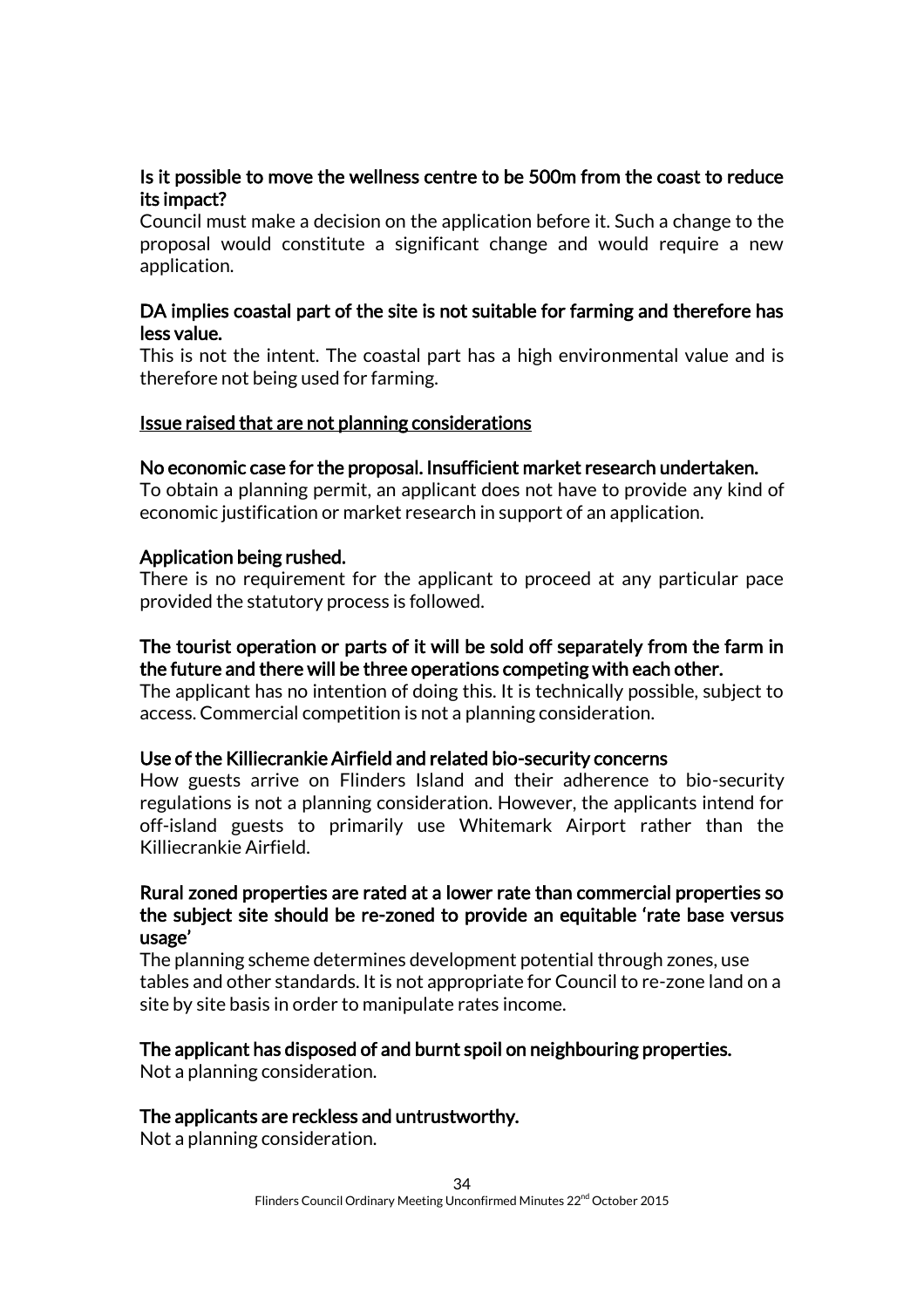Targeted marketing strategies have not worked on previous island tourism ventures and there seems little evidence that that will change.

Not a planning consideration.

- 4. whether any part of the land is subject to:
	- (a) landslip, soil instability, or erosion;

No mapped landslip or stability issues at the sites of the proposal.

Coastal erosion is addressed in the Climate Change Impact and Coastal Vulnerability Assessment submitted with the application. As is best practice, stopping natural coastal erosion is not attempted (regardless, the current coastline is within Crown land). Instead, it is avoided by locating the proposal a minimum of 110m away from high tide, as recommended in the report. Non-coastal erosion (i.e, caused by wind and run-off) will be minimised by the limited areas that will be cleared and will remain uncovered by either buildings or roads. Where land – and particularly dunes – are left uncovered after clearing, new planting will be required by a permit condition to minimise erosion.

(b) excessive slope;

Not at the sites of the proposal.

(c) ponding or flooding;

None known at the sites of the proposal.

(d) bush fire hazard;

The planning scheme only sets standards for bushfire hazard in relation to subdivision applications. Notwithstanding this, there is a bush fire hazard. Elsewhere in Tasmania a hazard is defined as a habitable building within 100m of an area greater than 1ha of bushfire prone vegetation. This is clearly the case for this proposal. A Bushfire Assessment was submitted with the application. It is proposed to evacuate rather than stay and defend. This avoids the need to clear large hazard management areas around each building. Whilst this is technically possible due to the large size of the land, the environmental and visual impact of doing this was considered too great. If an evacuation policy is to work effectively, there must be procedures in place. These will be required by a permit condition.

(e) a Protected Catchment District under Water Management Act 1999;

No.

(f) any Special Area Provisions in Part 7;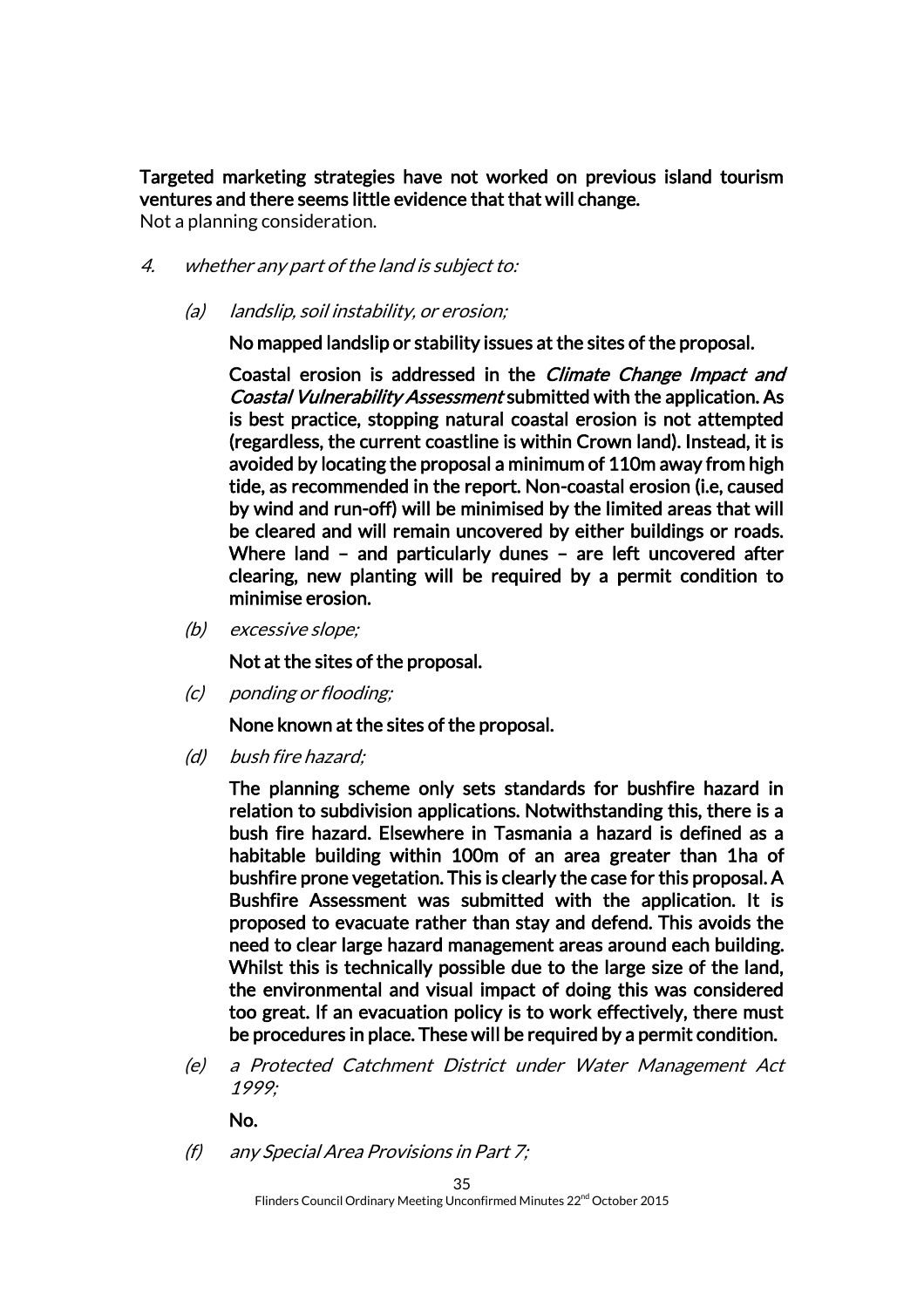The proposal is within the Visually Sensitive Special Area. An assessment against this is provided at Part 7 of this report.

(g) pollution; and

None known.

- (h) other hazards to safety or health. None known.
- 5. whether the proposed use or development is satisfactory in terms of its siting, size or appearance and levels of emissions in relation to:
	- (a) existing site features;

Existing site features where the proposal is located are limited to the topography, the coastline and vegetation.

(b) adjoining land;

The closest adjoining land is the Killiecrankie Nature Recreation Area which lies to the north (Mount Killiecrankie) and west (Killiecrankie Bay). The horse shed is setback 5m from the boundary with this land. It is part of the group of farm buildings and adjacent to a less sensitive and less accessible area of adjoining land. The setback of the northern most villa at site 6 is 12.5m. The villas here are separated more than others (it is 55m to the next closest villa) and are low-slung design, bunkered between dark grey walls, reducing the impact. The impact is further minimised by the topography and vegetation. They are located in the topography to be either not visible (the wellness centre is in a natural depression) or to have a limited visibility (villa site 4) from the beach. The locations have been chosen to utilise the topography and vegetation to minimise the visual impact. The design and finishes of the buildings also contribute to this.

(c) the streetscape and/or landscape;

Buildings are a substantial distance from road frontages. The horse shed is the closest at 585m from Palana Road and all other new buildings are more than 1.5km from any road frontage.

The landscape is taken as being the site as viewed from adjoining land, including the beach. An assessment of this is made under Part 7 Visually Sensitive Areas of this report.

(d) the natural environment;

The natural environment is taken here as the flora and fauna on the site. Other aspects of the natural environment such as landscape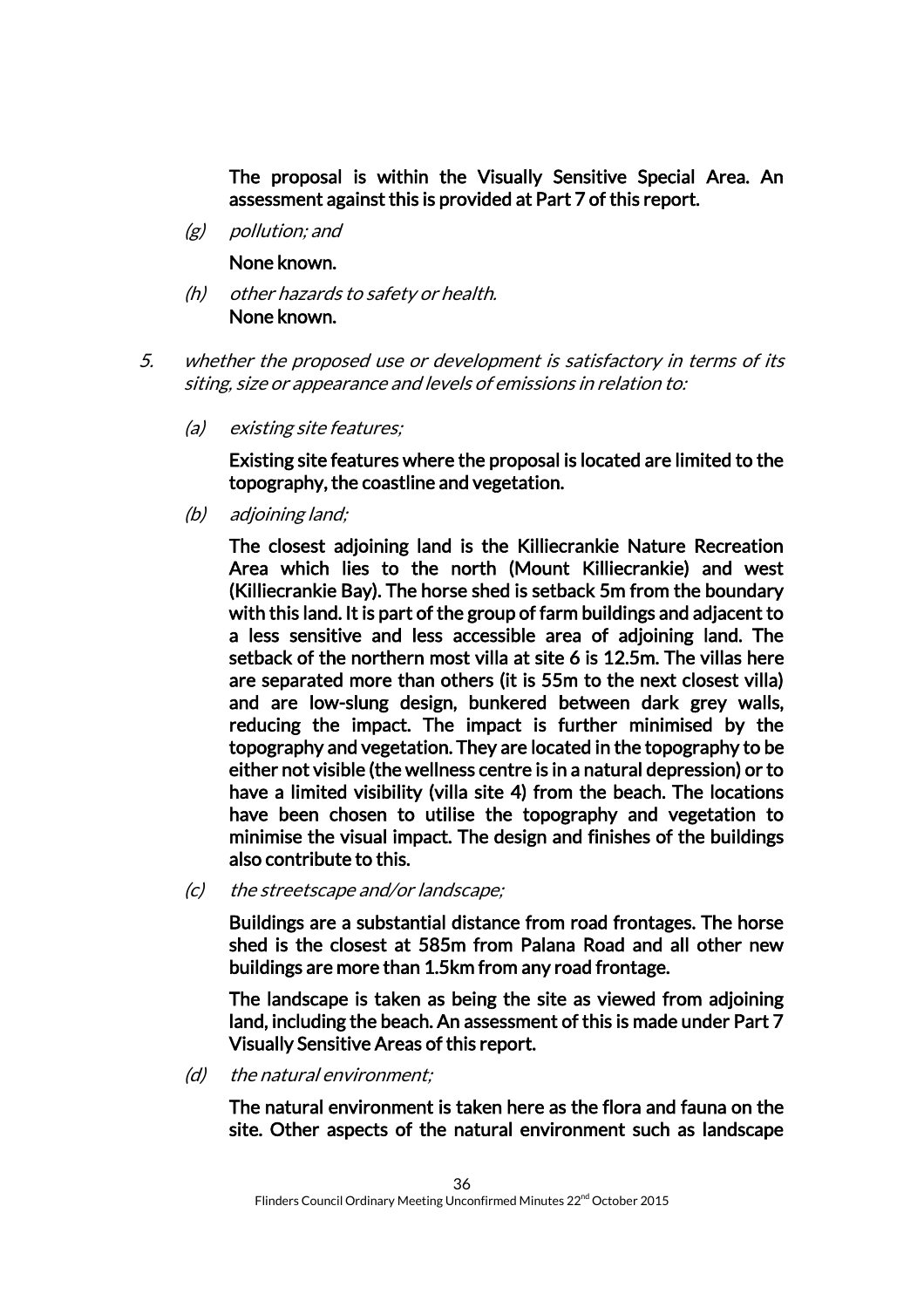views, erosion and pollution are addressed in other more specific sections of this report.

The Ecological Assessment was submitted with the application and, as it will form part of the permit, all the recommendations it makes must be complied with. The report identified threatened flora and fauna on the site. The proposed building areas are located outside areas of threatened flora.

Recommendations were made for the management of the habitat of the swift parrot. The hooded plover was identified in the area between the proposal and the coast. Guests walking between the proposal and the beach and disturbing this area was identified as a potentially threatening process to be managed. The report suggested surveys of plovers and people using the route to the beach, signage and the fencing off of discovered nesting sites. In addition to this, it is suggested that access to the beach be restricted to set routes located to avoid nesting areas. This can be ensured via a permit condition.

(e) items of historic, architectural or scientific interest;

An Aboriginal Heritage Assessment was submitted with the application. Five Aboriginal sites were located in the Crown land along the coast. None were located on the subject site itself. Access from the subject site to the beach will need to be controlled to avoid these sites. There are no known items of historic or architectural interest on the site. Except for the flora and fauna there are no known items of scientific interest on the site.

(f) buffer zones, attenuation areas

None applicable.

(g) easements;

None applicable.

(h) a water supply for firefighting purposes;

As described in the Bushfire Assessment Report, the intention is to evacuate rather than stay and defend. Notwithstanding this, each villa site group will be provided with a 20,000lt firefighting water tank.

(i) any received pollution;

None known.

(j) the escape of pollutants into storm drains and watercourses: and

Stormwater is collected and used.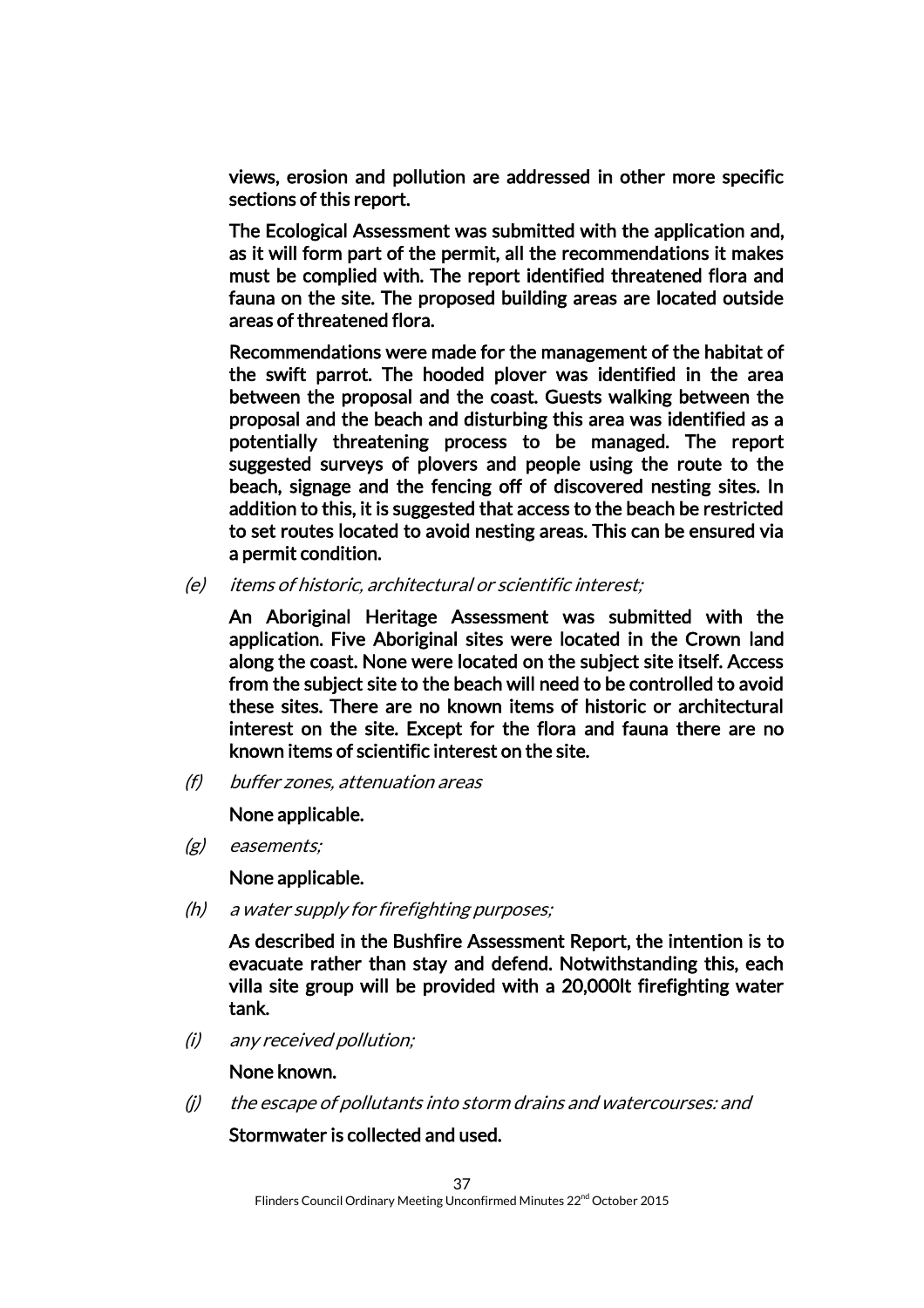Wastewater is managed through septic systems whose design and installation will be subject to a special plumbing permit. A number of smaller septic systems serve will the proposal, rather than one or two large ones. This maximises their effectiveness and reduces any impact should there be a failure.

(k) isolation, separation from other lands.

# Please refer to (b).

6. whether the proposed use or development will be supplied with an adequate level of infrastructure and services, and if there is any necessity to improve deficient access, roads or road junctions, water, sewerage, electricity or transport services and the like, without detriment to existing users;

The access driveway along the reserved road from Killiecrankie is being improved as part of the proposal. This involves providing an all-weather gravel surface. No improvement needs to be made to any roads, road junctions or water, sewerage, electricity or transportation services. This part of the island is not supplied with water or sewerage infrastructure and the proposal is designed to be self-sufficient. It is therefore concluded that the proposal will be supplied with an adequate level of infrastructure and services.

7. whether the proposed use or development would adversely affect the existing and possible future use or development of adjacent land, and vice versa;

Buildings associated with the tourist operation are located over 1km from any adjacent land. This large setback combined with the low impact nature of the tourism use ensures there will be no adverse effect on use on adjacent land. The Killiecrankie Airfield has low flight numbers and is a sufficient distance from the proposal to have no adverse impact.

8. the provision of adequate landscaping, amenity facilities and illumination, and the treatment of the site generally;

It is the intent of the proposal to sit within the existing natural vegetation and to minimise removal of it or changes to it. No additional landscaping is proposed. Illumination will be limited to normal indoor lighting and way finding light which will be bollard and/or ground mounted lights. This will be required via a permit condition.

9. the sight distances available to and from proposed point(s) of access, together with an estimate of the speed of passing traffic;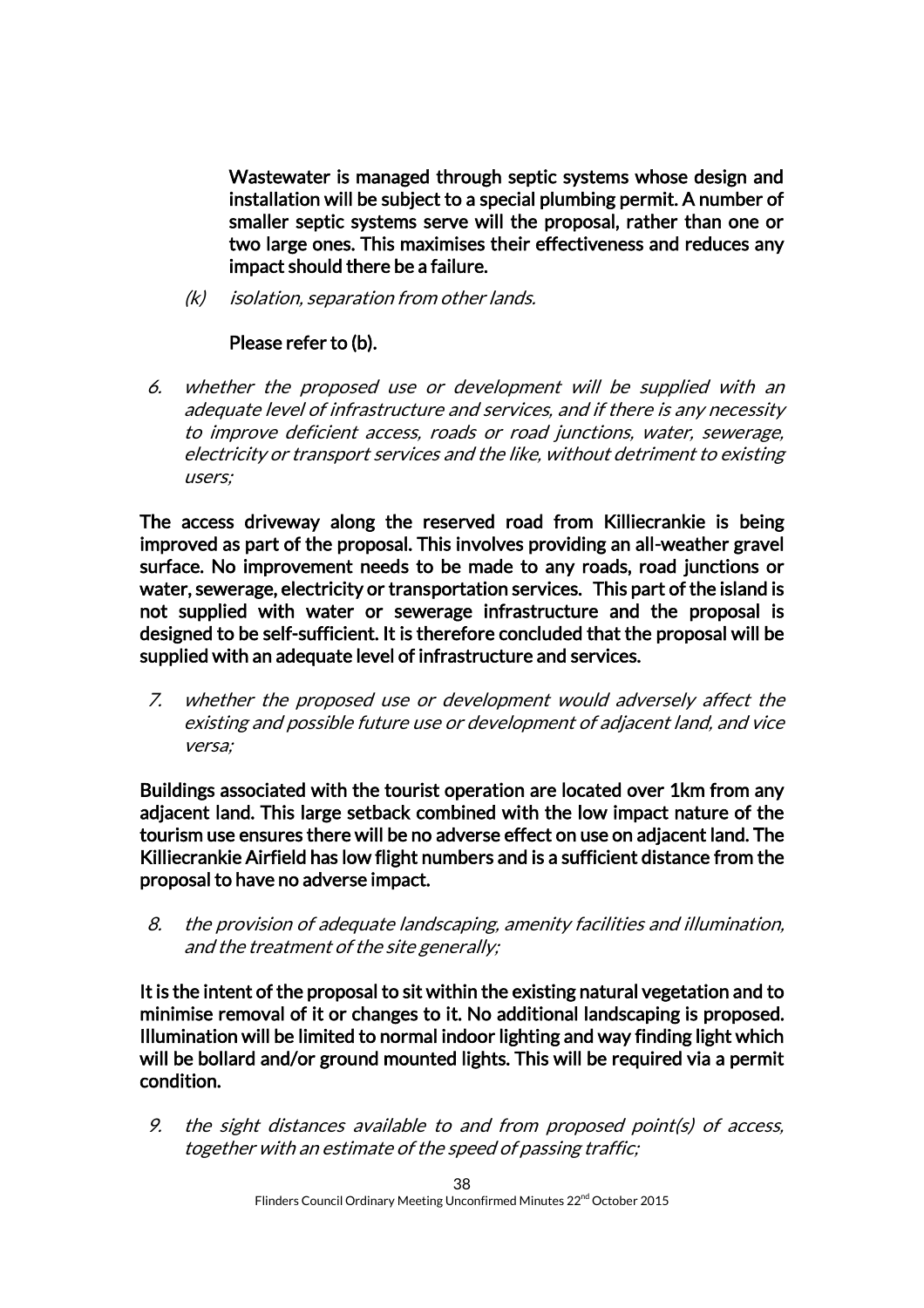The existing 'Quoin Road' access will remain the primary access for the farming operation, with little change to it. The primary access for the tourist operation will be via an existing access across a reserved road from Killiecrankie Road, to the west of the Killiecrankie Airfield. The planning scheme does not set out sight distances. However, the proposed access meets the requirements for safe intersection site distance, being 175m for an 80km/h vehicle speed (the speed limit on Killiecrankie Road)

10. the design and siting of the proposal to enable reduction in energy consumption through alternative energy use or reduction in demand; and

The proposal is a modern, energy efficient design. The buildings are oriented north and west to maximize solar gain. All new buildings are required to achieve a six star energy rating by the National Construction Code. Walking is encouraged as a means of transport within the site.

11. the safety and well-being of the general public.

Generally this is the role of the National Construction Code and health and safety requirements. The proposal does not pose a risk to the safety or wellbeing of the public.

12. Any other matter which Council is of the opinion is relevant to the particular application.

None stated.

In conclusion, the proposal is consistent with the consideration clauses 1-12 under Part 3.10.

# Part 6 – Use and Development Principles

This part of the planning scheme provides general principles that development must be consistent with. Some of them are clearly not relevant to this application (for example those concerned with subdivision or quarrying) so these have been omitted for brevity. Furthermore, most have been addressed in more specific parts of this report. They are included here for completeness, but the comment will often refer to the part of the report where they are assessed in detail.

6.0 Use and development shall be consistent with the following principles:

6.1 Use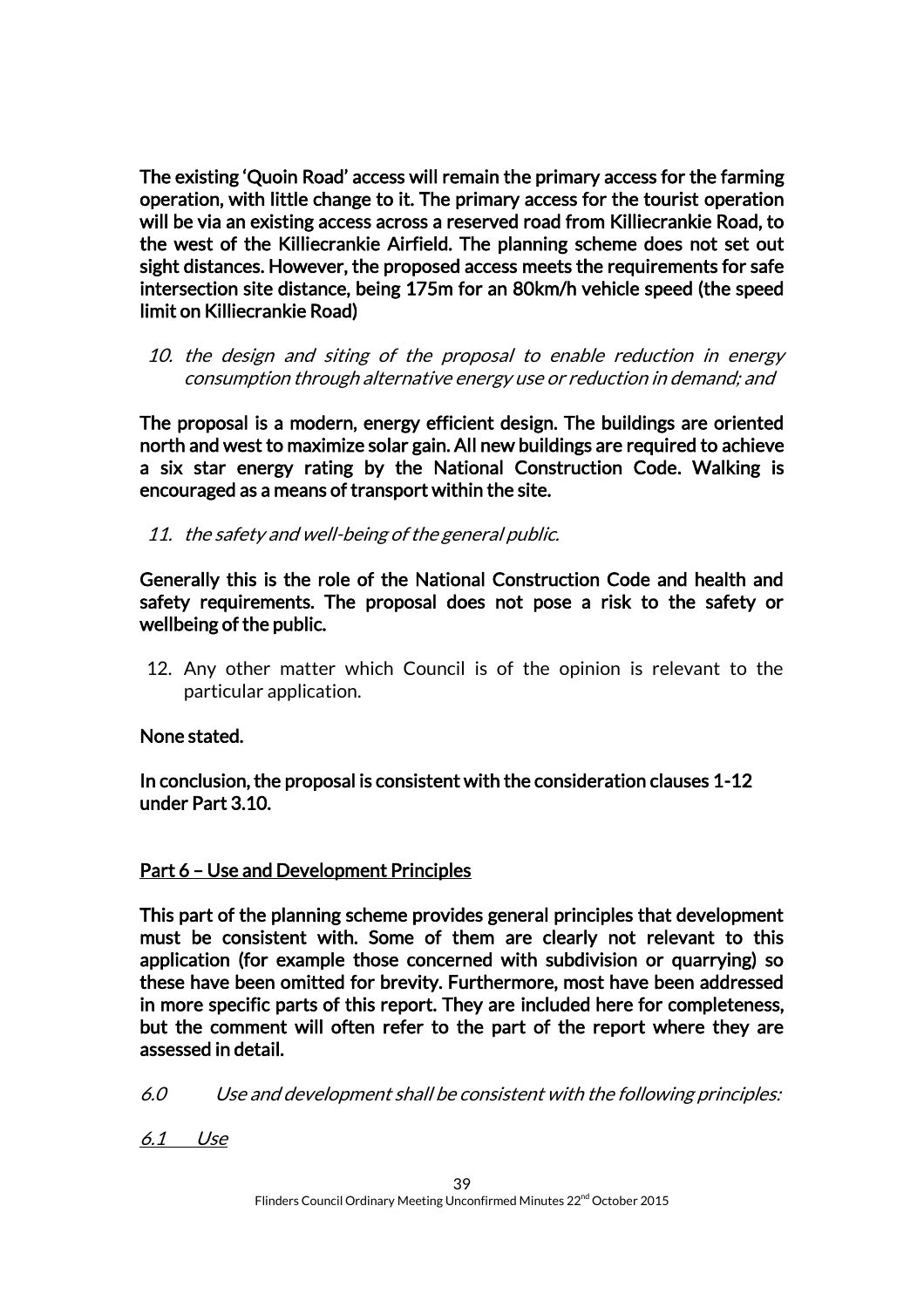(a) Use or development shall not unreasonably impact on any existing or intended use of development of neighbouring land.

#### COMMENT: Complies. For more detail refer to Part 3 assessment.

#### 6.2 Character

- (a) Use and development shall adequately respect the character of, and future intentions for the area in which it is to be located.
- (c) Use or development (including public facilities and services) should adequately respect the surrounding streetscape and neighbouring use or development, particularly in relation to scale, setbacks, form (including roof shape), landscaping, materials, colours and fencing.
- (e) Where trees are an important element in the character of an area they should be retained.

#### COMMENT: Complies. For more detail refer to Part 3 assessment.

- 6.4 Environment
	- (a) Use or development shall not be allowed to detrimentally affect the environment. All areas, and sensitive ecological and/or visual areas in particular, shall be developed in a manner and to an extent which is consistent with the protection of the values of the area.
	- (b) Use or Development and land management practices shall be directed towards achieving environmental sustainability, biodiversity and ecological balance, and avoiding environmental damage such as soil erosion, coastal dune erosion, loss of important animal and plant species and increases in vermin populations.
	- (c) Use or Development shall not be located in areas of unacceptable risk (eg. from fire, flood or landslip). In situations where risk may exist, use and development shall be appropriately sited and designed to provide an acceptable level of protection and safety for future users. In particular.
		- i. Lands subject to flood risk are those subject to a greater than one in a 100 year flood interval (1% probability), and land, the natural surface level of which is below 3 metres Australian Height Datum (AHD); and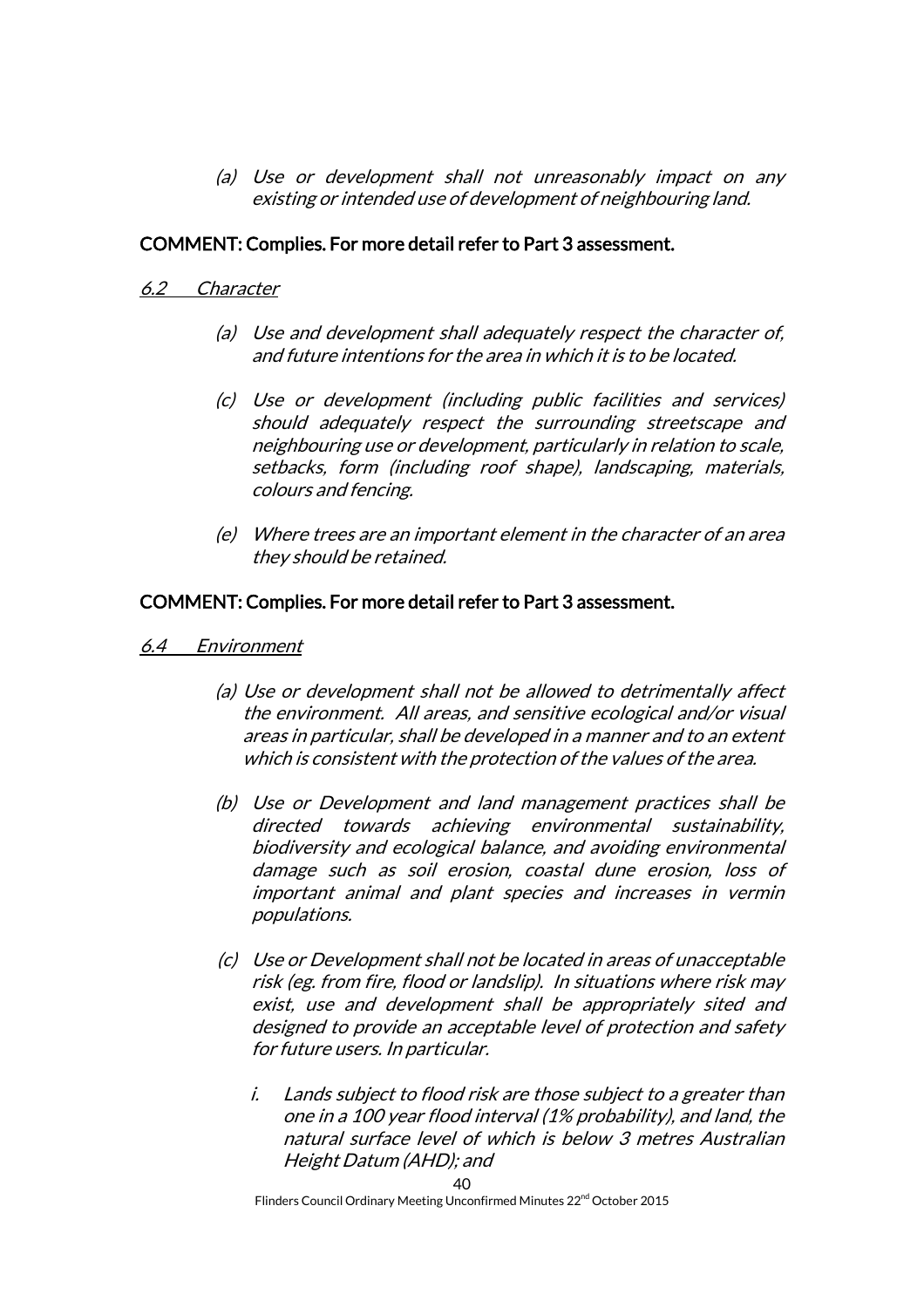- ii. Land which comprises soils of known or suspected instability, has a slope greater than 1 in 4, or is filled or reclaimed land, are deemed to constitute an unstable land hazard; and
- iii. Use and development in bushfire prone areas will comply with the provisions of Schedule 7 Development in Bushfire Prone Areas or some other provisions acceptable to Council and the Tasmania Fire Service.
- (f) Use or development shall be of a suitable form and siting to avoid any adverse impact on any watercourse and vice versa. Use or development (including the siting of effluent disposal systems) shall be setback a minimum of 40 metres, or such distance as is required, from a watercourse to avoid degradation of water quality.

#### COMMENT: Complies. For more detail refer to Part 3 assessment.

- 6.6 Access and Parking
	- (b) All Use or Development shall provide satisfactory pedestrian and vehicular access which is suited to the volume and needs of future users.
	- (c) Buildings and spaces intended for public access shall provide for satisfactory use and access by the disabled; the requirements of the Building Regulations in relation to AS1428.1-1988 shall be met.
	- (d) Road widths shall be appropriate to the road function, expected traffic type and volume, and future subdivision potential of the subject and surrounding land.
	- (h) New Use or Development shall provide a suitably constructed driveway of a width to provide for the safe ingress and egress of the anticipated volume of traffic associated with the Use or Development
	- (i) New Use or Development shall provide adequate car parking to provide for the demand it generates and shall be capable of being safely accessed.
	- (k) New Use or Development in Bushfire Prone Areas will require access that complies with the provisions of Schedule 7, Development in Bushfire Prone Areas.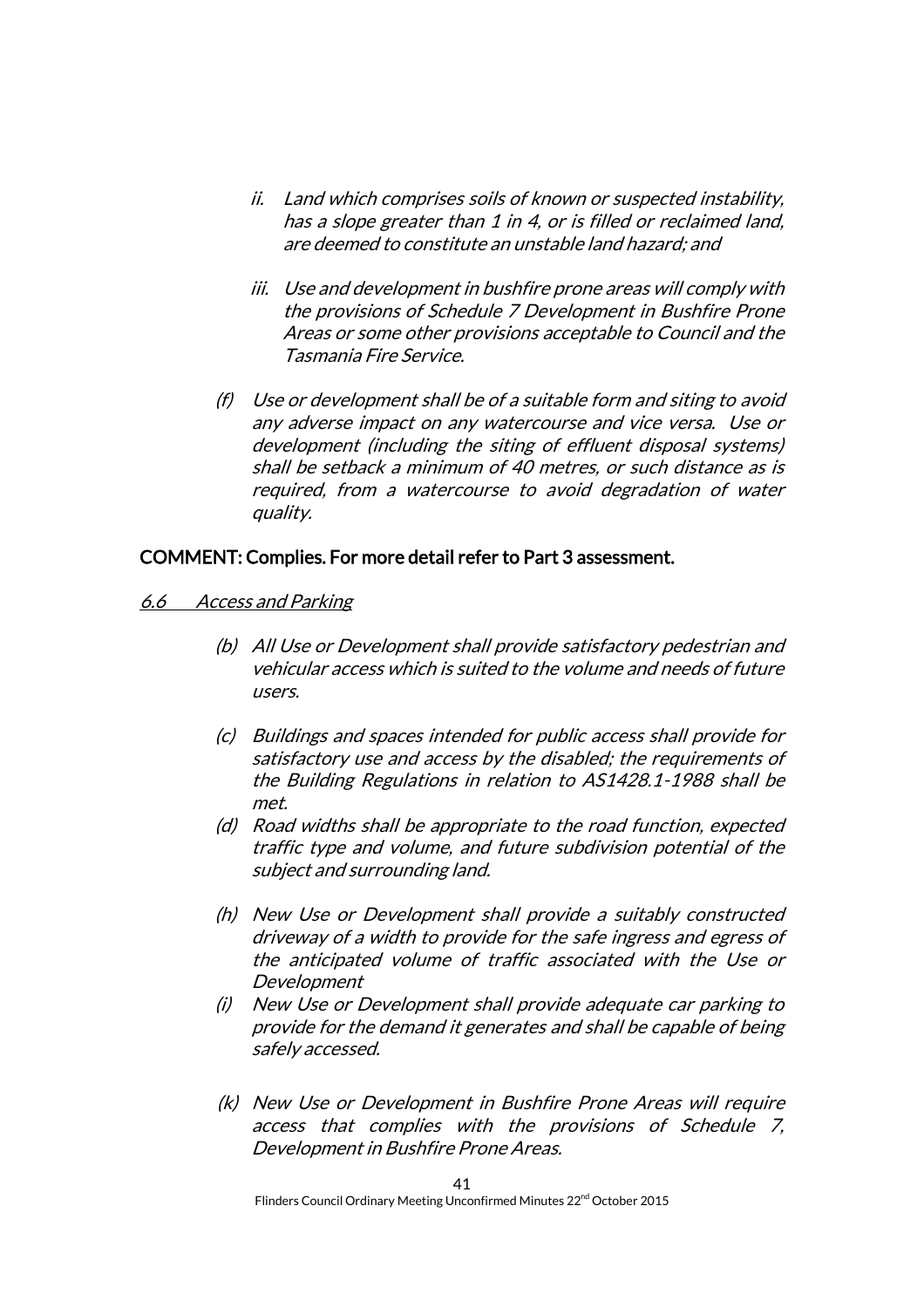COMMENT: Complies. In relation to (b) and (i), at full capacity (bearing in mind target average occupancy is 65%), up to 62 guests would be present and up to 31 vehicles (one vehicle per single villa, two per double). A forty space car park is provided adjacent to the wellness centre, providing sufficient parking. Staff parking and deliveries will be via the Quoin Road (farm) access. The application material states that road access will comply with (d), (h) and (k). Criteria (c) will be subject of the building permit application, but can certainly be accommodated.

#### 6.7 Services

- (a) Use or Development shall be provided with adequate and appropriate services which are suited to the lifestyle requirements of people, the nature of the location, and the ability of the community to provide.
- (c) In areas not serviced with water use or development shall provide adequate water supply and effluent disposal systems. Each dwelling shall provide a potable water storage facility (minimum capacity of 40kl) to provide for the anticipated number of occupants, and a wastewater disposal system approved by the Council's Environmental Health Officer
- (d) Use or Development in the bushfire prone areas will provide fire protection features and water supplies which comply with Schedule 7.
- (e) Use or Development shall be appropriately sited, designed and constructed to avoid conflict with service mains (including telephone, power, sewer, water and irrigation channels/pipelines). Buildings shall not be erected over any service main or within any easement providing for same whether utilised or not.
- (f) Servicing systems shall use adequate and appropriate design methods and materials to ensure an acceptable life span and allow for adequate maintenance requirements.
- (g) Use or Development shall optimise efficiency in the use of energy and resources. In particular, land should be subdivided on a generally sequential basis (ie. one area is substantially developed before the next is subdivided), common trenching should be used for different services where appropriate, and solar access maximised.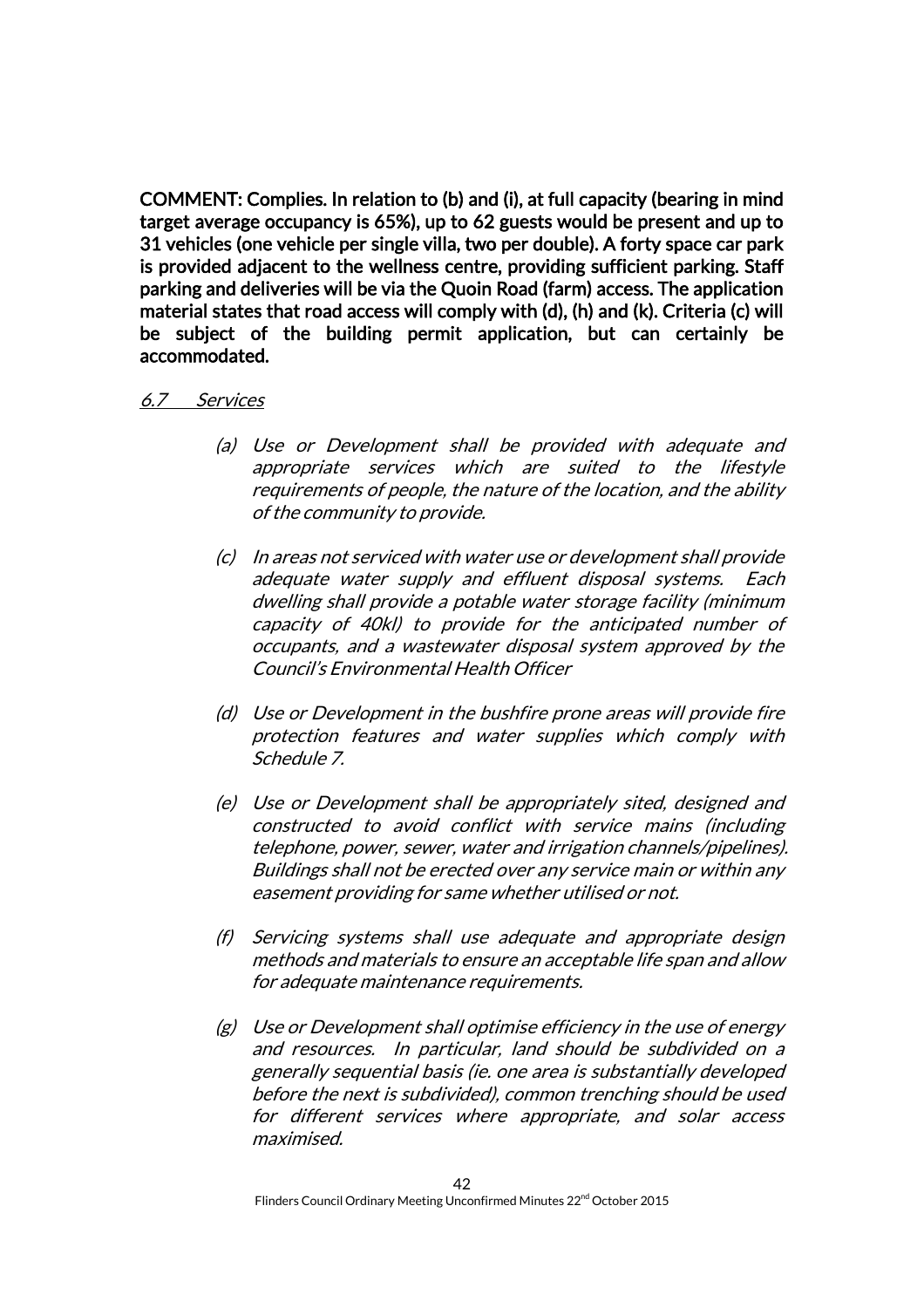# COMMENT: Complies. For more detail refer to Part 3 assessment.

### 6.8 Social Interest

- 1. Use or Development should demonstrate how it suits the community interest.
- 2. Use or Development shall have adequate and appropriate types and levels of access to social facilities and services (eg. shops, government agencies, telecommunication, health services and educational facilities).

COMMENT: In relation to 1, community interest is difficult to define for the purpose of this principle. As a private investment with undoubted (although not quantified) economic and employment flow-on benefits, the proposal is in the community's interest. On an individual level, by assessing the representations received, there were 29 opposed and 20 in support. Whilst less than the level of opposition, this level of support is unusually high for a planning application.

In relation to 2, the proposal is intended to be located distant from social services. However, services such as health services are clearly vital in emergency situations. The proposal is approximately 40km from Whitemark by road which is considered appropriate.

#### 6.9 Administration

- (b) Use or Development proposals should only be approved where the cost to the public of providing and maintaining services is not exceeded by the economic benefit of the use or development to the community.
- (c) In considering any proposal, Council shall obtain the advice and opinion of other relevant group(s), individual(s) or organisation(s) with direct interest in the proposal.

COMMENT: In relation to (b), this is a privately financed undertaking, with no cost to the public, notwithstanding that there is likely to be an economic benefit to the community. In relation to (c), the application was notified under the statutory process. The applicant obtained advice from the Flinders Island Aboriginal Association as part of the application and Council did not require further advice or opinion.

#### Part 7 Special Area Provisions

#### 7.2 Visually Sensitive Special Area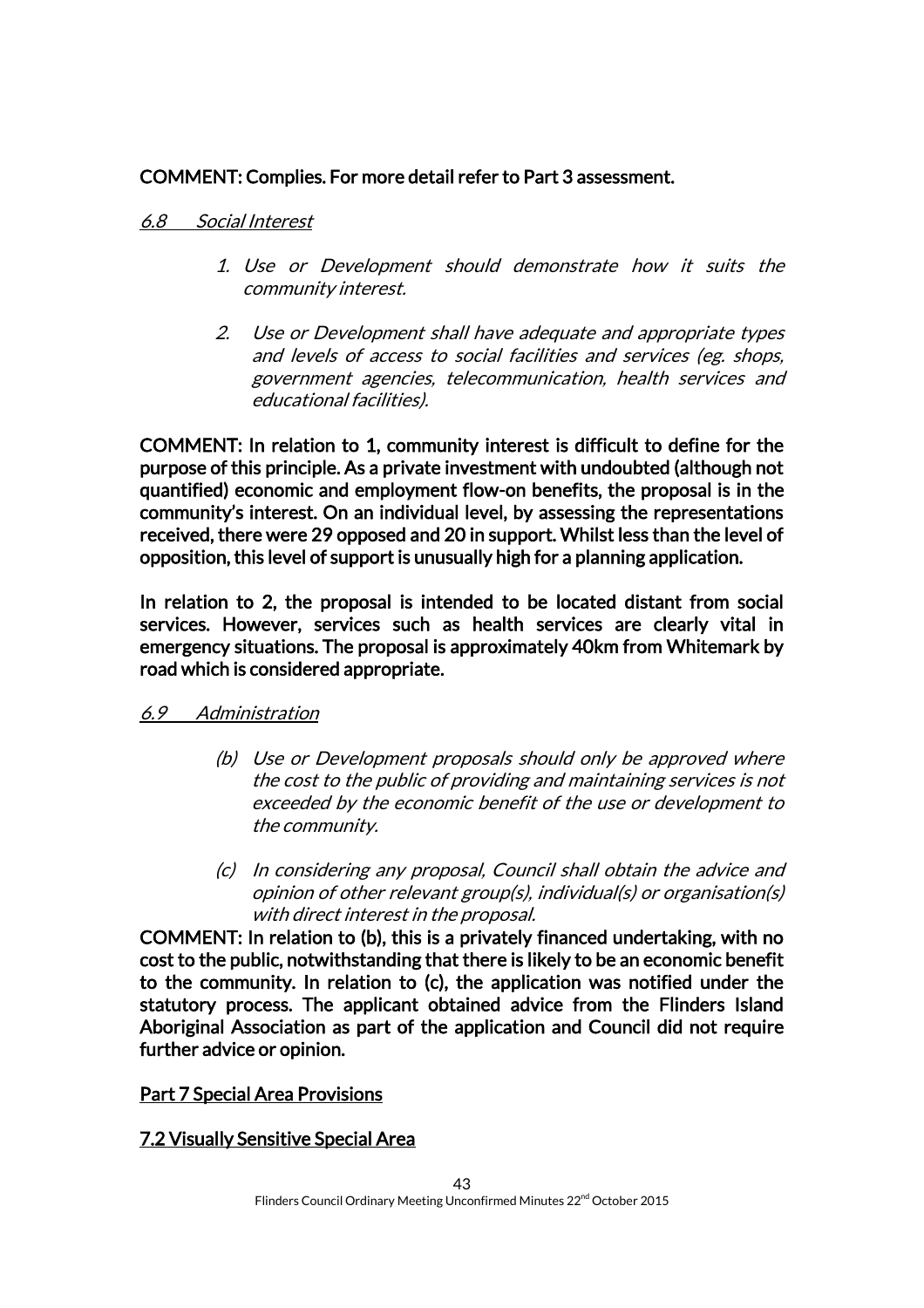The objectives of the Visually Significant Areas are:

- (a) To retain the natural appearance of each Area;
- (b) To minimise the visual impact of Use or Development;
- (c) To retain and restore where possible the natural vegetation cover.

In considering an application for Use or development within the Visually Sensitive areas and whether to impose conditions Council shall consider the following matters:

- (a) The objectives listed in Clause 7.2.2
- (b) The siting, orientation, setbacks, bulk, form, height, scale and external finishes of buildings and structures
- (c) The visual impact of buildings, clearing, excavation, access, construction, fences, firebreaks or the deposition of fill;
- (d) The adequacy of proposed landscaping and whether any special works or practices are required to protect the scenic values of the site;
- (e) Whether development is proposed to be located on skylines or ridgelines.

INTRODUCTORY COMMENTS: The visual impact of the proposal was raised in a number of representations. As the proposal is located in a visually sensitive area, it is one of the key assessment considerations.

A detailed assessment follows. It concentrates on the tourist operation parts of the proposal as the farm parts are not within the special area. The assessment is generally made from the viewpoint of Killiecrankie village, which is from where the largest part of the proposal will be seen, by the most people. Houses in the village enjoy long-range views across the bay to Mount Killiecrankie (the summit is approximately 3.6km distant) from their slightly elevated position (around 30m above sea level). Both the bay and the mountain are Crown land. Almost all the intervening land is the Quoin property (904 ha). The proposal will generally not be seen from the beach (high water mark), with the exception of part of villa site 4 (see below). The impact as viewed from the land to the north is assessed at Part 3, above. Part of this assessment is the visual impact of lighting. Access and way-finding lighting was detailed in Part 3 (low level and bollard lighting) so here the assessment relates to glazed areas of buildings, from which light can be emitted.

ASSESSMENT: In relation to the objectives at Clause 7.2.2, it should be noted that the visually sensitive special area is not a prohibition on all development. Nor does it require that development be completely invisible. Objective (a) is to retain the natural appearance of each area when development takes place, and objective (b) is to minimise the impact of that development. In relation to (c), the natural vegetation cover is to be retained and restored where possible. Vegetation is only to be removed to accommodate buildings and roads.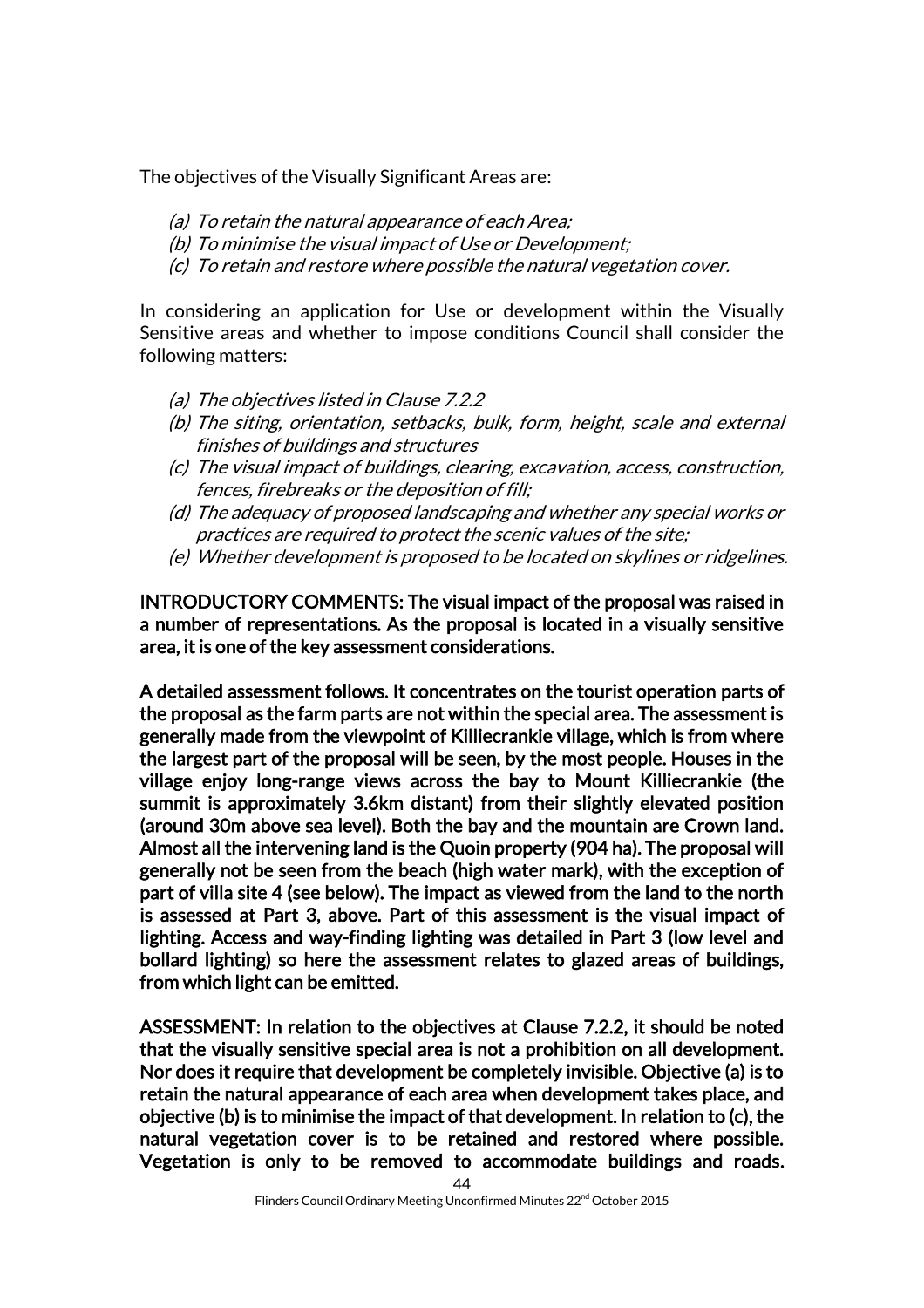Clearance for bushfire protection is avoided by the evacuation policy. Vegetation is not to be cleared for any other reason.

The visual impact is able to be minimised because the site is large, undulating and has extensive vegetation cover. The design response has made the most of these opportunities to reduce the prominence of buildings while also proposing building designs that are generally low-slung and recessive, with low heights (all below the 8m height discretion) flat roofs and subdued, natural finishes.

The large site provides the opportunity to locate the buildings a considerable distance from viewing points external to the site so that their visual impact is minimised. All buildings are setback at least 110m from the high tide mark (due to the coastal reserve, this is a setback of at least 20m from the property boundary) and more than 1.7km from the closest house in Killiecrankie village. The large site also allows buildings to be dispersed. The 34 buildings in the special area are dispersed over an area of approx. 100 ha. Separation between villa sites and other buildings is generally greater than 100m and up to 600m.

The undulating site allows buildings to be located in natural depressions and on the 'other' side of high points (as viewed from the village), reducing their prominence. A detailed assessment is made below:

Villa Site 5 is the closest to the beach (110m) and Killiecrankie village (1.7km) and in lower (approx. waist high) dune vegetation. The four villas are separated from each other by 9.3m – 14m and have a bunker-like design, with flat roofs, a short glazed end to the sea and longer, closed dark grey facades to the village. In more detail (villas listed from south to north or closest to furthest from the village):

- 5a is cut into the near (south) slope of a dune 20.5m high (NB: heights and floor levels here are based on the contours on the application documents). Floor level approx. 1m below the top of the dune, overall height 4.1m,
- 5b is on the far (north) side of the same dune. Floor level approx. 1.5m below the top of it, overall height 5.1m,
- 5c is also on the far (north side) of the dune. Floor level approx. 2.5m below the top of it, overall height 4.3m, and
- 5d is set lower again. Floor level approx. 4m below the dune peak, overall height 5.6m.

The wellness centre, which has a finished floor level of 24m above sea level (based on the contours on the application plans) is located with a backdrop of a dune 31m high. The sloping roof of the building is 2.2m to 5.1m higher than the floor level (overall height 7.7m). A slight rise in the dunes on the south side of the building also hides part of it. The orientation of the building is out towards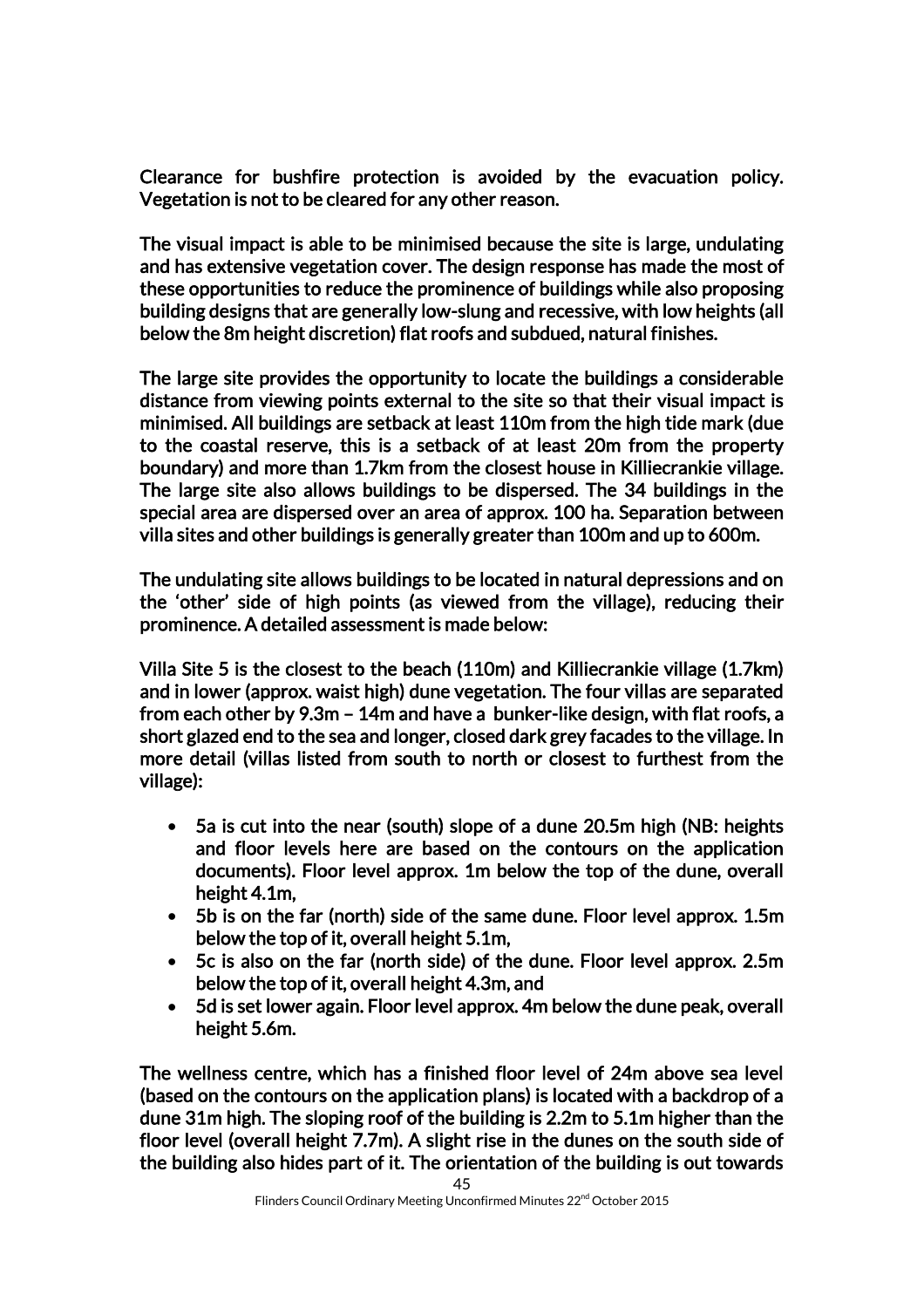the sea, so the façade facing the village is almost entirely closed, and clad in dark stained timber. The wellness centre is oriented to benefit from views of Killiecrankie Bay and Deal Island. The largest glazed area faces this direction and not towards the village. A sight line diagram provided in the second notification shows that the wellness centre will not be visible from the beach.

Villa Site 4 has four villas arranged one behind the other end to end (as viewed from the village) with floor levels at approx. 33m above sea level. The vegetation is around head height here. Due to this arrangement, the short, 4m high end of villa 4a is visible and the others hiding behind it. They will have a grey Colorbond finish. On site it was possible to see the northern end of Killiecrankie beach from this villa site, so it follows that the villas will be visible from this part of the beach, at least partially.

Villa Site 7 is located over 400m back from the coast. It comprises four villas with pitched roofs. They present closed facades to the village, with rock gabion and timber finishes. The closest villa has a floor level of approx. 55.5m above sea level and height of 5.6m while the three further villas have floor levels of 53-54m and a height of 6.5m.

Villa Sites 2, 3 and 6 are located on the north western corner of the site. They are 2.3km from the village, but closer to the focus of its outlook, Mount Killiecrankie. They are located in taller vegetation which further aids screening. The ten villas at Villa Site 2 are nestled into Diamond Gully and are intended to be 'tree house' style, raised on stilts to varying heights (albeit all below the 8m discretion). This site is perhaps the least visible. They are finished in grey Colorbond and timber.

Villa Sites 3 and 6 can be read as a group. Together they comprise two two bedroom villas (Site 3) and five single bedroom villas (Site 6). They are setback a minimum of 96m from the west side boundary and well separated from each other (25-40m). Villa 3a presents a closed short end and is on the far side of a dune, overall height 4.68m. Villa 3b has a floor level approx. 2m lower than a dune peak, overall height 7.1m. Villas at site 6 are low-slung (4.8m high) and hide behind solid, closed walls.

The two new staff accommodation buildings are 1.1km from the west boundary at a height of approx. 130m and obscured by the 160m hill and tall vegetation. Maximum height is 5.72m with wood finishes.

The maintenance shed is 1.05km from the west boundary at a height of 110m, behind a 120m ridge and obscured by tall vegetation. Height 4.96m with dark Colorbond cladding.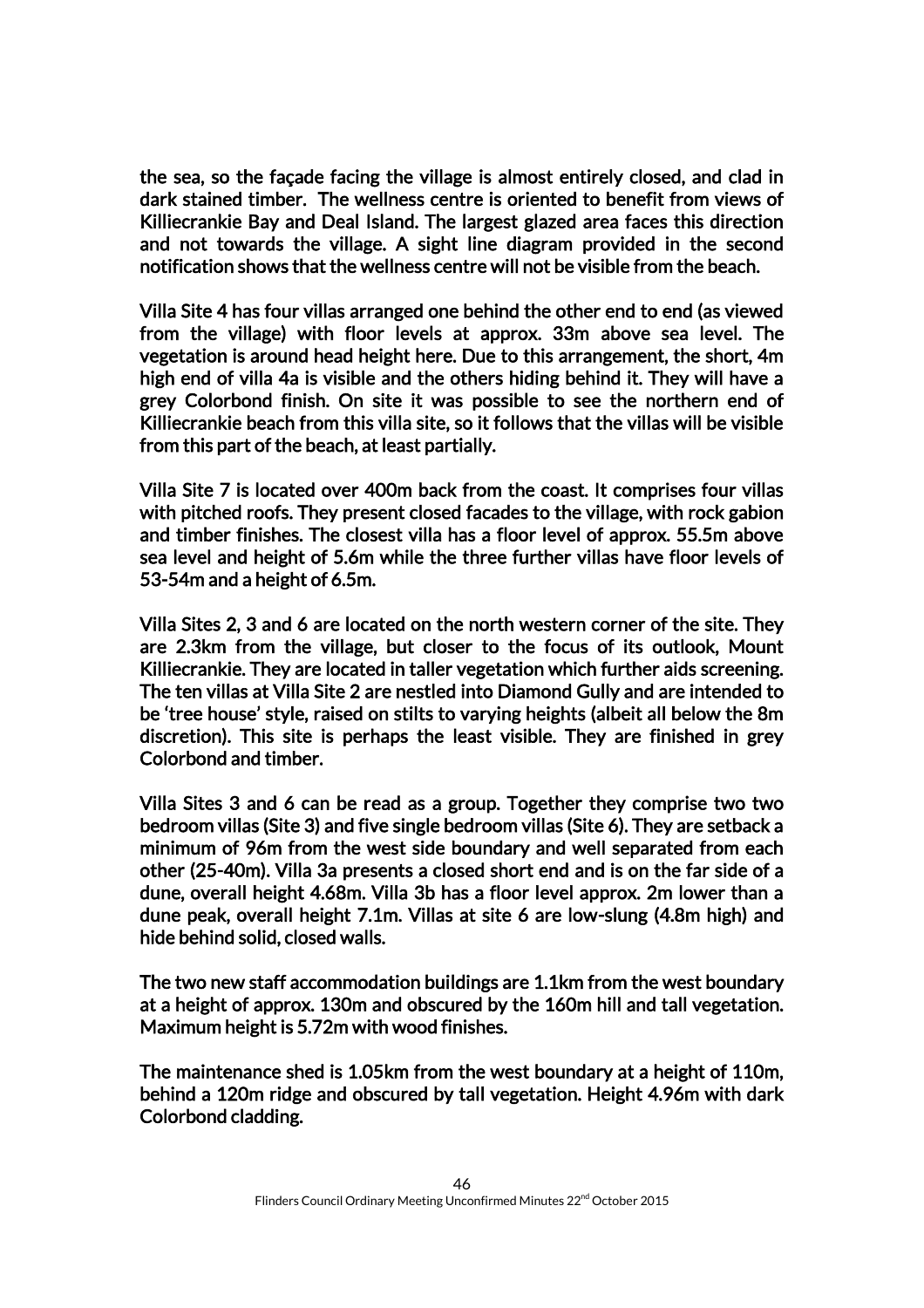The new owner's house is located on a ridgeline running down to the west from the top of the 160m hill. It is obscured by tall vegetation with a closed south façade clad in wood. Height is 7.7m.

There will be a visual impact during construction as a result of clearing, excavation and fill, although this will be minimal as the design is particularly site responsive. Once buildings are built, they largely cover over these visual impacts. The remaining impact will be from the buildings and the access roads. The access road from Killiecrankie Road runs alongside the farm and will visually read as part of this, away from the coastal vegetation. After the road enters the vegetation, it splits to access the villa sites. These branches are generally oriented east-west. As viewed from the village, vegetation retained on the near side and far side of the roads will effectively hide these sections. Small sections of north-south oriented road serve Villa Site 2, one of the most distant sites and with the tallest vegetation, again minimising the impact.

Power lines will be buried west of the maintenance shed. A permit condition will require this.

No landscaping is proposed, except minor sections to re-vegetate cut areas. The existing vegetation is to be retained outside building and road footprints.

In relation to skylines and ridgelines, due to the shape of the site, they are limited to those on the 160m high hill in the centre of the farm. The only building located here is the owner's house (refer to assessment above).

In conclusion, the proposal is consistent with the consideration clauses of Part 7.

#### STATUTORY REQUIREMENT:

The application was advertised for 14 days in accordance with the Act.

#### POLICY/STRATEGIC IMPLICATIONS:

In the Flinders Council Strategic Plan 2015, Strategic Focus Area 1: Population Growth is most relevant. It is summarised as: "Focusing on strategies, projects and policy initiatives that support the community, economic development, innovation and investment attraction."

COMMENT: The proposal is consistent with this focus area. The proposal is a project initiative that supports the community, economic development, innovation and investment attraction

#### BUDGET AND FINANCIAL IMPLICATIONS:

Not applicable.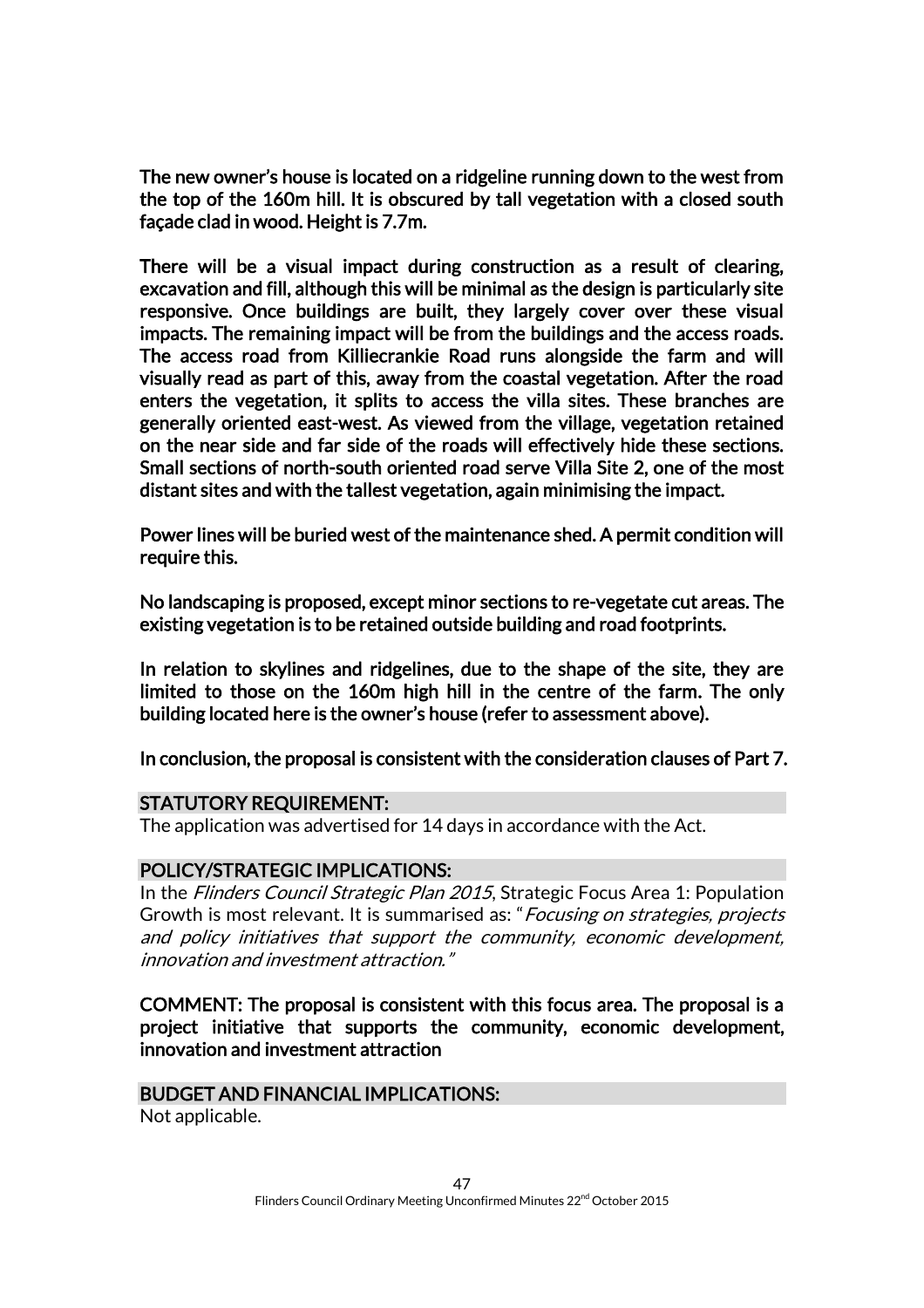# OFFICER'S RECOMMENDATION:

That the application for a Tourist Operation – 27 Single and 2 double holiday cabins; Wellness Centre with dining Area; Staff Accommodation; Owner's House; Two Sheds; Passive Recreation (walking tracks) in the Rural Zone and within Visually Sensitive Special Area BY J. & T. Youl FOR LAND LOCATED AT 'Quoin' 3951 Palana Road and 322 Killiecrankie Road (CT:242997/1, 170037/1-8, 170038/1&2, 30983/1, 116032/2 and 112854/1), Killiecrankie be APPROVED SUBJECT TO THE FOLLOWING CONDITIONS:

# ENDORSED PLANS

- 1. Except as modified by this permit, the use and/or development must be carried out as shown on the following endorsed documents:
	- a. Plans by S Group dated 21/7/15 (Project 14.27),
	- b. Development Application to Support a Tourism Development by Pitt & Sherry dated 29/7/15,
	- c. Bushfire Assessment to Support a Tourism Development by Pitt & Sherry dated 24/7/15,
	- d. Ecological Assessment by ECOtas dated 8/6/15 and supplementary memo re: updated villa locations by ECOtas dated 18/8/15,
	- e. Climate Change Impact and Coastal Vulnerability Assessment by Pitt & Sherry dated 6/7/15,
	- f. Aboriginal Heritage Assessment Final Report by Cultural Heritage Management Australia dated 12/6/15 and
	- g. Development Application Report (site civil & hydraulic infrastructure requirements) by Engineering Edge dated 30/7/15 (Ref: DAR 07915),

to the satisfaction of Council. Any other proposed development and/or use will require a separate application to and assessment by the Council.

# APPROVED SITE

- 2. All works must be located within CT:242997/1, 170037/1-8, 170038/1&2, 30983/1, 116032/2 and 112854/1.
- 3. Diagram 3 of the Development Application Report (site civil & hydraulic infrastructure requirements) by Engineering Edge dated 30/7/15 (Ref: DAR 07915) must be modified to show the extent of development within the title boundaries.

# STAGING PLAN

- 4. Prior to the commencement of works, a staging plan must be submitted for and approved by the General Manager. Once approved, the Staging Plan will form part of this approval. The staging plan must address how the site will be managed for active workings and rehabilitation of previous stages.
- 5. The staging plan can be varied with the approval of the General Manager.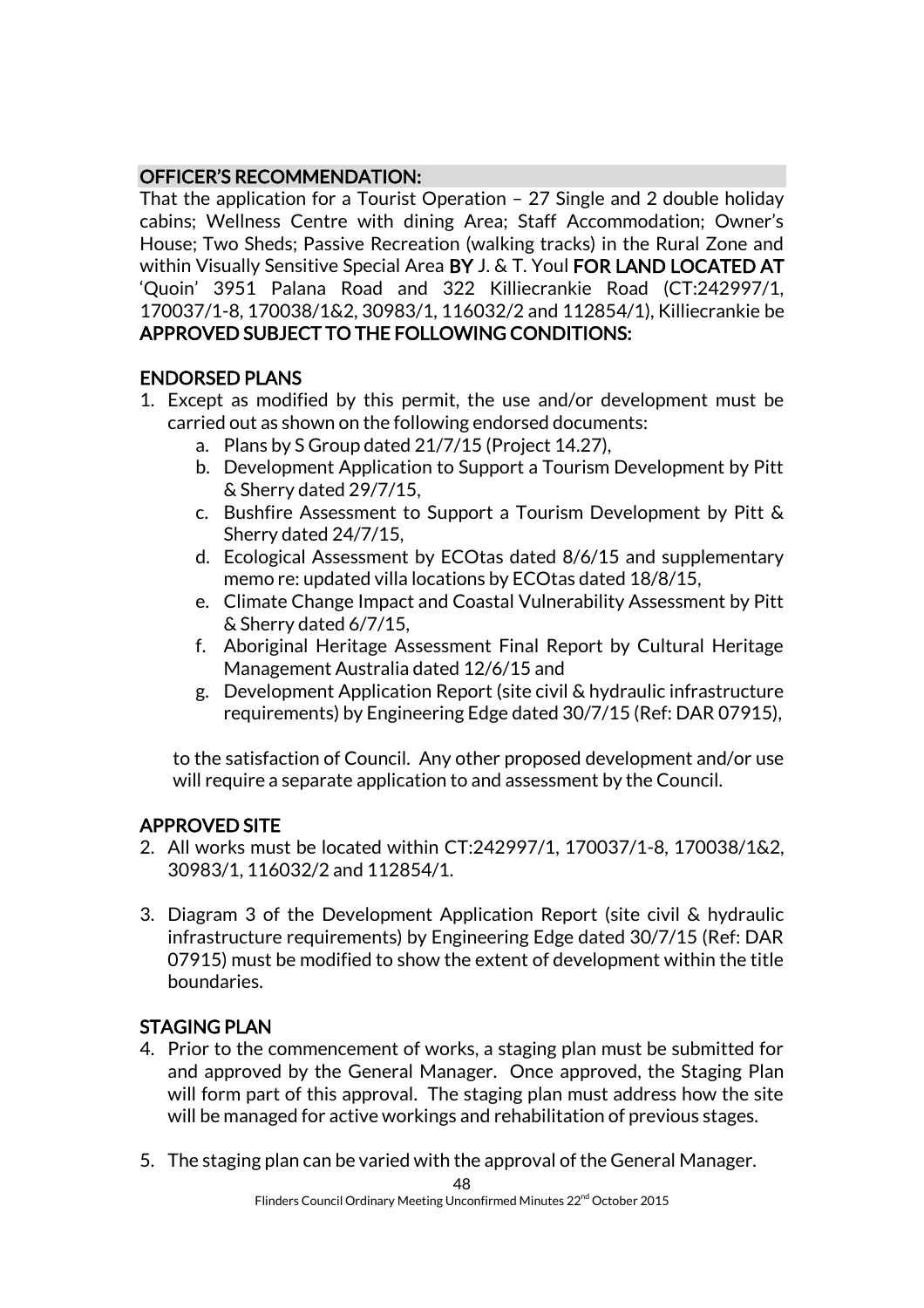### BUSHFIRE EVACUATION PLAN

- 6. Prior to the occupation of the villas a bushfire evacuation plan must be submitted for approval by the General Manager. Once approved, the plan will be endorsed to form part of the planning permit. The plan must include at least the following:
	- a) Sources of bushfire information,
	- b) Standard procedures in response to threat levels,
	- c) Location of safe areas,
	- d) Details of firefighting equipment on site and training in its use.
	- e) Standards of repair and maintenance of evacuation routes,
	- f) Requirements for staff training, and
	- g) Requirements of guest induction.

# SOIL AND WATER MANAGEMENT CONTROL PLAN

- 7. Prior to the commencement of the works, a site management plan must be submitted detailing how soil (including sand) and water is to be managed on the site during the construction process to prevent the escape of soil and sediments beyond site boundaries. This plan must clearly set out the property owner's obligations for erection, inspection and maintenance of all control measures approved. The management plan must include the following:
	- a) Date and author
	- b) Property boundaries, location of adjoining roads, impervious surfaces, underground services and existing drainage , contours, approximate grades of slope, directions of fall, north point and scale.
	- c) General soil description.
	- d) Location and types of all existing natural vegetation, location and amount of the proposed ground disturbance, the limit of clearing, grading and filling and the proposed location of soil, sand, topsoil and other material stockpiles.
	- e) Critical natural areas such as drainage lines, cliffs, wetlands and unstable ground.
	- f) Initial and final contours, location of watercourses, surface drainage and existing stormwater infrastructure.
	- g) Location of all proposed temporary drainage control measures.
	- h) Location of vegetation to be retained and removed.
	- i) Location of stabilised site access.
	- j) Location and details of all proposed erosion control measures.
	- k) Location and details of all proposed sediment control measures.
	- l) A statement of who is responsible for establishing and maintaining erosion and sediment control measures.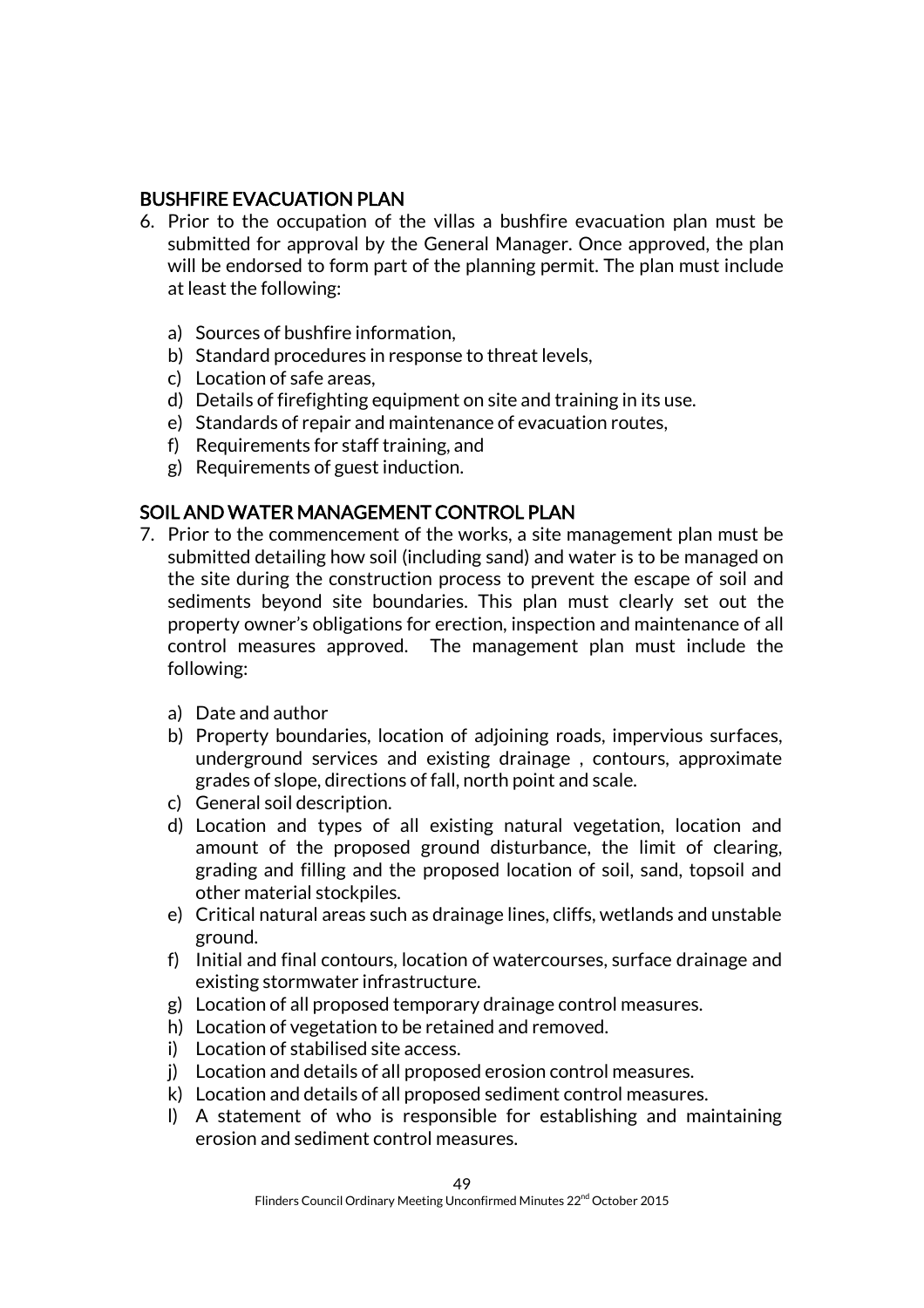- m) The estimated dates for the start and finish of the works including the installation sequence of the different erosion and sediment controls
- n) Site rehabilitation or re-vegetation/landscaping program
- o) Programme for the erosion and sediment controls; this must include a weekly inspection as well as before and after every rain event.

Works must not commence prior to the approval of the Soil and Water Management Plan by the General Manager. The Plan must be implemented and maintained **during construction** to ensure that soil erosion is appropriately managed. A copy of the approved Soil and Water Management Plan must be on the site at all times. All on ground workers must be aware of and understand the plan. The Plan must be implemented and maintained during construction to ensure that soil erosion is appropriately managed.

# WATER TANKS

8. Prior to the installation of any water tanks west of the maintenance shed, a plan showing the location, dimensions and colour of the tanks and the route of all piping is to be submitted for approval by the General Manager. Once approved, the plan will be endorsed to form part of the planning permit.

# EXTERIOR LIGHTING

9. Prior to the occupation of the villas, a plan showing proposed exterior lighting must be submitted for approval by the General Manager. Lights are to be mounted lower than 1m above ground level and directed below this height.

# SCHEDULE OF MATERIALS/COLOURS

10.Prior to the commencement of the works for each stage, a sample and schedule of external building materials, finishes and colours, including details of cladding and roofing materials, must be submitted for approval by the General Manager. All glass in new buildings is to be non-reflective. Once approved, the schedule will be endorsed to form part of the planning permit.

# UNDERGROUND POWERLINES

11.All power lines located to the west of the maintenance shed must be buried below ground.

# BEACH ACCESS

12.Prior to the occupation of the villas, a plan showing proposed access tracks from the subject site to Killiecrankie beach must be submitted for approval by the General Manager. The plan should have no more than four access tracks from the subject site to Killiecrankie beach. They must be located to avoid any nesting sites of the hooded plover and provided with clear directional signage. Once approved, the schedule will be endorsed to form part of the planning permit.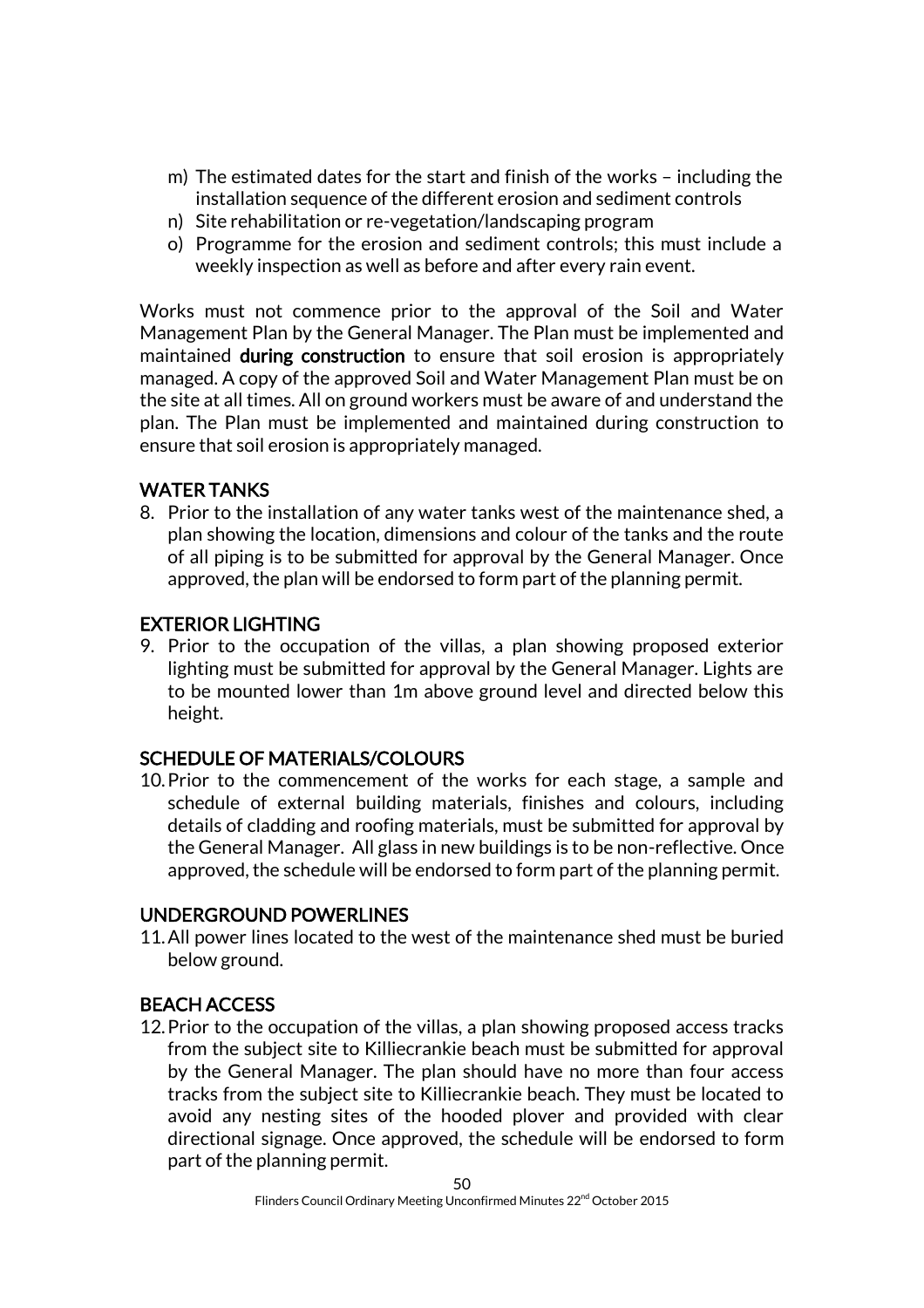### Notes:

- 1. This permit was issued based on the proposal documents submitted for (DA2015/030). You should contact Council with any other use or developments, as they may require the separate approval of Council.
- 2. Council will undertake periodic reviews of approved developments to ensure compliance with Planning Permit conditions.
- 3. This permit is granted pursuant to the Land Use Planning and Approvals Act 1993 and does not constitute any other approval required under any other Act or Regulation.
- 4. This permit is valid for two (2) years only from the date of approval and will thereafter lapse if the development is not substantially commenced.
- 5. Where any other approvals under this Act or any other Act are required for the proposed use or development to which this permit relates, the permit does not take effect until those approvals have been granted.
- 6. This permit takes effect 14 days after the date of Council's notice of determination or at such time as any appeal to the Resource Management and Planning Appeal Tribunal is abandoned or determined. If an applicant is the only person with a right of appeal pursuant to section 61 of the Land Use Planning and Approvals Act 1993 and wishes to commence the use or development for which the permit has been granted within that 14 day period, the Council must be so notified in writing. A copy of Council's Notice to Waive Right of Appeal is attached.

# DECISION:

# 284.10.2015 Moved: Cr D Williams Seconded: Cr K Stockton

That the application for a Tourist Operation – 27 Single and 2 double holiday cabins; Wellness Centre with dining Area; Staff Accommodation; Owner's House; Two Sheds; Passive Recreation (walking tracks) in the Rural Zone and within Visually Sensitive Special Area BY J. & T. Youl FOR LAND LOCATED AT 'Quoin' 3951 Palana Road and 322 Killiecrankie Road (CT:242997/1, 170037/1-8, 170038/1&2, 30983/1, 116032/2 and 112854/1), Killiecrankie be APPROVED SUBJECT TO THE FOLLOWING CONDITIONS:

# ENDORSED PLANS

- 1. Except as modified by this permit, the use and/or development must be carried out as shown on the following endorsed documents:
	- a. Plans by S Group dated 21/7/15 (Project 14.27),
	- b. Development Application to Support a Tourism Development by Pitt & Sherry dated 29/7/15,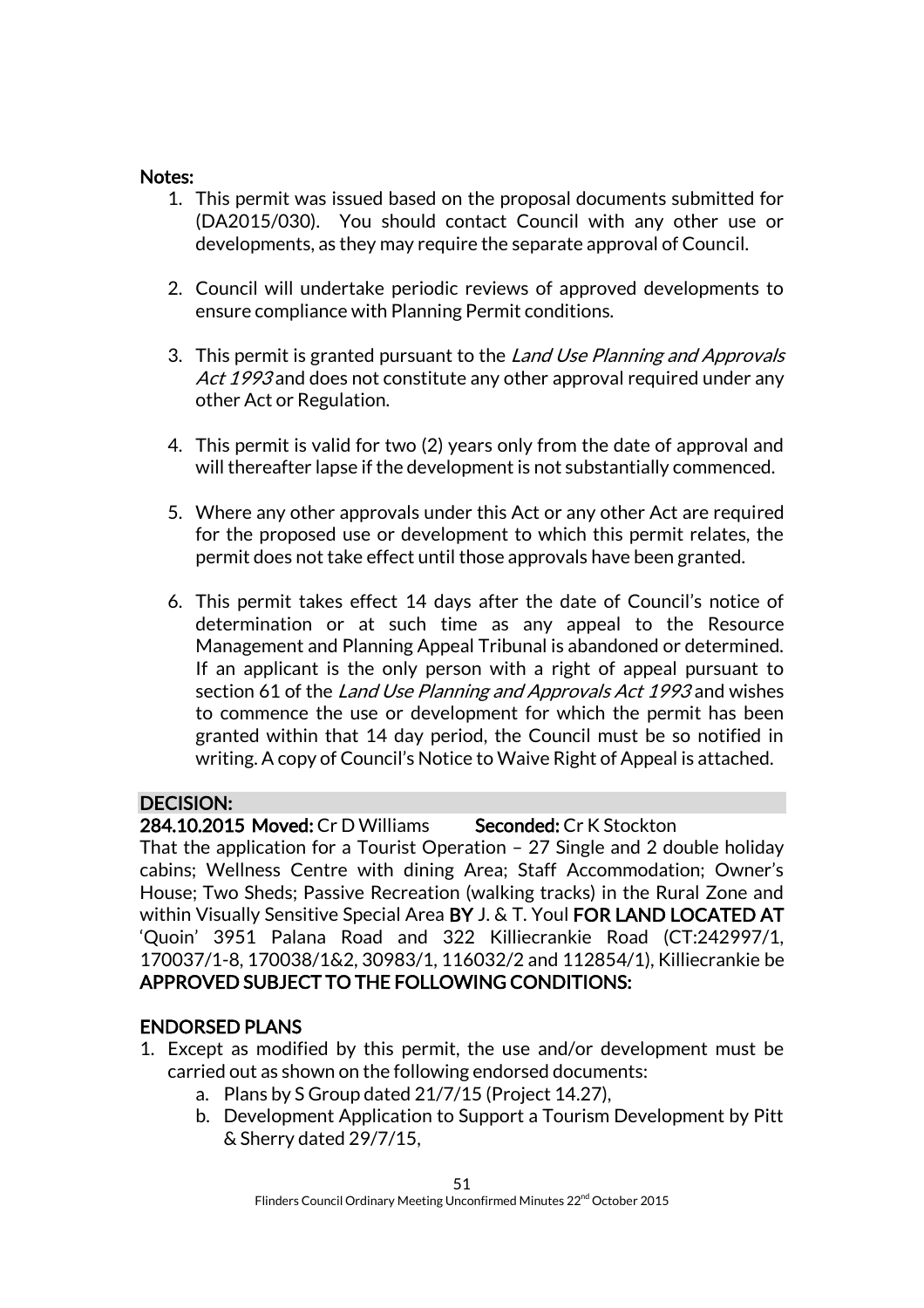- c. Bushfire Assessment to Support a Tourism Development by Pitt & Sherry dated 24/7/15,
- d. Ecological Assessment by ECOtas dated 8/6/15 and supplementary memo re: updated villa locations by ECOtas dated 18/8/15,
- e. Climate Change Impact and Coastal Vulnerability Assessment by Pitt & Sherry dated 6/7/15,
- f. Aboriginal Heritage Assessment Final Report by Cultural Heritage Management Australia dated 12/6/15 and
- g. Development Application Report (site civil & hydraulic infrastructure requirements) by Engineering Edge dated 30/7/15 (Ref: DAR 07915),

to the satisfaction of Council. Any other proposed development and/or use will require a separate application to and assessment by the Council.

# APPROVED SITE

- 2. All works must be located within CT:242997/1, 170037/1-8, 170038/1&2, 30983/1, 116032/2 and 112854/1.
- 3. Diagram 3 of the Development Application Report (site civil & hydraulic infrastructure requirements) by Engineering Edge dated 30/7/15 (Ref: DAR 07915) must be modified to show the extent of development within the title boundaries.

# STAGING PLAN

- 4. Prior to the commencement of works, a staging plan must be submitted for and approved by the General Manager. Once approved, the Staging Plan will form part of this approval. The staging plan must address how the site will be managed for active workings and rehabilitation of previous stages.
- 5. The staging plan can be varied with the approval of the General Manager.

# BUSHFIRE EVACUATION PLAN

- 6. Prior to the occupation of the villas a bushfire evacuation plan must be submitted for approval by the General Manager. Once approved, the plan will be endorsed to form part of the planning permit. The plan must include at least the following:
	- h) Sources of bushfire information,
	- i) Standard procedures in response to threat levels,
	- j) Location of safe areas,
	- k) Details of firefighting equipment on site and training in its use.
	- l) Standards of repair and maintenance of evacuation routes,
	- m) Requirements for staff training, and
	- n) Requirements of guest induction.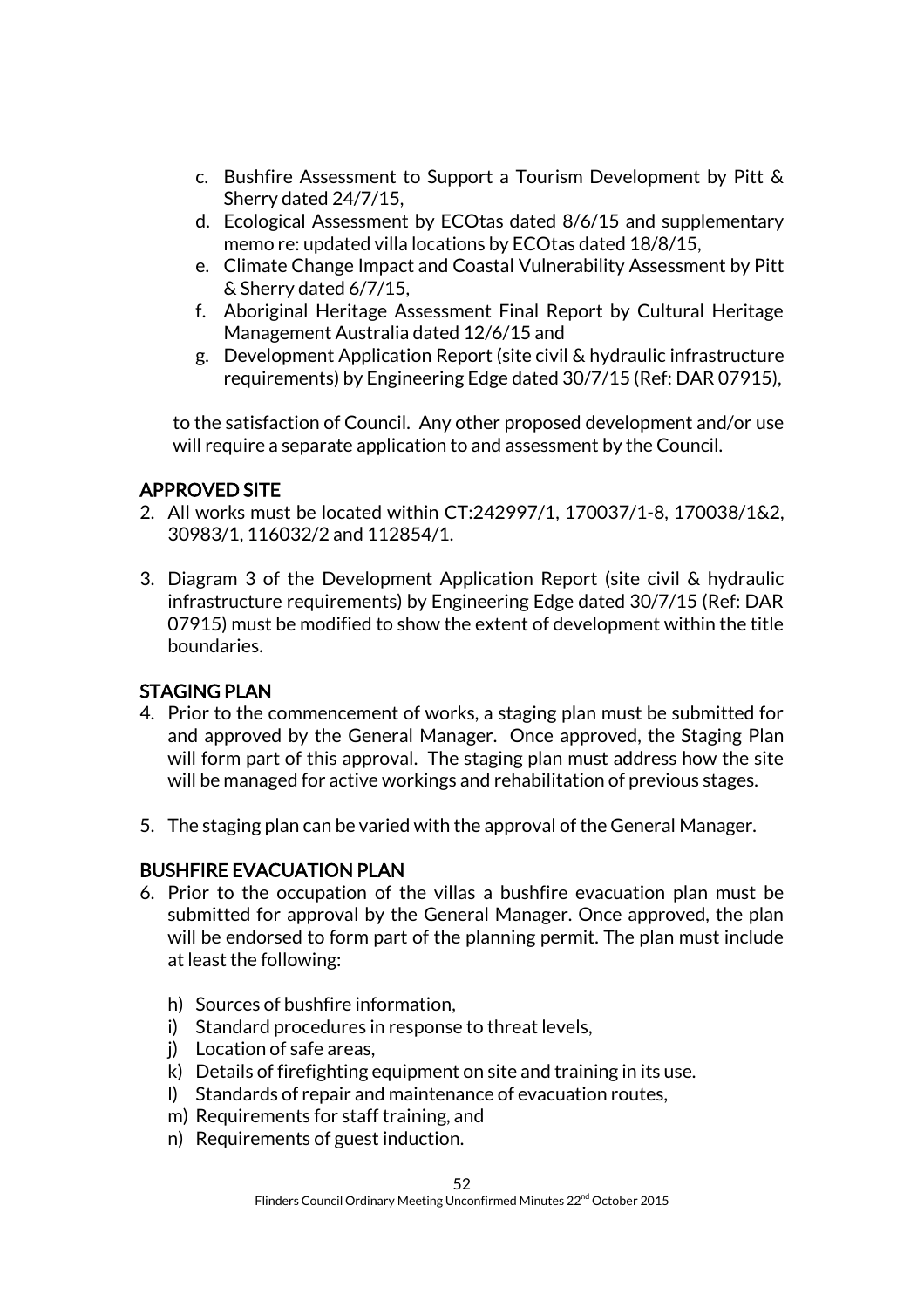# SOIL AND WATER MANAGEMENT CONTROL PLAN

- 7. Prior to the commencement of the works, a site management plan must be submitted detailing how soil (including sand) and water is to be managed on the site during the construction process to prevent the escape of soil and sediments beyond site boundaries. This plan must clearly set out the property owner's obligations for erection, inspection and maintenance of all control measures approved. The management plan must include the following:
	- p) Date and author
	- q) Property boundaries, location of adjoining roads, impervious surfaces, underground services and existing drainage , contours, approximate grades of slope, directions of fall, north point and scale.
	- r) General soil description.
	- s) Location and types of all existing natural vegetation, location and amount of the proposed ground disturbance, the limit of clearing, grading and filling and the proposed location of soil, sand, topsoil and other material stockpiles.
	- t) Critical natural areas such as drainage lines, cliffs, wetlands and unstable ground.
	- u) Initial and final contours, location of watercourses, surface drainage and existing stormwater infrastructure.
	- v) Location of all proposed temporary drainage control measures.
	- w) Location of vegetation to be retained and removed.
	- x) Location of stabilised site access.
	- y) Location and details of all proposed erosion control measures.
	- z) Location and details of all proposed sediment control measures.
	- aa) A statement of who is responsible for establishing and maintaining erosion and sediment control measures.
	- bb)The estimated dates for the start and finish of the works including the installation sequence of the different erosion and sediment controls
	- cc) Site rehabilitation or re-vegetation/landscaping program
	- dd)Programme for the erosion and sediment controls; this must include a weekly inspection as well as before and after every rain event.

Works must not commence prior to the approval of the Soil and Water Management Plan by the General Manager. The Plan must be implemented and maintained during construction to ensure that soil erosion is appropriately managed. A copy of the approved Soil and Water Management Plan must be on the site at all times. All on ground workers must be aware of and understand the plan. The Plan must be implemented and maintained during construction to ensure that soil erosion is appropriately managed.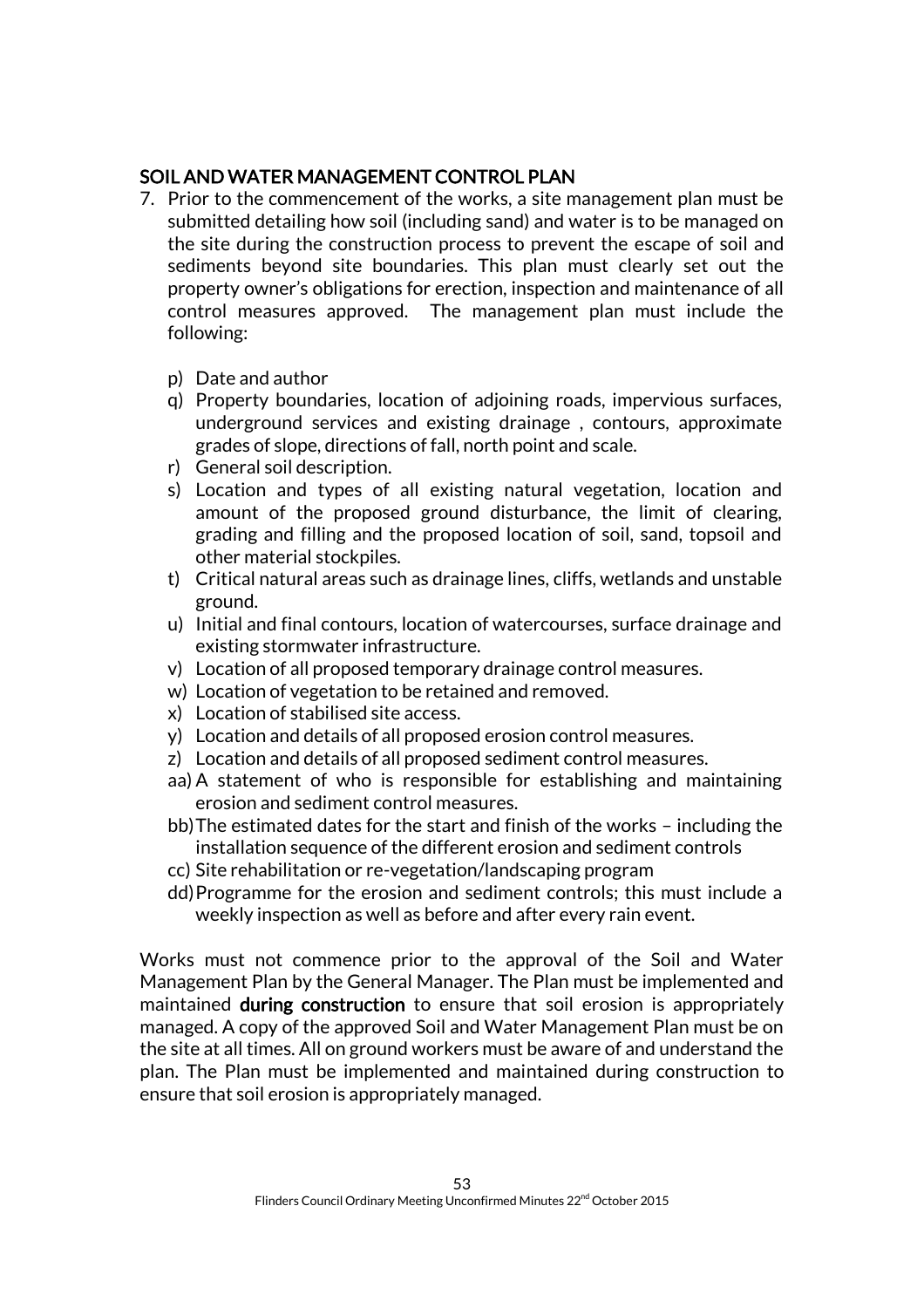# WATER TANKS

8. Prior to the installation of any water tanks west of the maintenance shed, a plan showing the location, dimensions and colour of the tanks and the route of all piping is to be submitted for approval by the General Manager. Once approved, the plan will be endorsed to form part of the planning permit.

# EXTERIOR LIGHTING

9. Prior to the occupation of the villas, a plan showing proposed exterior lighting must be submitted for approval by the General Manager. Lights are to be mounted lower than 1m above ground level and directed below this height.

# SCHEDULE OF MATERIALS/COLOURS

10.Prior to the commencement of the works for each stage, a sample and schedule of external building materials, finishes and colours, including details of cladding and roofing materials, must be submitted for approval by the General Manager. All glass in new buildings is to be non-reflective. Once approved, the schedule will be endorsed to form part of the planning permit.

# UNDERGROUND POWERLINES

11.All power lines located to the west of the maintenance shed must be buried below ground.

# BEACH ACCESS

12.Prior to the occupation of the villas, a plan showing proposed access tracks from the subject site to Killiecrankie beach must be submitted for approval by the General Manager. The plan should have no more than four access tracks from the subject site to Killiecrankie beach. They must be located to avoid any nesting sites of the hooded plover and provided with clear directional signage. Once approved, the schedule will be endorsed to form part of the planning permit.

# Notes:

- 1. This permit was issued based on the proposal documents submitted for (DA2015/030). You should contact Council with any other use or developments, as they may require the separate approval of Council.
- 2. Council will undertake periodic reviews of approved developments to ensure compliance with Planning Permit conditions.
- 3. This permit is granted pursuant to the Land Use Planning and Approvals Act 1993 and does not constitute any other approval required under any other Act or Regulation.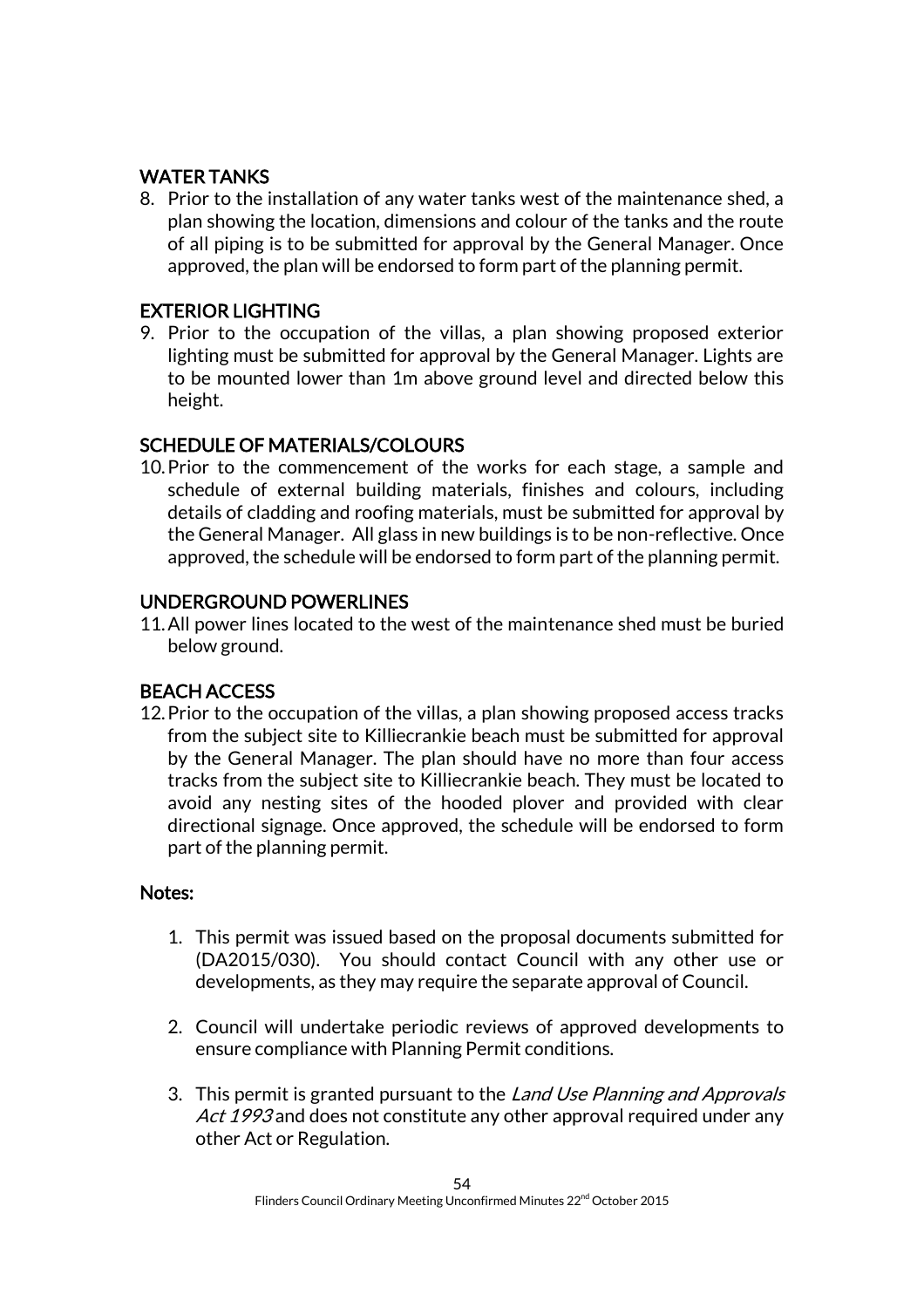- 4. This permit is valid for two (2) years only from the date of approval and will thereafter lapse if the development is not substantially commenced.
- 5. Where any other approvals under this Act or any other Act are required for the proposed use or development to which this permit relates, the permit does not take effect until those approvals have been granted.
- 6. This permit takes effect 14 days after the date of Council's notice of determination or at such time as any appeal to the Resource Management and Planning Appeal Tribunal is abandoned or determined. If an applicant is the only person with a right of appeal pursuant to section 61 of the Land Use Planning and Approvals Act 1993 and wishes to commence the use or development for which the permit has been granted within that 14 day period, the Council must be so notified in writing. A copy of Council's Notice to Waive Right of Appeal is attached.

# CARRIED UNANIMOUSLY (6-0)

For: Mayor Carol Cox; Deputy Mayor Marc Cobham; Cr Peter Rhodes; Cr Ken Stockton; Cr David Williams and Cr Gerald Willis.

At 1.12pm, Mayor Carol Cox announced that the Council will now conclude its meeting as a Planning Authority under Section 25 of the Local Government (Meeting Procedures) Regulations 2015.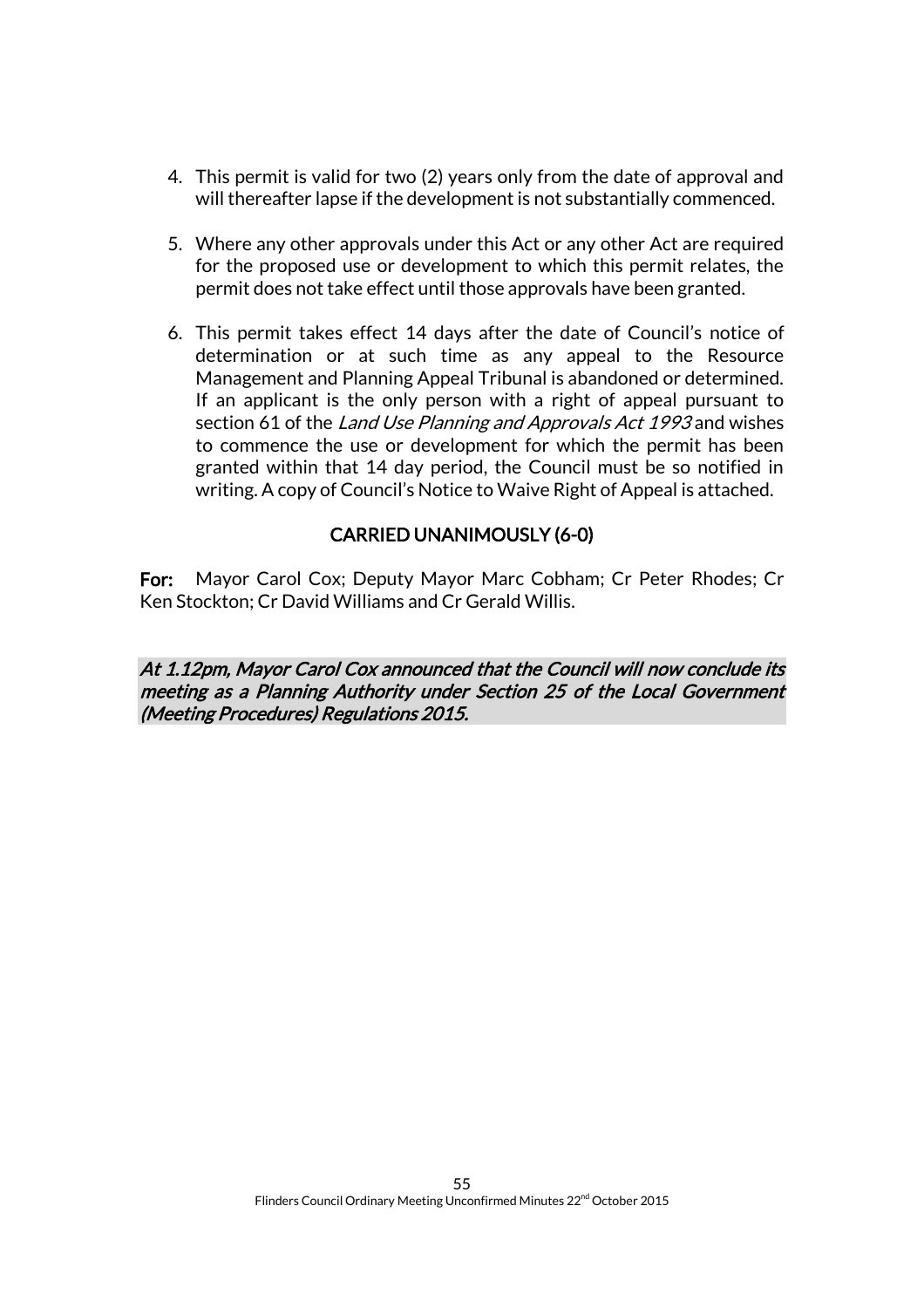| <b>ACTION</b>            | Information                                 |
|--------------------------|---------------------------------------------|
| <b>PROPONENT</b>         | <b>Council Officer</b>                      |
| <b>OFFICER</b>           | Development Services Coordinator            |
| <b>FILE REFERENCE</b>    | DSV/0300                                    |
| <b>ASSOCIATED PAPERS</b> | Annexure 34: Planner's Information Report - |
|                          | September 2015                              |

### INTRODUCTION:

The purpose of this report is to provide Councillors with an update of the applications which have been dealt with by the Planning Department for the month of September as per the Council motion 249.09.2015, passed at the  $24<sup>th</sup>$ September 2015 Council Meeting.

Council has requested that the planning consultancy service (West Tamar Council) provide this detail to Council on a monthly basis.

### PREVIOUS COUNCIL CONSIDERATION:

Some items may have been considered at meetings of Council while the remainder have been approved under delegation by the General Manager.

# OFFICER'S REPORT:

Refer to Annexure 34 - Planner's Information Report – September 2015, provided by West Tamar Council.

#### VOTING REQUIREMENTS:

Simple Majority

# OFFICER'S RECOMMENDATION:

That the report be received.

# DECISION:

285.10.2015 Moved: Cr P Rhodes Seconded: Deputy Mayor M Cobham That Council receives the Development Application Report for September 2015.

# CARRIED UNANIMOUSLY (6-0)

For: Mayor Carol Cox; Deputy Mayor Marc Cobham; Cr Peter Rhodes; Cr Ken Stockton; Cr David Williams and Cr Gerald Willis. Mayor Carol Cox called a break in the meeting at 1.15pm and resumed the meeting at 1.26pm.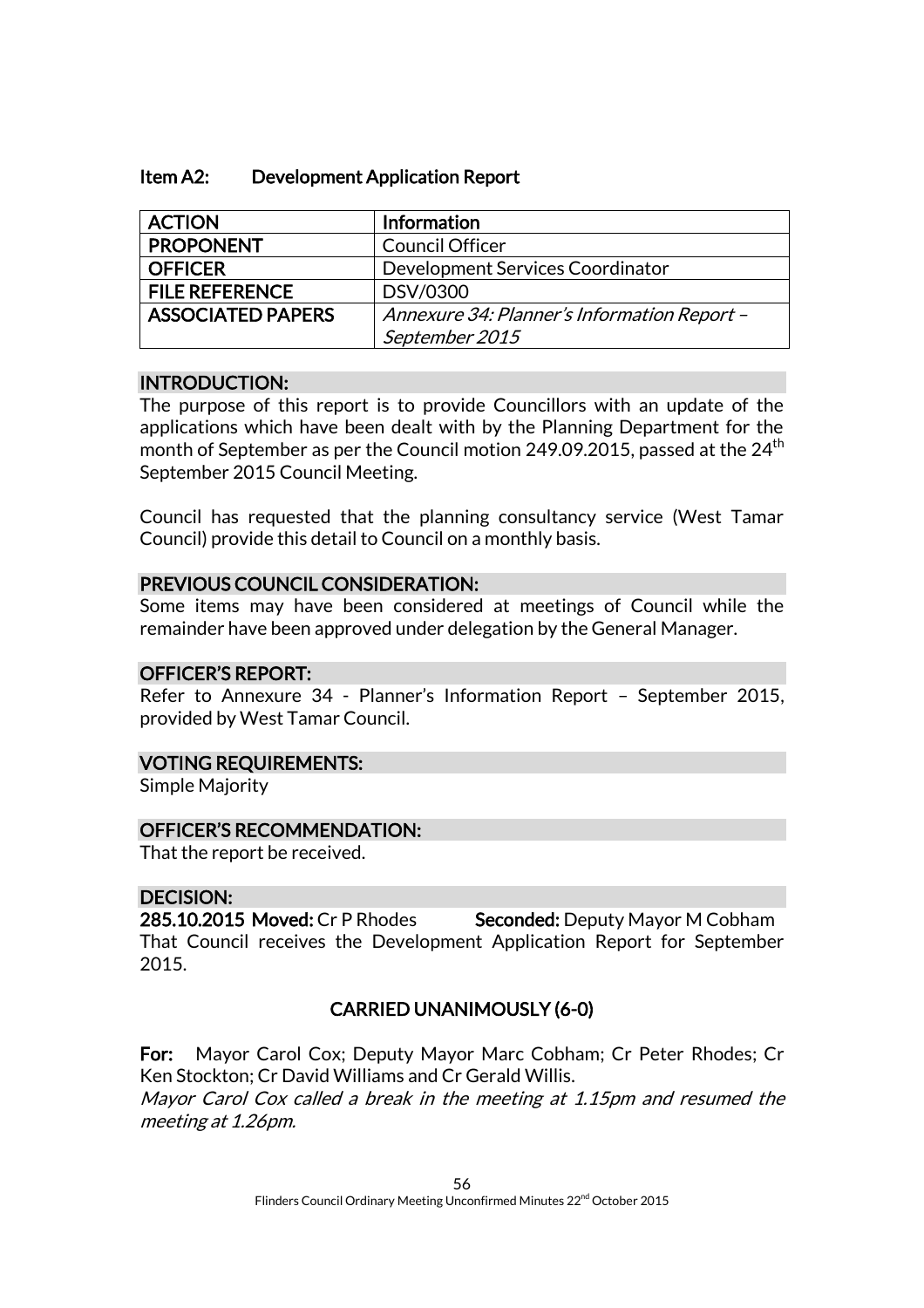Mayor Carol Cox passed the Chair to Deputy Mayor Marc Cobham at 1.26pm.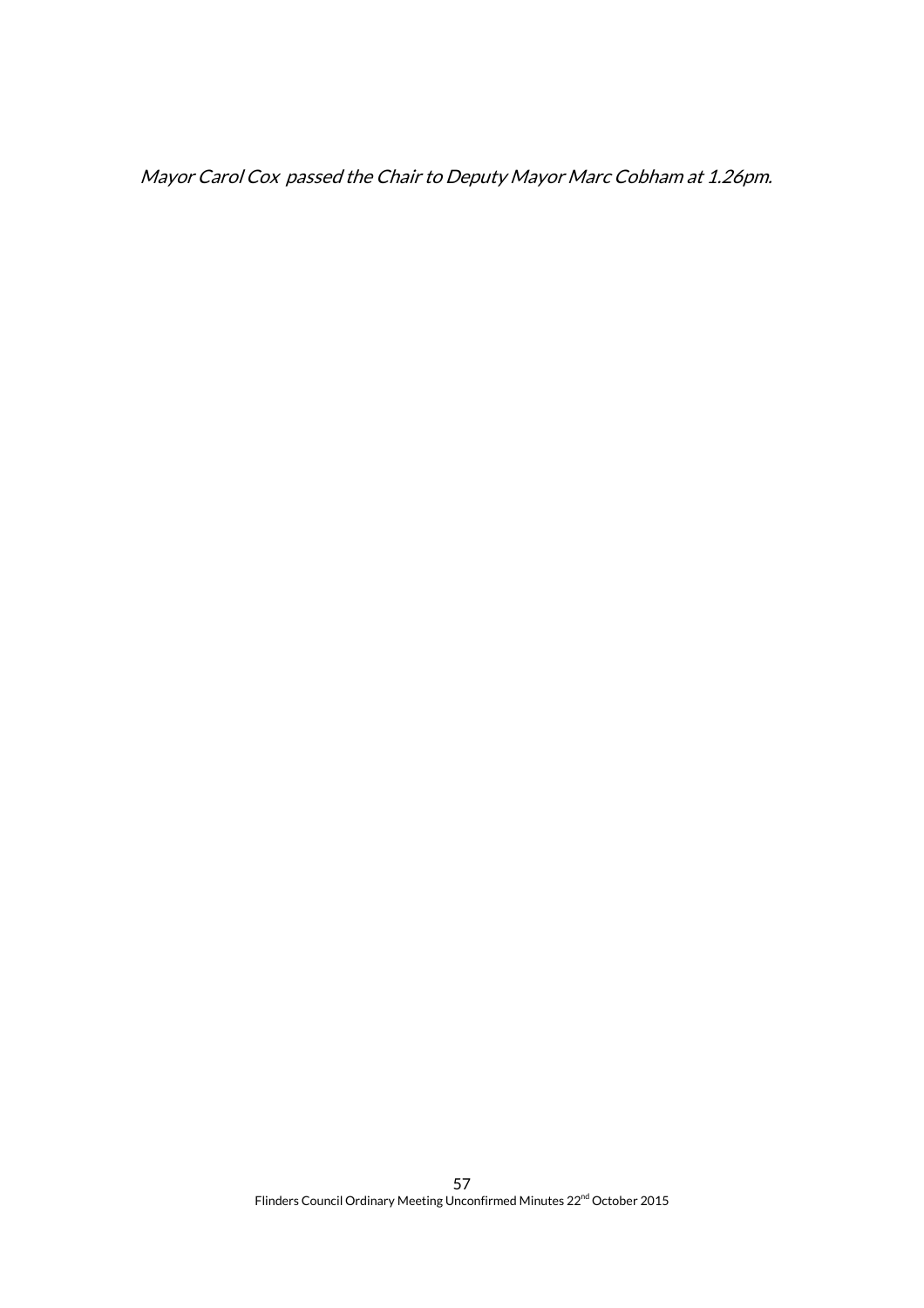# **B. NOTICE OF MOTIONS**

#### Item B1: Notice of Motion from Mayor Carol Cox – Nomination of Furneaux Group Aviation Special Committee Representative

| <b>ACTION</b>            | <b>Decision</b>                              |
|--------------------------|----------------------------------------------|
| <b>PROPONENT</b>         | Mayor Carol Cox (Chair of the Furneaux Group |
|                          | <b>Aviation Special Committee)</b>           |
| <b>OFFICER</b>           | Raoul Harper, General Manager                |
| <b>FILE REFERENCE</b>    | COM/0104                                     |
| <b>ASSOCIATED PAPERS</b> | Nil                                          |

#### NOTICE OF MOTION:

That Mr Peter Barron be appointed forthwith as the Charter Aircraft Representative on the Furneaux Group Aviation Special Committee of Flinders Council.

#### COUNCILLOR'S REPORT:

On the 6<sup>th</sup> July 2015, Mr Gordon Rorison tendered his resignation from the position as the Charter Aircraft Representative on the Furneaux Group Aviation Special Committee.

On the  $13<sup>th</sup>$  and  $27<sup>th</sup>$  August 2015 the vacant position was advertised in Island News. One expression of interest for the position was received, that of Mr Peter Barron, which was presented to committee members for consideration at the  $29<sup>th</sup>$  September meeting of the Committee where it was approved. It is hence recommended to Council, that Peter Barron be appointed to the Furneaux Group Aviation Special Committee.

#### PREVIOUS COUNCIL CONSIDERATION:

 $10^{th}$  April 2014

#### OFFICER'S REPORT:

The motion is supported.

#### STATUTORY REQUIREMENTS:

Local Government Act 1993

#### POLICY/STRATEGIC IMPLICATIONS:

4. Strategic, Efficient and Effective Organisation - Responding to risks and opportunities.

### BUDGET AND FINANCIAL IMPLICATIONS:

Nil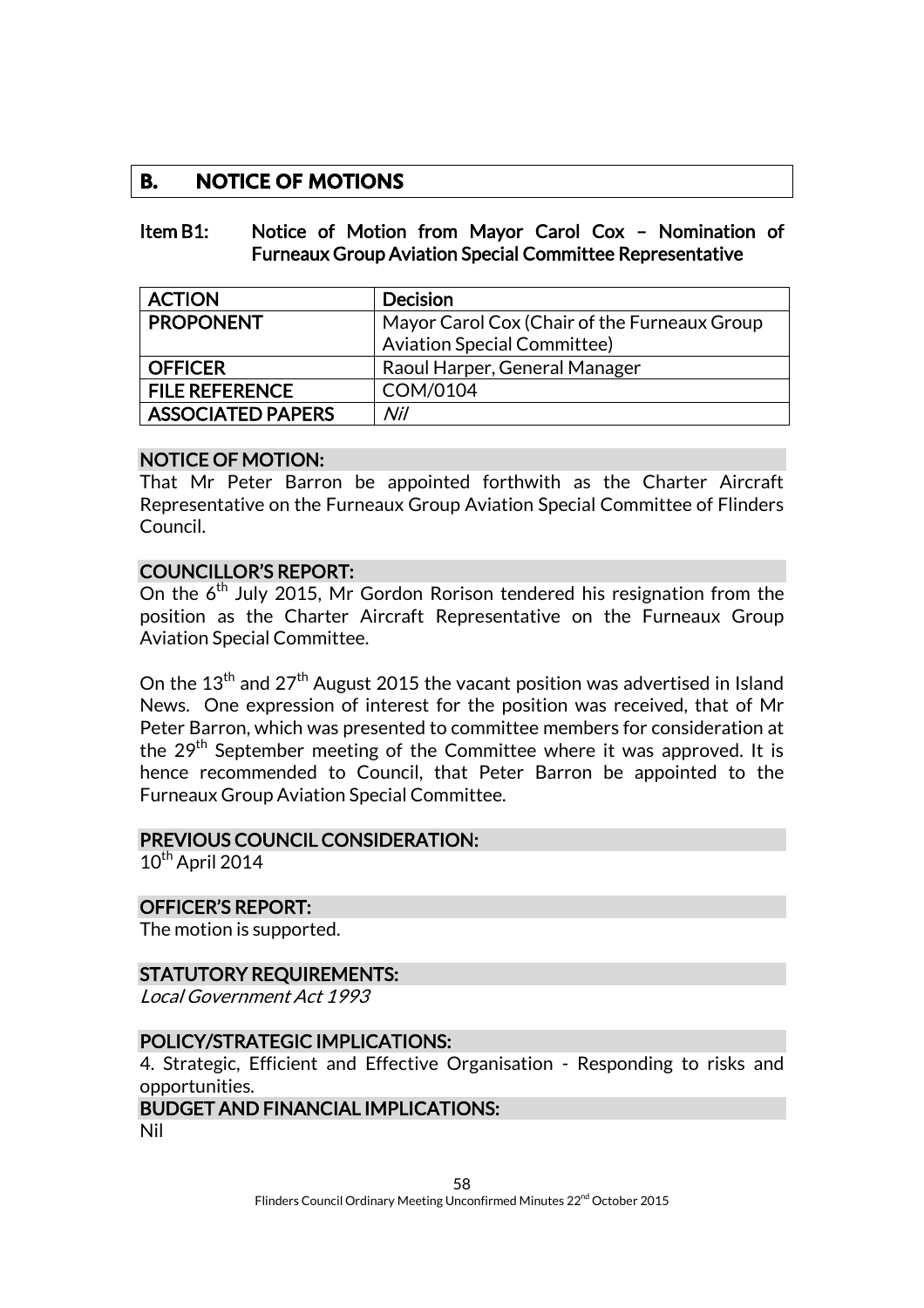#### RISK/LIABILITY:

Nil

#### VOTING REQUIREMENTS:

Simple Majority

#### OFFICER'S RECOMMENDATION:

That Mr Peter Barron be appointed forthwith as the Charter Aircraft Representative on the Furneaux Group Aviation Special Committee of Flinders Council.

#### DECISION:

Council.

286.10.2015 Moved: Mayor C Cox Seconded: Cr G Willis That Mr Peter Barron be appointed forthwith as the Charter Aircraft Representative on the Furneaux Group Aviation Special Committee of Flinders

# CARRIED UNANIMOUSLY (6-0)

For: Mayor Carol Cox; Deputy Mayor Marc Cobham; Cr Peter Rhodes; Cr Ken Stockton; Cr David Williams and Cr Gerald Willis.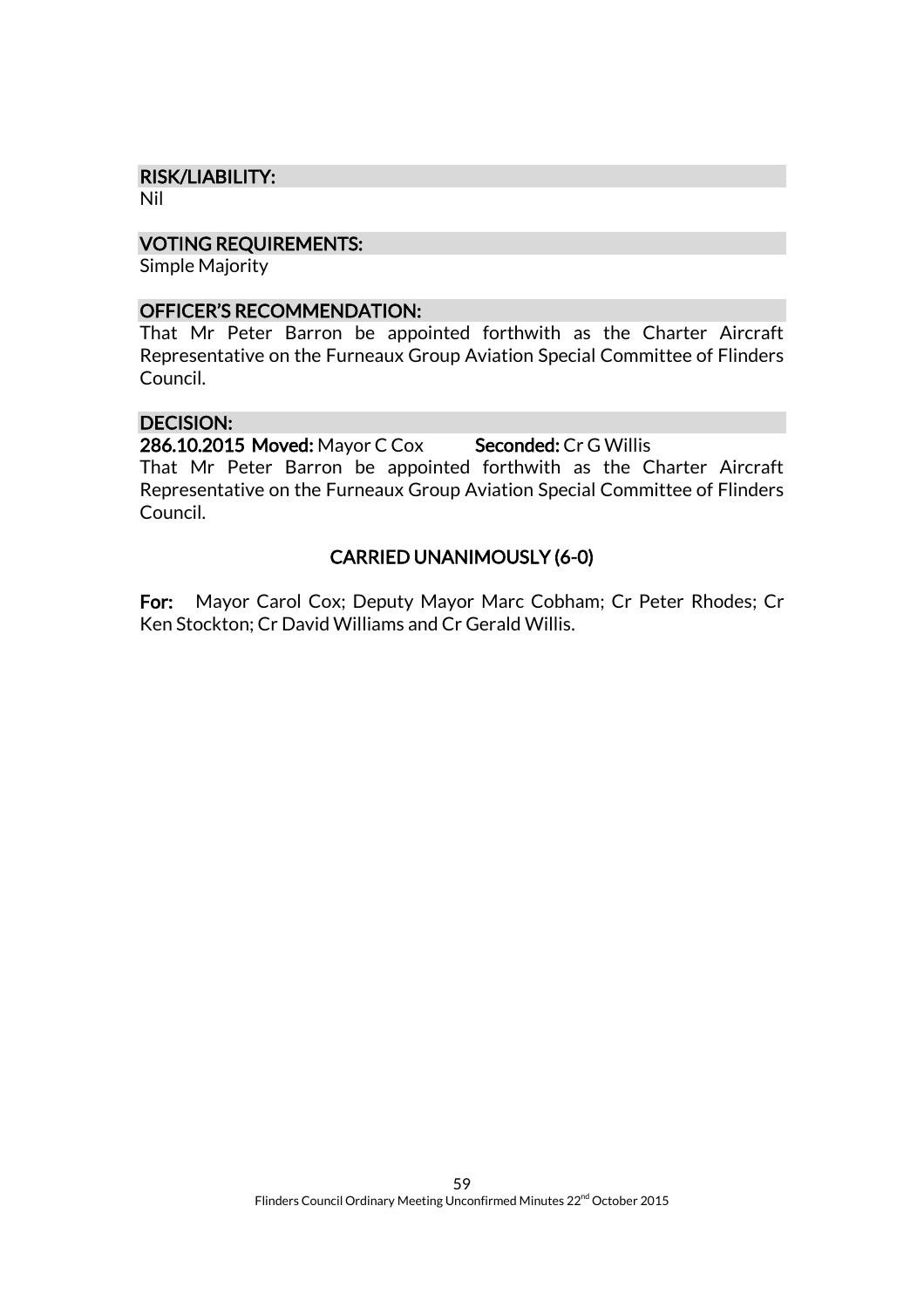### Item B2: Notice of Motion from Mayor Carol Cox - Shipping Container **Maintenance**

| <b>ACTION</b>            | <b>Decision</b>                          |  |
|--------------------------|------------------------------------------|--|
| <b>PROPONENT</b>         | Mayor Carol Cox (Chair of the Furneaux   |  |
|                          | <b>Group Shipping Special Committee)</b> |  |
| <b>OFFICER</b>           | Raoul Harper, General Manager            |  |
| <b>FILE REFERENCE</b>    | COM/0403                                 |  |
| <b>ASSOCIATED PAPERS</b> | Nil                                      |  |

# NOTICE OF MOTION:

That Council note the motion passed at the 29<sup>th</sup> September 2015 Furneaux Group Shipping Special Committee meeting and resolve to undertake the following:

That Council engage a container repairer to assess the current state of Council's four refrigerated shipping containers and provide Council with a list of prioritised repairs and a cost estimate to consider.

# COUNCILLOR'S REPORT:

At the 29<sup>th</sup> September 2015 Furneaux Group Shipping Special Committee meeting the following motion was passed:

Moved: Cr P Rhodes Seconded: S Woods That Council engage a container repairer to assess the current state of the four containers and provide Council with a list of prioritised repairs and a cost estimate to consider. **CARRIED** 

The four refrigerated shipping containers were purchased new for the community from the unexpended State Government Furneaux Shipping Contingency Fund in 2011 to mitigate the health and food quality issues that occurred with the transport of frozen and chilled goods in the old containers. The containers are owned by Council and used by Furneaux Freight for the purpose of moving chilled and frozen goods in a safe manner to and from the islands.

The four year old containers have sustained damage during transit operations and are now in poor condition. The rubber seals are starting to leak and the insulation is visible. The refrigeration systems are also overdue for a service. Once moisture is absorbed by the exposed insulation they will fail. There is potential risk in relation to food safety if action is not taken to fix the containers. These containers now need an assessment completed as to their serviceability and safety. Expectations are that they will require a major overhaul if they are to remain in service. This cost will be borne by the community via Council.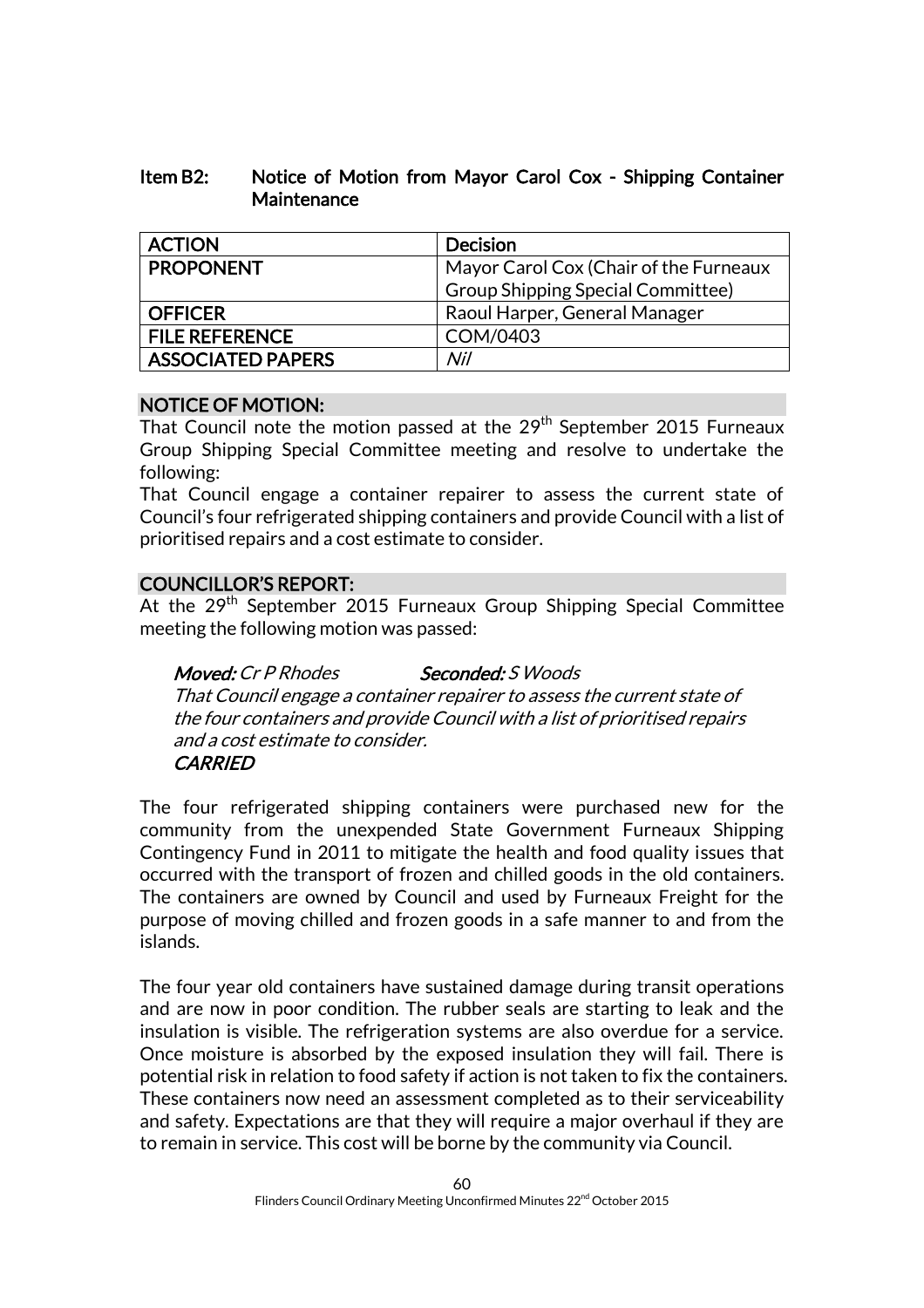It is recommended that Council engage a container repairer to assess the current state of the four containers and provide Council with a prioritised schedule of works required and a cost estimate to return them to a serviceable condition. Once the estimate and schedule is provided to Council for consideration, a decision on whether to fund the maintenance will need to be made.

#### PREVIOUS COUNCIL CONSIDERATION:

785.04.2014 April 2014

#### OFFICER'S REPORTS:

The shipping containers require maintenance to the refrigeration units and at least two require physical repairs. The physical repairs required are a direct result of damage caused in their handling and movement.

Council ownership of these containers has been problematic on many levels. Council is exposed to insurance, annual maintenance, repair and electricity costs. The shipping company has clearly outlined over the period of ownership that they have no desire to enter into a formal lease agreement. With this in mind, Council engaging a container repairer to assess the current state of the four containers and provide Council with a prioritised schedule of works required and a cost estimate to return them to a serviceable condition is a reasonable directive. Once the estimate and schedule is provided to Council for consideration, a decision on whether to fund the maintenance will then need to be made. From an Officer perspective, any decision to expend funds on maintenance should also consider if the shipping service provider is willing to enter into a formal agreement for their use and maintenance.

### STATUTORY REQUIREMENTS:

Nil

#### POLICY/STRATEGIC IMPLICATIONS:

3.0 Access and Connectivity - Work with service providers and other relevant stakeholders to improve security, reliability and cost effectiveness.

#### BUDGET AND FINANCIAL IMPLICATIONS:

Unknown at this stage RISK/LIABILITY:

High

#### VOTING REQUIREMENTS:

Simple Majority

#### OFFICER'S RECOMMENDATION: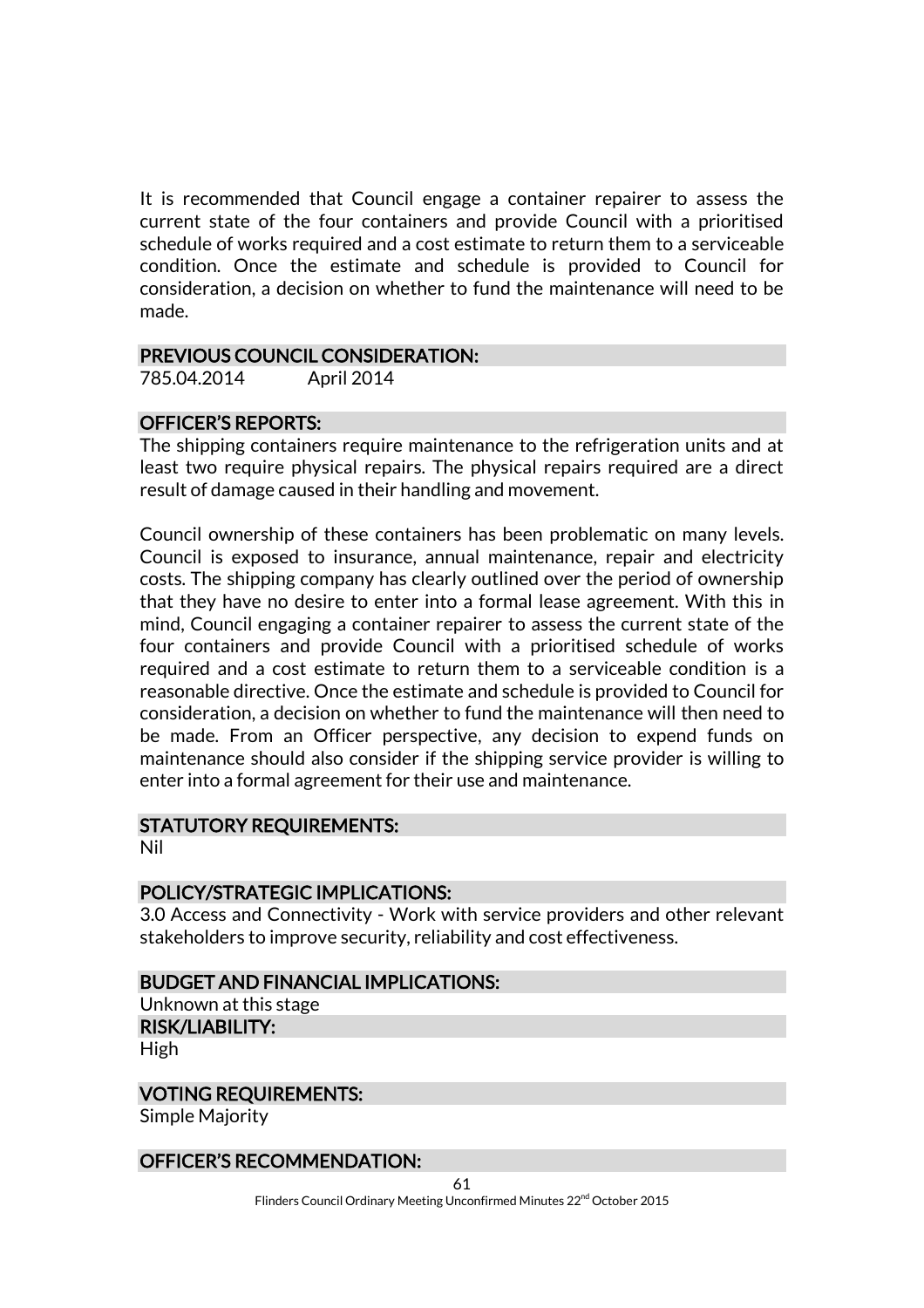That Council note the motion passed at the  $29<sup>th</sup>$  September 2015 Furneaux Group Shipping Special Committee meeting and resolve to undertake the following:

That Council engage a container repairer to assess the current state of Council's four refrigerated shipping containers and provide Council with a list of prioritised repairs and a cost estimate to consider.

#### DECISION:

287.10.2015 Moved: Mayor C Cox Seconded: Cr K Stockton

That Council note the motion as recorded in the unconfirmed minutes of the 29<sup>th</sup> September 2015 Furneaux Group Shipping Special Committee meeting and resolve to undertake the following:

That Council engage a container repairer to assess the current state of Council's four refrigerated shipping containers and provide Council with a list of prioritised repairs and a cost estimate to consider.

# CARRIED UNANIMOUSLY (6-0)

For: Mayor Carol Cox; Deputy Mayor Marc Cobham; Cr Peter Rhodes; Cr Ken Stockton; Cr David Williams and Cr Gerald Willis.

Deputy Mayor Marc Cobham passed the Chair to Mayor Carol Cox at 1.32pm.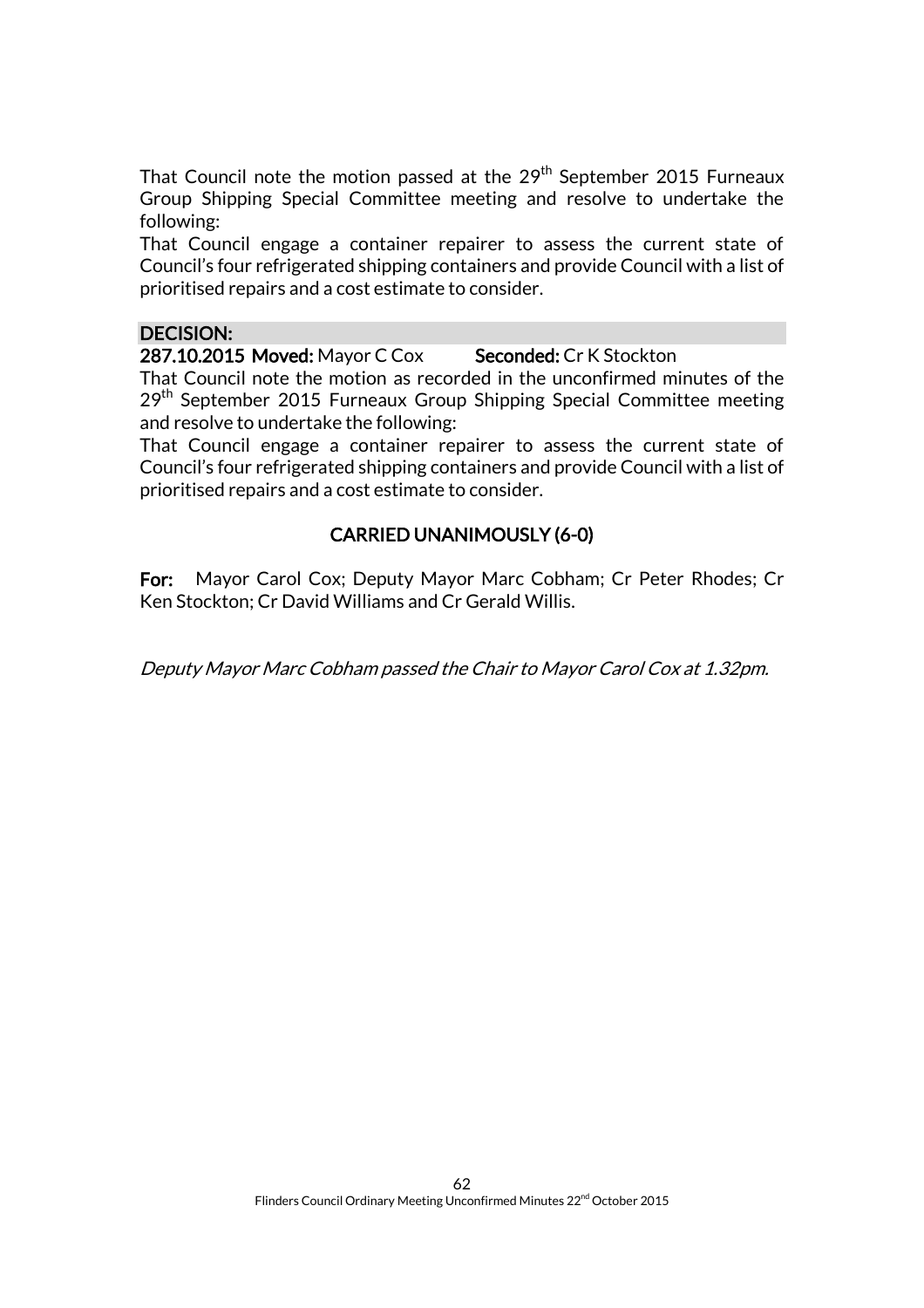# **C. CORPORATE SERVICES**

### Item C1: Quarterly Financial Report for July – September 2015

| <b>ACTION</b>            | Information                             |
|--------------------------|-----------------------------------------|
| <b>PROPONENT</b>         | Corporate Services Manager              |
| <b>OFFICER</b>           | Sophie Pitchford                        |
| <b>FILE REFERENCE</b>    | FIN/0100, ADM/0600                      |
| <b>ASSOCIATED PAPERS</b> | Annexure 35: Quarterly Financial Report |
|                          | July-September 2015                     |

#### INTRODUCTION:

Presented to Council is the first Quarterly Financial Report for the period commencing  $1^{st}$  July 2015 and ending  $30^{th}$  September 2015.

#### PREVIOUS COUNCIL CONSIDERATION:

Council considers the Quarterly Financial Report on a quarterly basis.

#### OFFICER'S REPORT:

The report structure provides a summary of income and expenditure for the first quarter across all departmental divisions as individual finance reports. The Statement of Comprehensive Income includes actuals from the previous financial year, for comparison against current actuals, as well as the 2015/16 Annual Budget.

The Capital Works Report highlights each project and the expenditure incurred to date.

#### STATUTORY REQUIREMENT:

Local Government Act 1993

#### POLICY/STRATEGIC IMPLICATIONS:

4. Strategic, Efficient and Effective Organisation - Responding to risks and opportunities.

#### BUDGET AND FINANCIAL IMPLICATIONS:

Annual Plan – all areas

#### RISK/LIABILITY:

No foreseen risks or legal obligations identified as a result of the financial report.

#### VOTING REQUIREMENTS:

Simple Majority

#### OFFICER'S RECOMMENDATION: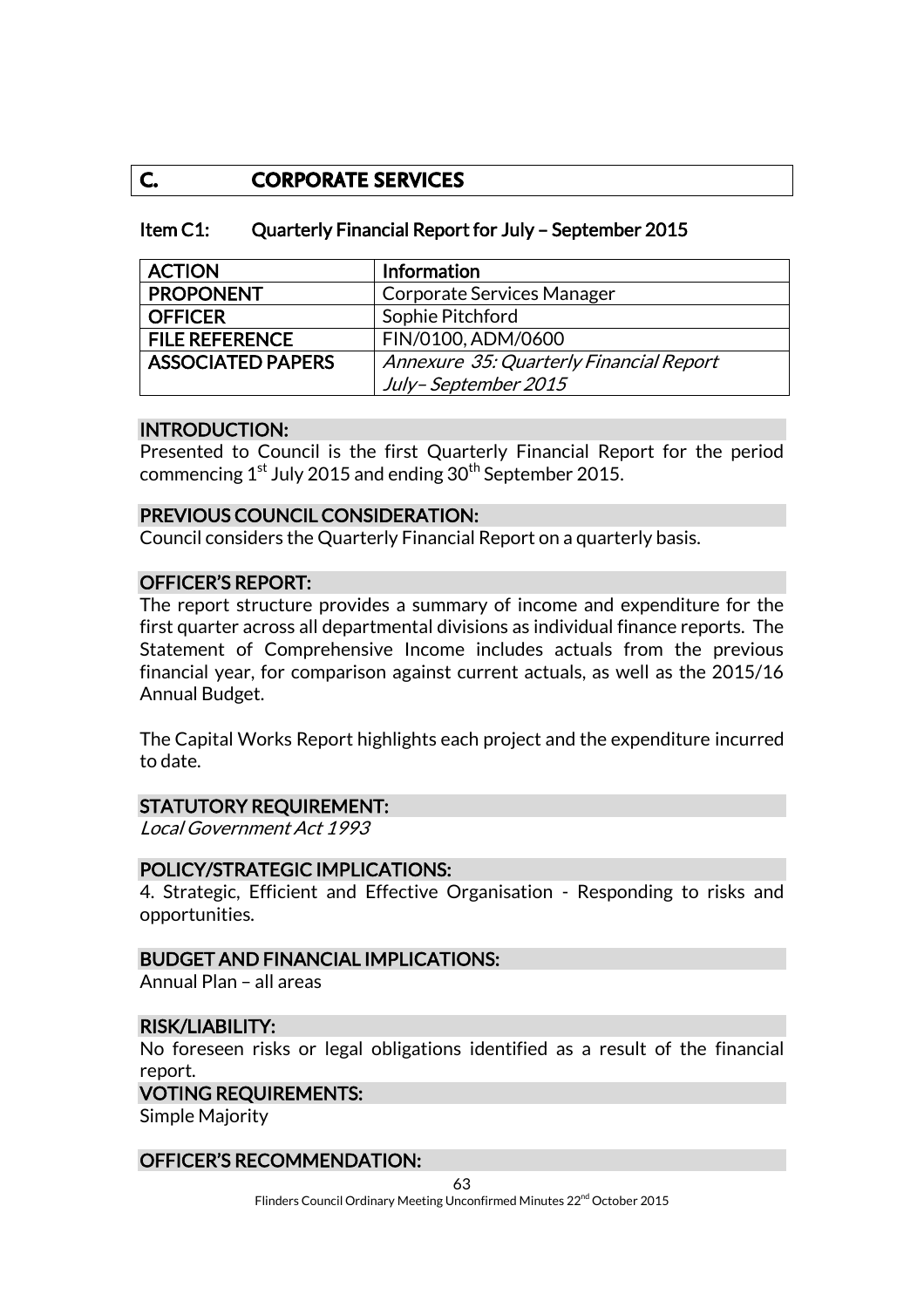That the Quarterly Financial Report for the period commencing  $1<sup>st</sup>$  July 2015 and ending 30<sup>th</sup> September 2015 be received and accepted.

# DECISION:

288.10.2015 Moved: Deputy Mayor M Cobham Seconded: Cr D Williams That the Quarterly Financial Report for the period commencing  $1<sup>st</sup>$  July 2015 and ending 30th September 2015 be received and accepted.

# CARRIED UNANIMOUSLY (6-0)

For: Mayor Carol Cox; Deputy Mayor Marc Cobham; Cr Peter Rhodes; Cr Ken Stockton; Cr David Williams and Cr Gerald Willis.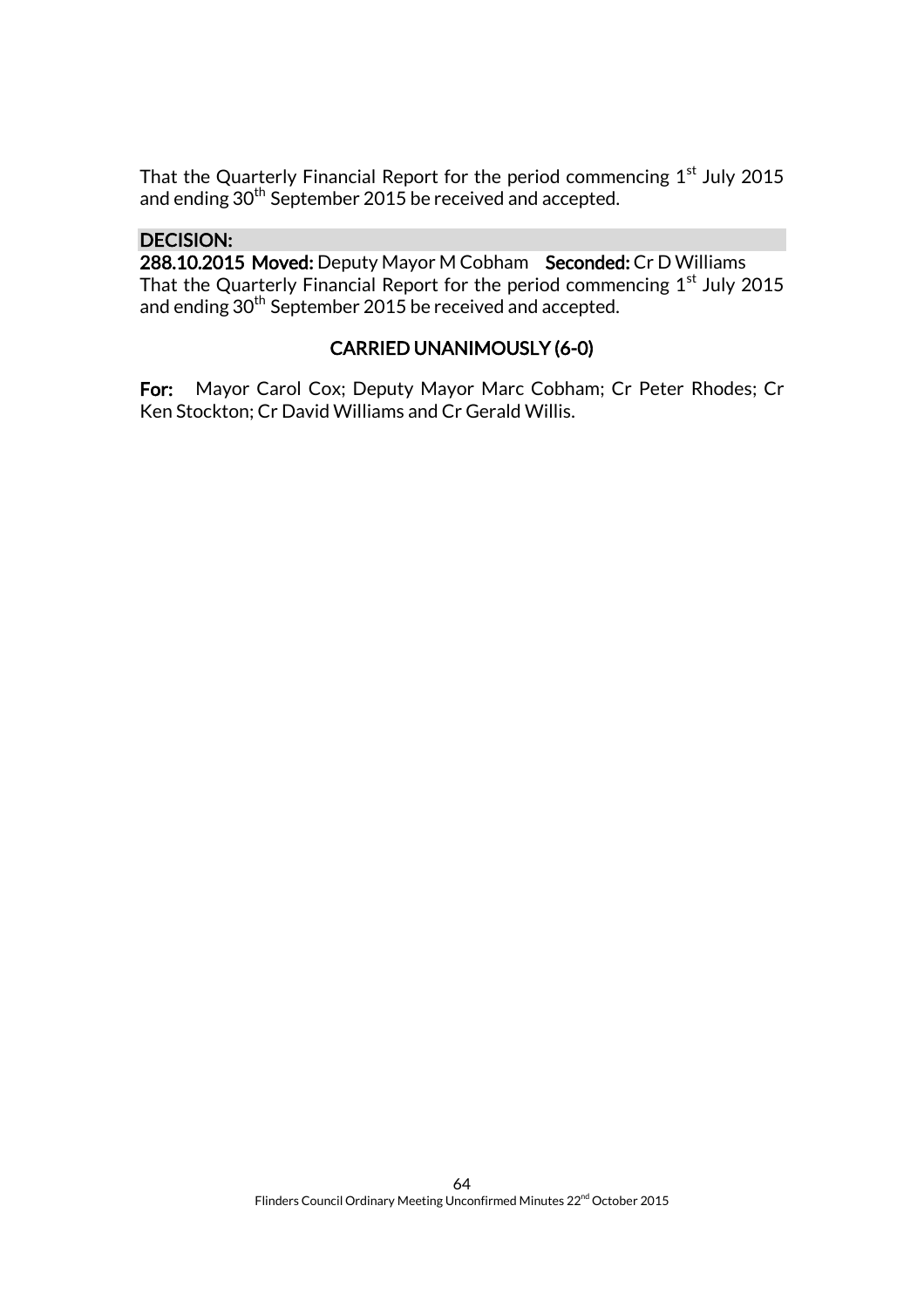# **D. GOVERNANCE**

| Item D1: | <b>Reschedule November Council Meeting</b> |
|----------|--------------------------------------------|
|----------|--------------------------------------------|

| <b>ACTION</b>         | Decision                      |
|-----------------------|-------------------------------|
| <b>PROPONENT</b>      | Council Officer               |
| <b>OFFICER</b>        | Raoul Harper, General Manager |
| <b>FILE REFERENCE</b> | COU/0203                      |
| ASSOCIATED PAPERS     | Nil                           |

### INTRODUCTION:

The Mayor and General Manager have been invited to attend the Connect 2015 Conference on King Island on  $18<sup>th</sup>$  and  $19<sup>th</sup>$  November therefore Council is requested to consider rescheduling the November 2015 Council Meeting.

#### PREVIOUS COUNCIL CONSIDERATION:

932.11.2014 13<sup>th</sup> November 2014

### OFFICER'S REPORT:

The 2015 Council Meeting schedule was endorsed by Council at the  $13<sup>th</sup>$ November 2014 Ordinary Meeting of Council. The November meeting was scheduled for the 19<sup>th</sup>.

The Connect 2015 (Isolated Power Grid) conference hosted by Hydro Tas is being held on King Island on  $18<sup>th</sup>$  and  $19<sup>th</sup>$  November. The Mayor and General Manager have been invited to attend. Hydro Tas intends to hold the Connect 2016 Conference on Flinders to launch the new renewable energy power system. This would be a fairly big event for Flinders and Hydro has requested Council assist with staff time in 2016 and attendance at this year's conference to get a clear idea of what will be needed next year.

Given the Mayor and General Manager's attendance at the conference, Council is requested to consider rescheduling the Council Meeting to Tuesday the 24 $^{\rm th}$ of November.

#### STATUTORY REQUIREMENT:

Local Government Act 1993

#### POLICY/STRATEGIC IMPLICATIONS:

4. Strategic, Efficient and Effective Organisation - Responding to risks and opportunities.

4.3 Ensure Council meets its statutory obligations and manages corporate and community risk.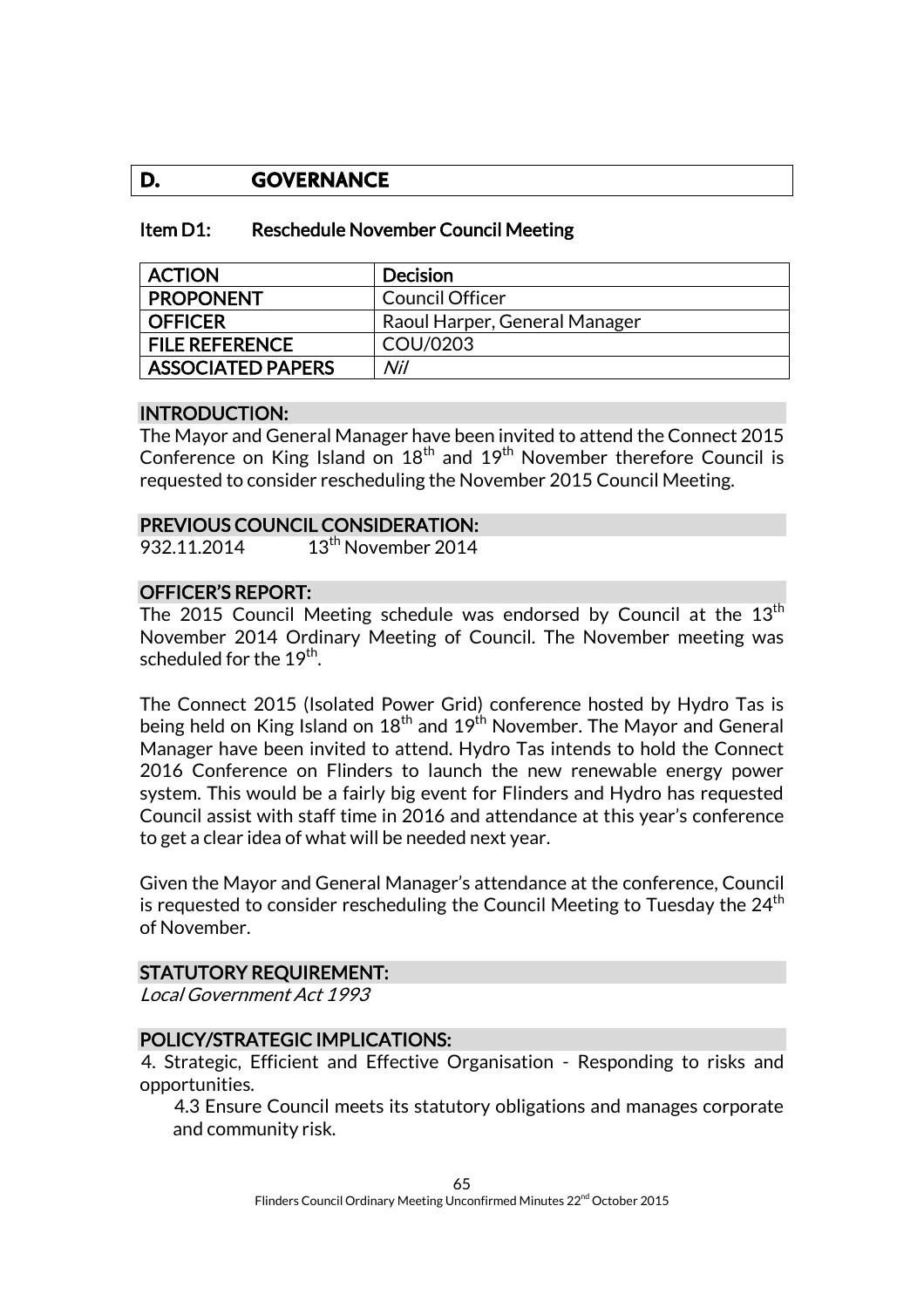### BUDGET AND FINANCIAL IMPLICATIONS:

Re-advertising costs will be incurred. These costs will be borne within the existing and approved operational budget.

#### RISK/LIABILITY:

No risk associated with this decision.

#### VOTING REQUIREMENTS:

Simple Majority

### OFFICER'S RECOMMENDATION:

That Council resolves to reschedule the November Council Meeting from Thursday 19 $^{\rm th}$  to Tuesday the 24 $^{\rm th}$  of November.

#### DECISION:

289.10.2015 Moved: Cr D Williams Seconded: Deputy Mayor M Cobham That Council resolves to reschedule the November Council Meeting from Thursday 19 $^{\rm th}$  to Tuesday the 24 $^{\rm th}$  of November.

# CARRIED UNANIMOUSLY (6-0)

For: Mayor Carol Cox; Deputy Mayor Marc Cobham; Cr Peter Rhodes; Cr Ken Stockton; Cr David Williams and Cr Gerald Willis.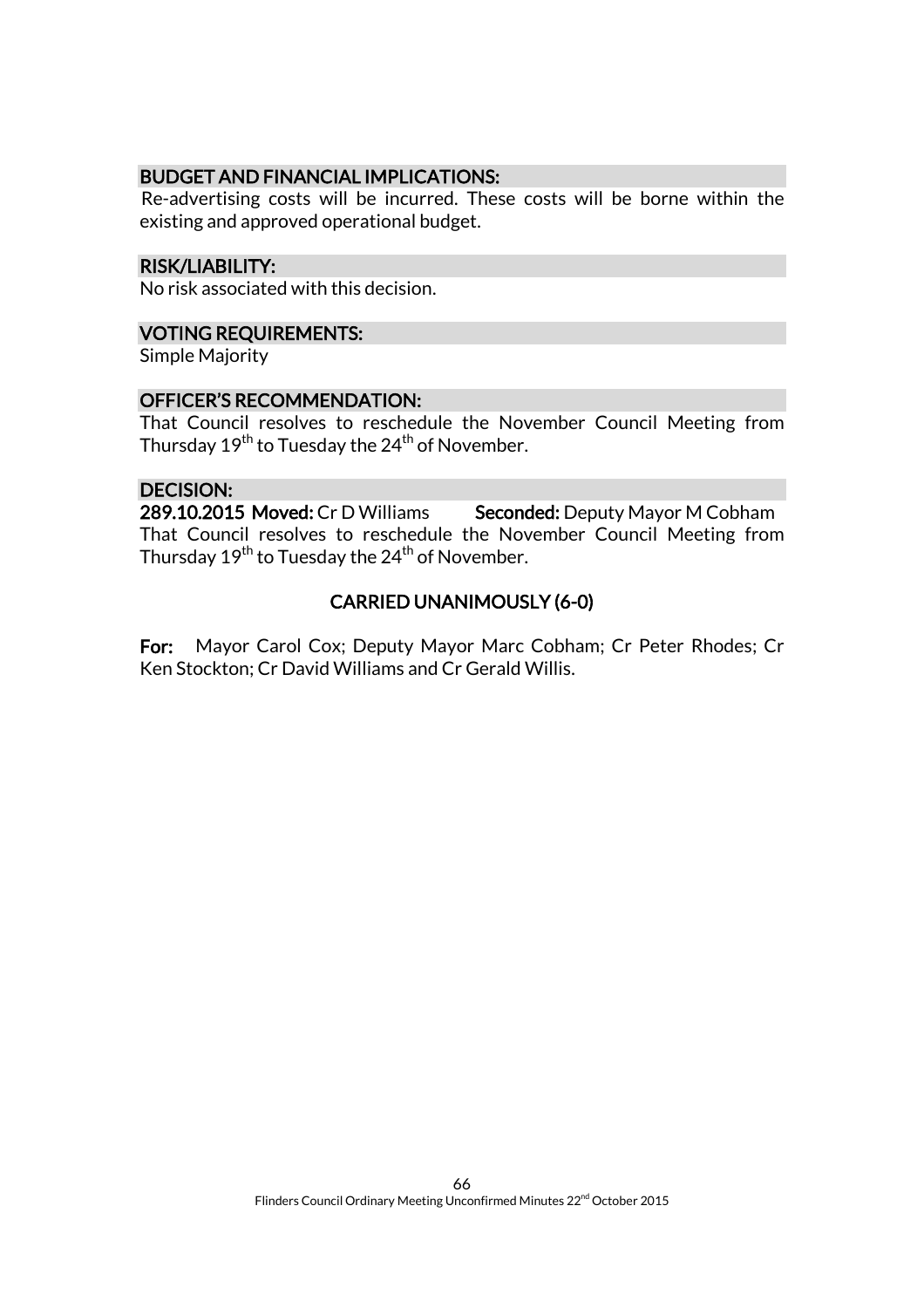#### Item D2: Local Government of Tasmania (LGAT) General Meeting

| <b>ACTION</b>            | <b>Information</b>            |
|--------------------------|-------------------------------|
| <b>PROPONENT</b>         | Council Officer               |
| <b>OFFICER</b>           | Raoul Harper, General manager |
| <b>FILE REFERENCE</b>    | COU/0303                      |
| <b>ASSOCIATED PAPERS</b> | Nil                           |

#### INTRODUCTION:

The LGAT General Meeting will be held on the 29<sup>th</sup> October 2015. The meeting Agenda and attachments will be available on the LGAT website after the  $15<sup>th</sup>$ October a[t http://www.lgat.tas.gov.au/page.aspx?u=725#e951.](http://www.lgat.tas.gov.au/page.aspx?u=725#e951)

#### PREVIOUS COUNCIL CONSIDERATION:

Council considers the LGAT General Meeting Agenda at the Ordinary Council Meeting prior to the LGAT General Meeting to allow Council to inform the Mayor of what position it wishes the Mayor take in relation to voting on specific matters.

### OFFICER'S REPORT:

A number of motions will be included in the LGAT General Meeting Agenda. Council provides direction to the Mayor in relation to voting. The LGAT General Meeting Agenda will not be released until after Council's Ordinary Meeting Agenda is published, but can be accessed at the LGAT website.

# STATUTORY REQUIREMENT:

Nil

#### POLICY/STRATEGIC IMPLICATIONS:

4. Strategic, Efficient and Effective Organisation - Responding to risks and opportunities.

4.1 Remain actively engaged with internal and external stakeholders providing regional leadership.

### BUDGET AND FINANCIAL IMPLICATIONS:

No known budget implications at this time.

#### RISK/LIABILITY:

Minimal

#### VOTING REQUIREMENTS:

Simple Majority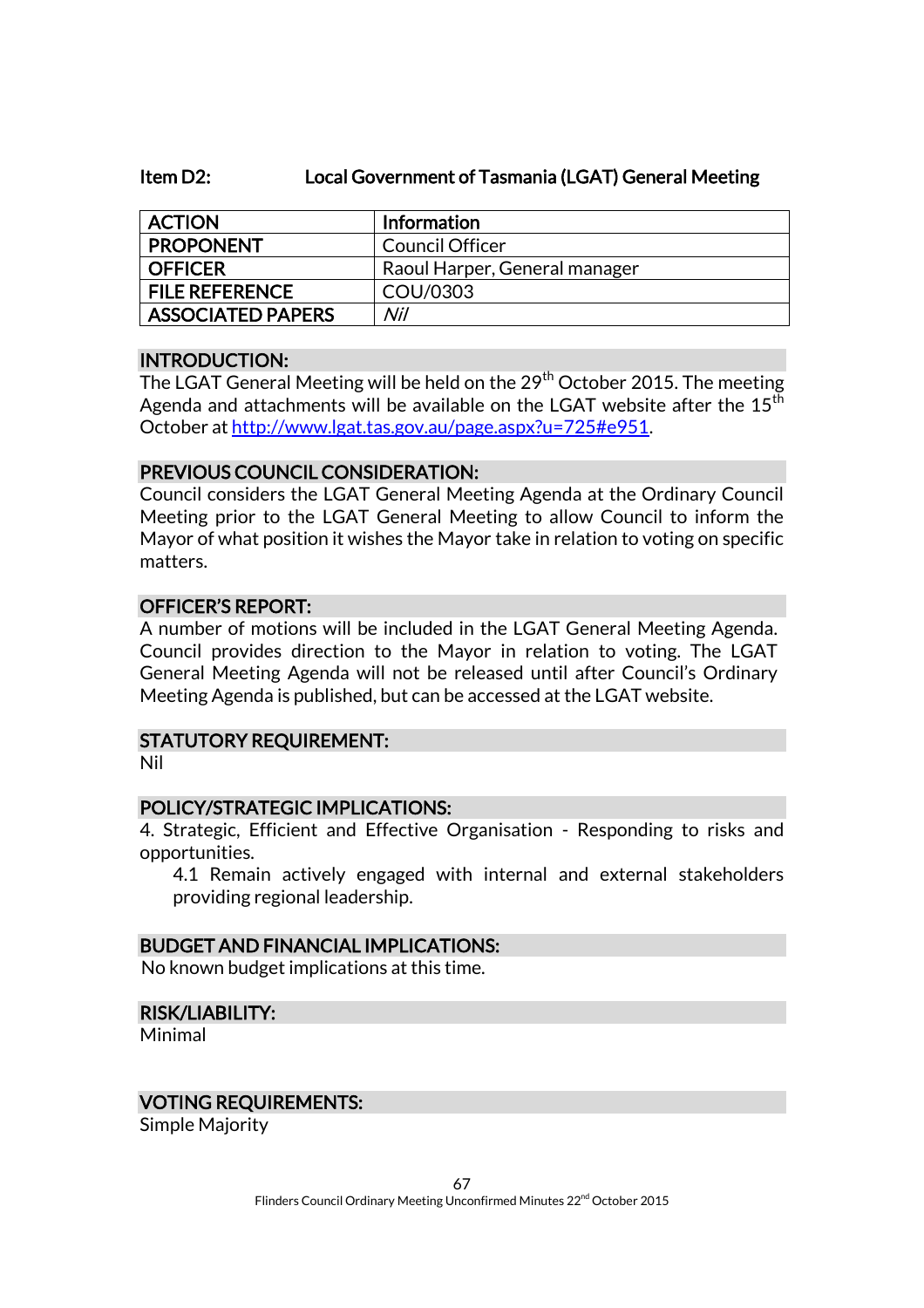# OFFICER'S RECOMMENDATION:

That Council notes the Local Government of Tasmania General Meeting Agenda and provides the Mayor with direction in relation to the items listed for a decision.

# DECISION:

290.10.2015 Moved: Deputy Mayor M Cobham Seconded: Cr K Stockton That Council discuss this item, under Section 22 (9) of the Local Government (Meeting Procedures) Regulations 2015.

# CARRIED UNANIMOUSLY (6-0)

For: Mayor Carol Cox; Deputy Mayor Marc Cobham; Cr Peter Rhodes; Cr Ken Stockton; Cr David Williams and Cr Gerald Willis.

291.10.2015 Moved: Deputy Mayor M Cobham Seconded: Cr P Rhodes That Council notes the Local Government of Tasmania General Meeting Agenda and provides the Mayor with direction in relation to the items listed below:

| <b>ITEMS FOR DECISION</b> |                                                               |                                                                                                                                                                                                                                                                                                                                                                                                | <b>DECISION</b>                                                                 |
|---------------------------|---------------------------------------------------------------|------------------------------------------------------------------------------------------------------------------------------------------------------------------------------------------------------------------------------------------------------------------------------------------------------------------------------------------------------------------------------------------------|---------------------------------------------------------------------------------|
| 2.1                       | <b>REVIEW OF THE</b><br><b>LOCAL</b><br><b>GOVERNMENT ACT</b> | That Members advise of any key<br>concerns regarding:<br>a) Issues to be captured by the<br>Terms of Reference.<br>b) The process proposed.                                                                                                                                                                                                                                                    | Agreed                                                                          |
| 2.2                       | <b>LIMIT ON POLITICAL</b><br><b>DONATIONS</b>                 | That LGAT request the State<br>Government to amend the Local<br>Government Act and<br>Regulations, consistent with<br>legislation associated with the<br>Legislative Council (Sect 162 of<br>the Electoral Act 2004) to<br>prevent donations to or<br>expenditure by Local<br>Government election candidates<br>involving political parties which<br>endorse and/or support that<br>candidate. | Agreed                                                                          |
| 2.3                       | <b>LOCAL</b><br><b>GOVERNMENT</b><br><b>REFORM</b>            | 1. That Members note the broad<br>direction being taken in each<br>region in relation to reform.<br>2. That Members advise of any<br>whole of sector advice or action<br>they feel LGAT should be taking<br>including any resources (such as                                                                                                                                                   | 1. Noted<br>2. Against - too<br>broad<br>3. Against - extra<br>unwarranted cost |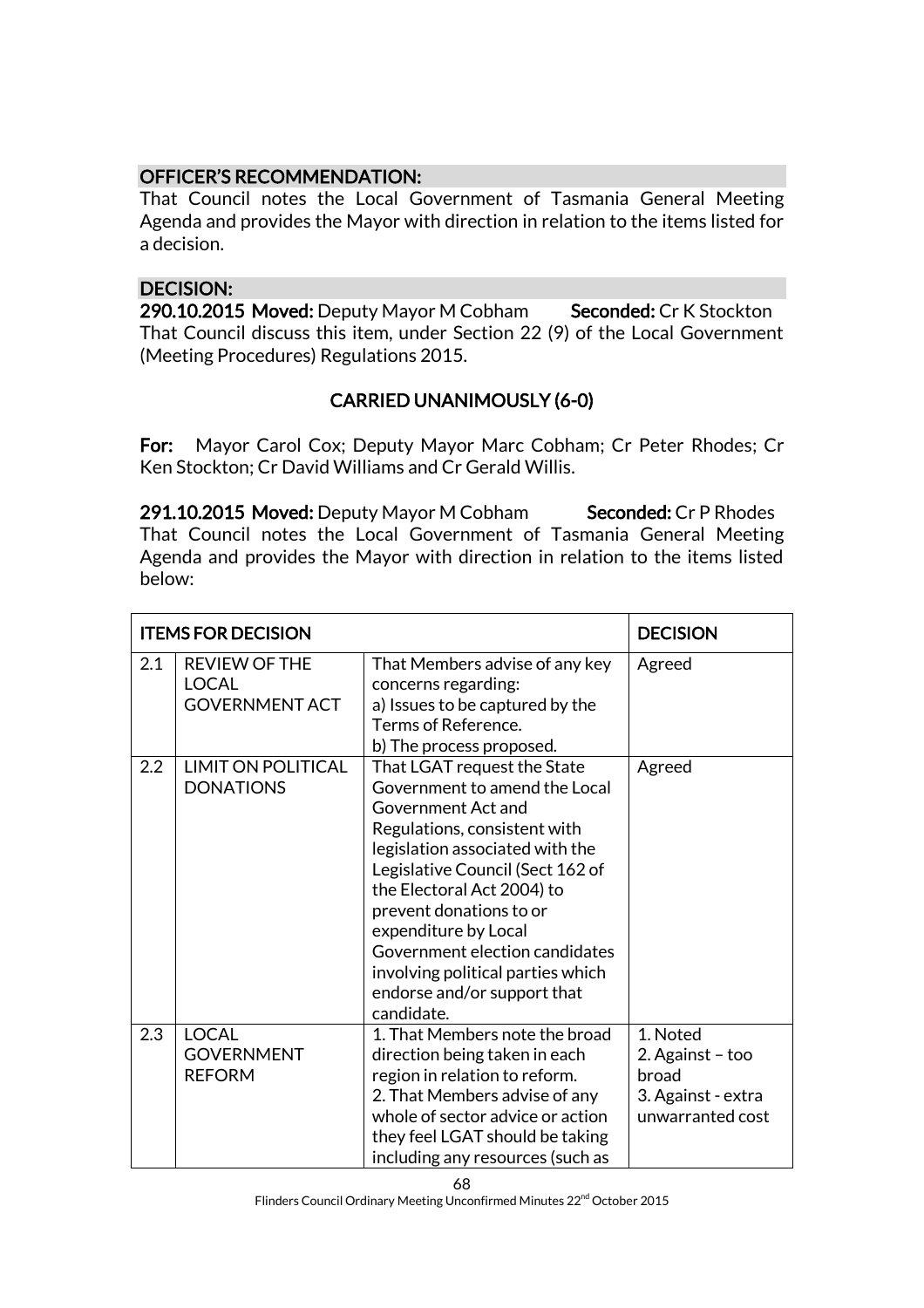|     |                          | the Reform Toolkit).                     |                   |
|-----|--------------------------|------------------------------------------|-------------------|
|     |                          | 3. That Members consider                 |                   |
|     |                          | whether a benchmarking                   |                   |
|     |                          | exercise should be undertaken            |                   |
|     |                          | on a state-wide basis.                   |                   |
| 2.4 | <b>FINANCIAL</b>         | That LGAT lobbies the Auditor            | Agreed            |
|     | <b>ASSISTANCE GRANTS</b> | <b>General to have Federal</b>           |                   |
|     |                          | Assistance Grants (FAGs) that            |                   |
|     |                          | are paid in advance prior to the         |                   |
|     |                          | financial year they are meant to         |                   |
|     |                          | be received in, recognised as            |                   |
|     |                          | income in the financial year they        |                   |
|     |                          | relate to, and not in the financial      |                   |
|     |                          | year received as is the current          |                   |
|     |                          | position.                                |                   |
| 2.5 | <b>DETERMINATION OF</b>  | That LGAT write to the Minister          | Agreed with       |
|     | <b>PARKS AND</b>         | responsible for the Parks &              | proposed changes  |
|     | <b>WILDLIFE</b>          | Wildlife Service requesting that         | to wording        |
|     | <b>PRIORITIES</b>        | Councils are genuinely involved          |                   |
|     |                          | consulted in the process of              |                   |
|     |                          | determining PWS priorities               |                   |
|     |                          | within Local Government areas.           |                   |
|     |                          | rather than being subject to             |                   |
|     |                          | token consultation.                      |                   |
| 2.6 | <b>NORTHERN</b>          | That Members:                            | 1. Noted          |
|     | <b>COUNCILS ENERGY</b>   | 1. Note the report; and                  | 2. Agreed         |
|     | <b>EFFICIENT STREET</b>  | 2. Advise Kate Hiscock as soon as        |                   |
|     | <b>LIGHTING PROJECT</b>  | possible if they would like to           |                   |
|     |                          | participate in the Northern              |                   |
|     |                          | <b>Councils' Energy Efficient Street</b> |                   |
|     |                          | Lighting Project.                        |                   |
| 2.7 | <b>DRAFT STATE</b>       | 1. That Members note LGAT's              | 1. Noted          |
|     | <b>POLICY FOR</b>        | concerns in relation to the              | 2. Against -      |
|     | <b>HEALTHY SPACES</b>    | proposal by the Tasmanian Heart          | inappropriate for |
|     | <b>AND PLACES</b>        | Foundation; and                          | <b>Flinders</b>   |
|     |                          | 2. That the Meeting determine            |                   |
|     |                          | whether to support the                   |                   |
|     |                          | <b>Tasmanian Heart Foundation's</b>      |                   |
|     |                          | advocacy for a State Policy for          |                   |
|     |                          | Healthy Spaces and Places.               |                   |
| 2.8 | SECONDMENT TO            | That Members agree to fund the           | Agreed            |
|     | <b>PLANNING</b>          | <b>Local Government secondment</b>       |                   |
|     | <b>TASKFORCE</b>         | to the Planning Taskforce for a          |                   |
|     |                          | further six months.                      |                   |

# CARRIED UNANIMOUSLY (6-0)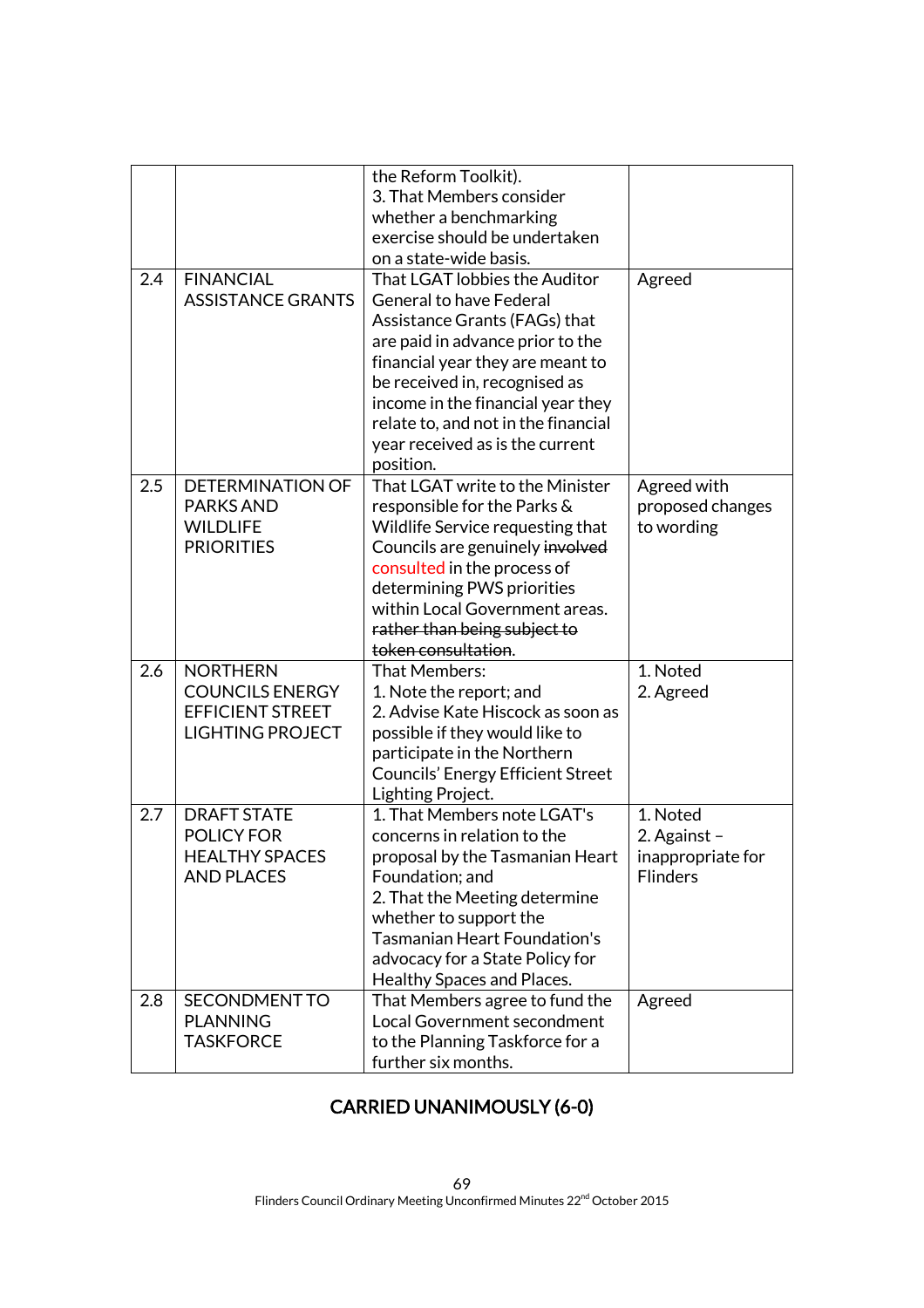For: Mayor Carol Cox; Deputy Mayor Marc Cobham; Cr Peter Rhodes; Cr Ken Stockton; Cr David Williams and Cr Gerald Willis.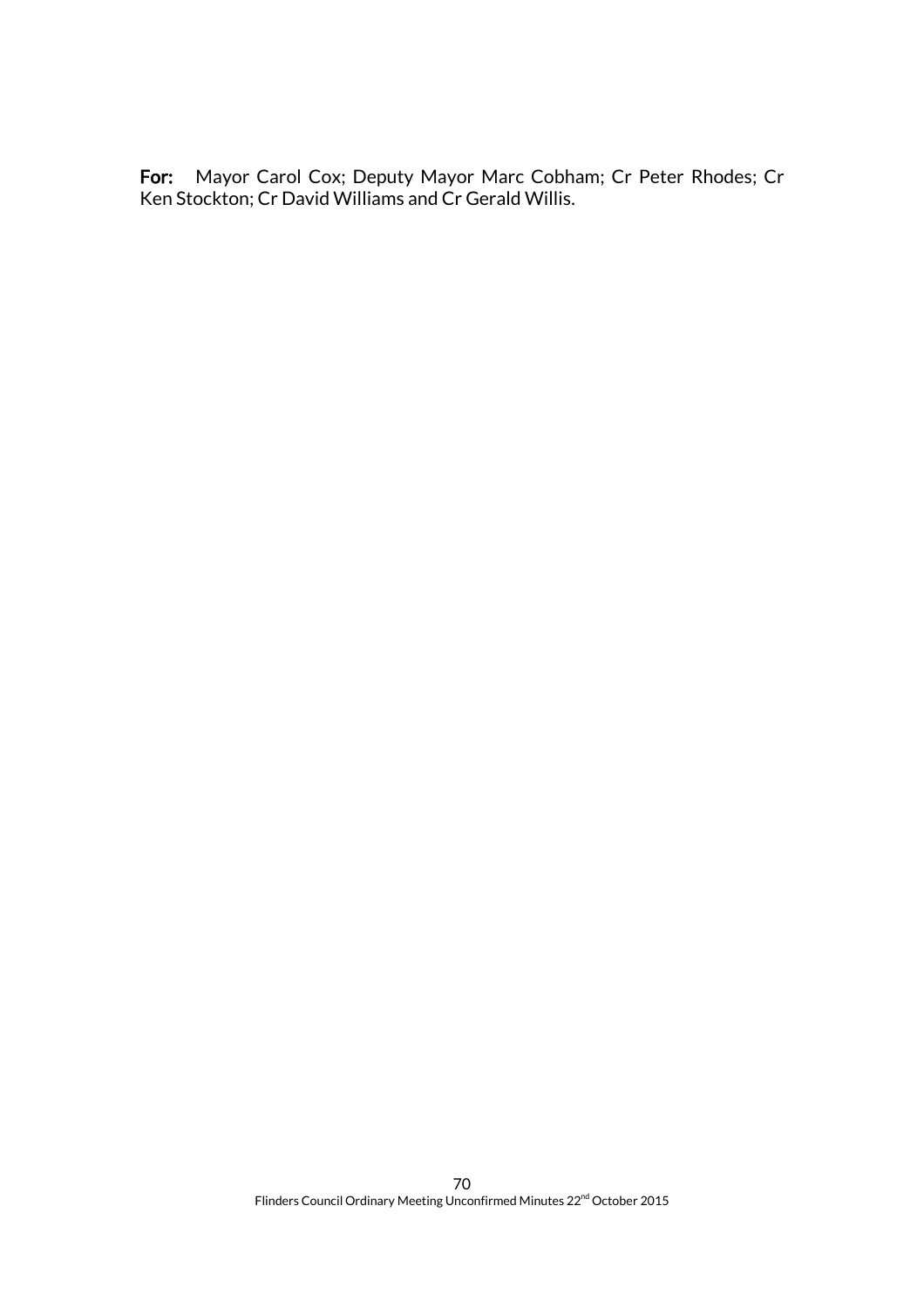### Item D3: Council's 1<sup>st</sup> Quarterly Report

| <b>ACTION</b>            | Information                                             |
|--------------------------|---------------------------------------------------------|
| <b>PROPONENT</b>         | <b>Council Officer</b>                                  |
| <b>OFFICER</b>           | Raoul Harper, General Manager                           |
| <b>FILE REFERENCE</b>    | COU/0600                                                |
| <b>ASSOCIATED PAPERS</b> | Annexure 36: Council's 1 <sup>st</sup> Quarterly Report |
|                          | (July - September 2015)                                 |

### INTRODUCTION:

The purpose of this report is to provide Councillors with an update of the work undertaken by Council staff in relation to agreed actions contained within the Flinders Council Annual Plan 2015/2016 during the first quarter of the current financial year.

### PREVIOUS COUNCIL CONSIDERATION:

Previously provided as a departmental monthly report then departmental quarterly reports.

### OFFICER'S REPORT:

Please read Annexure 36 - Council's  $1<sup>st</sup>$  Quarterly Report (July - September 2015).

# VOTING REQUIREMENTS:

Simple Majority

#### OFFICER'S RECOMMENDATION:

That the Council's  $1^\text{st}$  Quarterly Report (July - September 2015) be received and accepted by Council.

#### DECISION:

#### 292.10.2015 Moved: Cr D Williams Seconded: Cr G Willis

That the Council's  $1^\text{st}$  Quarterly Report (July - September 2015) be received and accepted by Council.

# CARRIED UNANIMOUSLY (6-0)

For: Mayor Carol Cox; Deputy Mayor Marc Cobham; Cr Peter Rhodes; Cr Ken Stockton; Cr David Williams and Cr Gerald Willis.

Note: Cr D Williams commended staff on the comprehensive report that keeps Council up to date.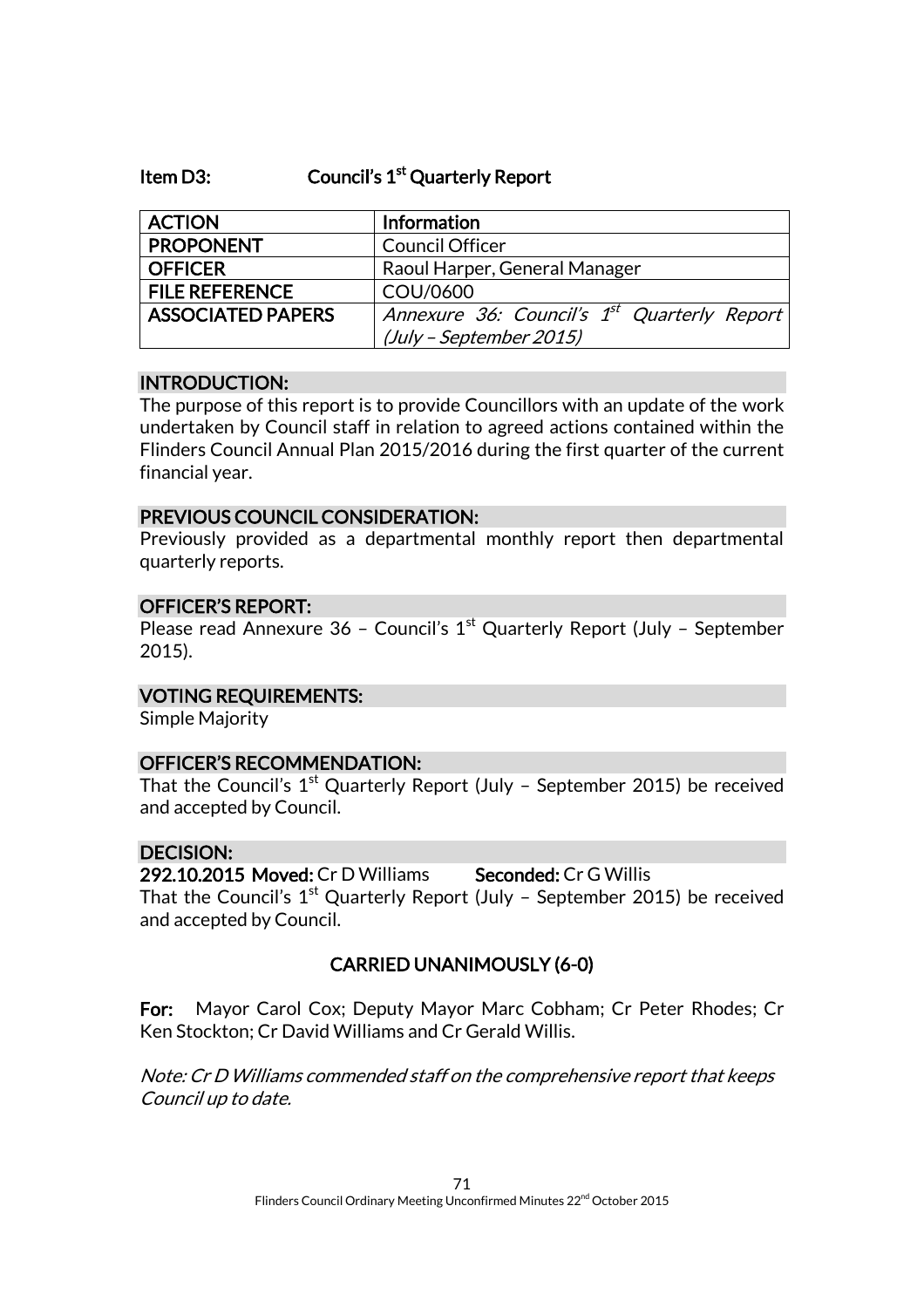Note: Mayor C Cox thanked the Corporate Services Manager and expressed appreciation that all financial reporting was done on time.

Note: Deputy Mayor M Cobham thanked the Executive Officer for the work involved in providing printed versions of the agenda annexures.